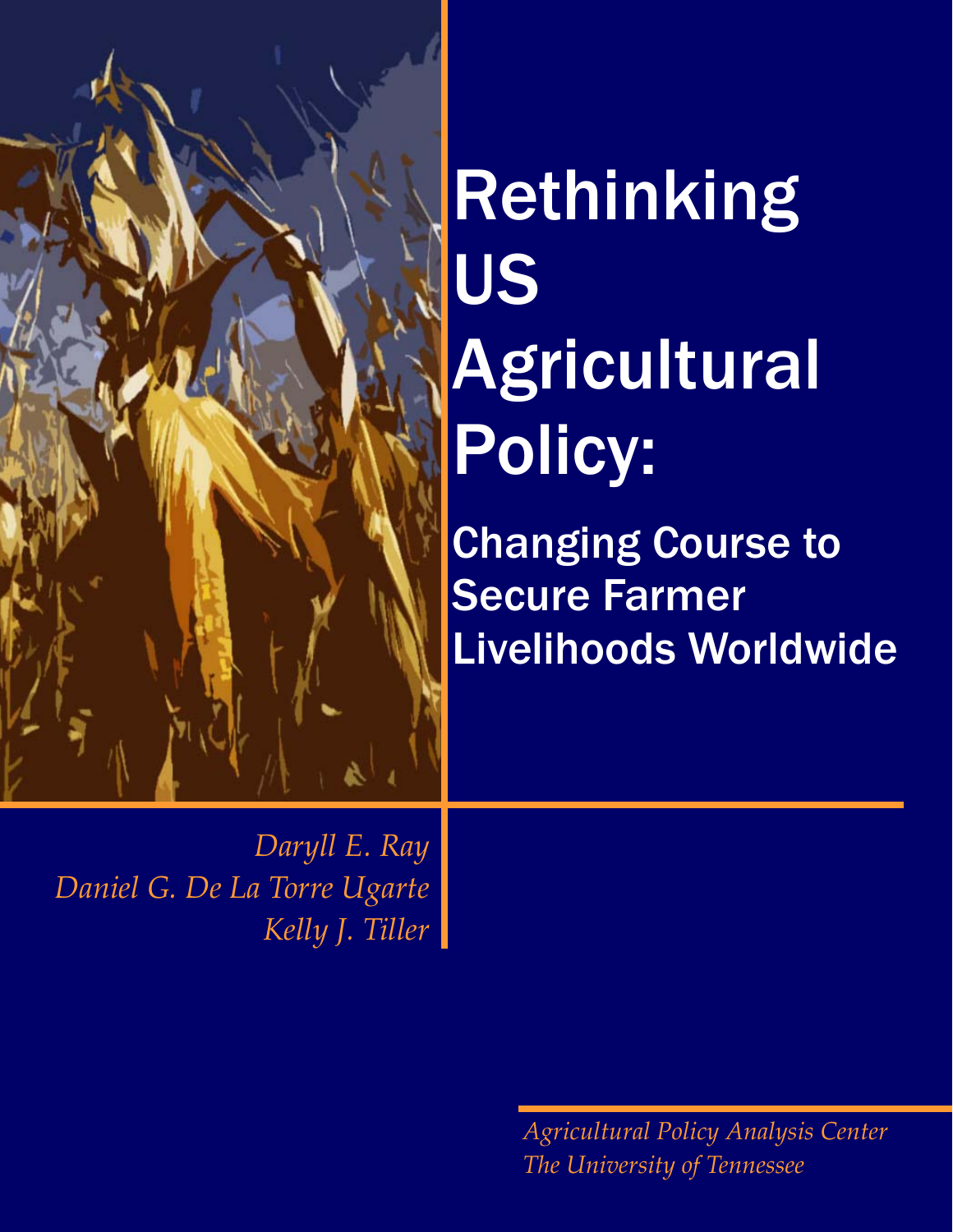The Agricultural Policy Analysis Center gratefully acknowledges the funding support of Oxfam America for this report.

The opinions and findings contained in this report do not necessarily reflect the views of Oxfam America.

The Agricultural Policy Analysis Center gratefully acknowledges the contributions of the American Corn Growers Association, especially John Dittrich.

We are especially appreciative of the valuable contributions of a number of people who have provided assistance researching, reviewing, and editing material contained in this report. In particular, we thank:

Jennifer Brown Melissa Cooney John Dittrich Keith Dittrich Judith Gillespie Chad Hellwinckel Lynne Kocen Dan McGuire

Larry Mitchell Bernadette Orr John Rutter Harwood Schaffer Minor Sinclair Mark Watson Brad Wilson

© 2003 Agricultural Policy Analysis Center.

Copying is permitted for educational or noncommercial use with adequate attribution to the source.

Visit the APAC website for an electronic version of the publication and related materials: *www.agpolicy.org*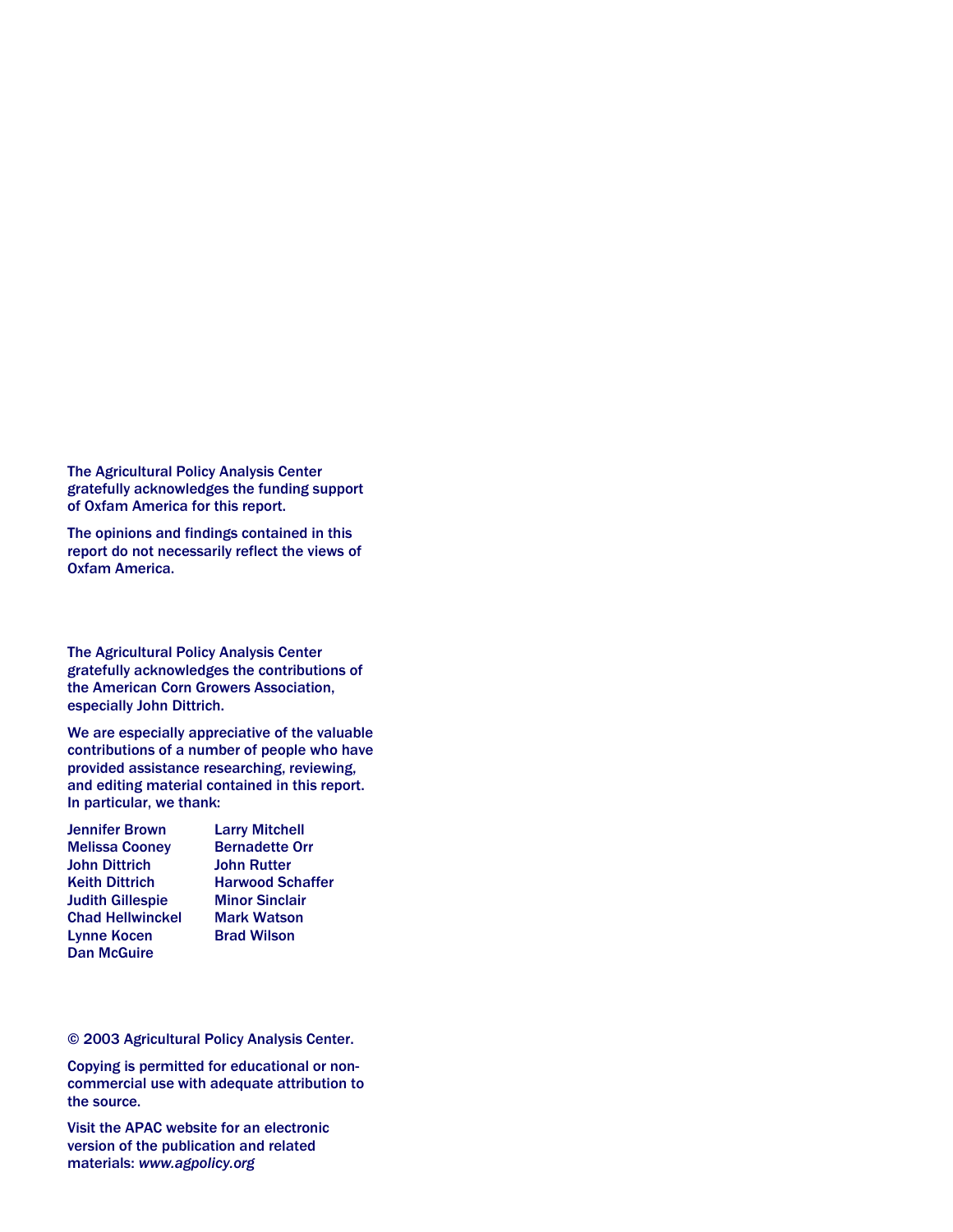### Rethinking US Agricultural Policy: Changing Course to Secure Farmer Livelihoods Worldwide

Disastrously low prices are plaguing farmers worldwide. A deliberate shift in American agricultural policy in the 1990s has paved the way for these depressed crop prices with no mechanisms in place to change the situation. Prices declined after 1996 because that year's Farm Bill dropped several traditional, crucial safeguards for managing supply and supporting prices.

Conventional wisdom suggested that American agriculture could look forward to a sound future of expanding demand for farm exports. It was thought that the agricultural industry had developed enough to fend for itself, unfettered by restrictive government programs. That wasn't how it worked out.

Since US policies influence the fate of farmers well beyond our borders, policy approaches addressing the needs of US farmers should recognize our larger global influence.

This study

- Explores why the changes in US policy brought about by the 1996 Farm Bill produced declining revenues;
- Demonstrates that the solution to global low prices involves considerably more than just eliminating subsidies; and
- Introduces a policy blueprint that would raise crop prices universally, thus contributing to a healthy and vigorous worldwide agricultural industry.

Changing US policy alone cannot solve the global crisis in agriculture, but it is an important step toward a global cooperative solution that can benefit farmers around the world.

September 2003

> *Daryll Ray*

*Daniel De La Torre Ugarte*

> *Kelly Tiller*

Agricultural Policy Analysis Center

The University of Tennessee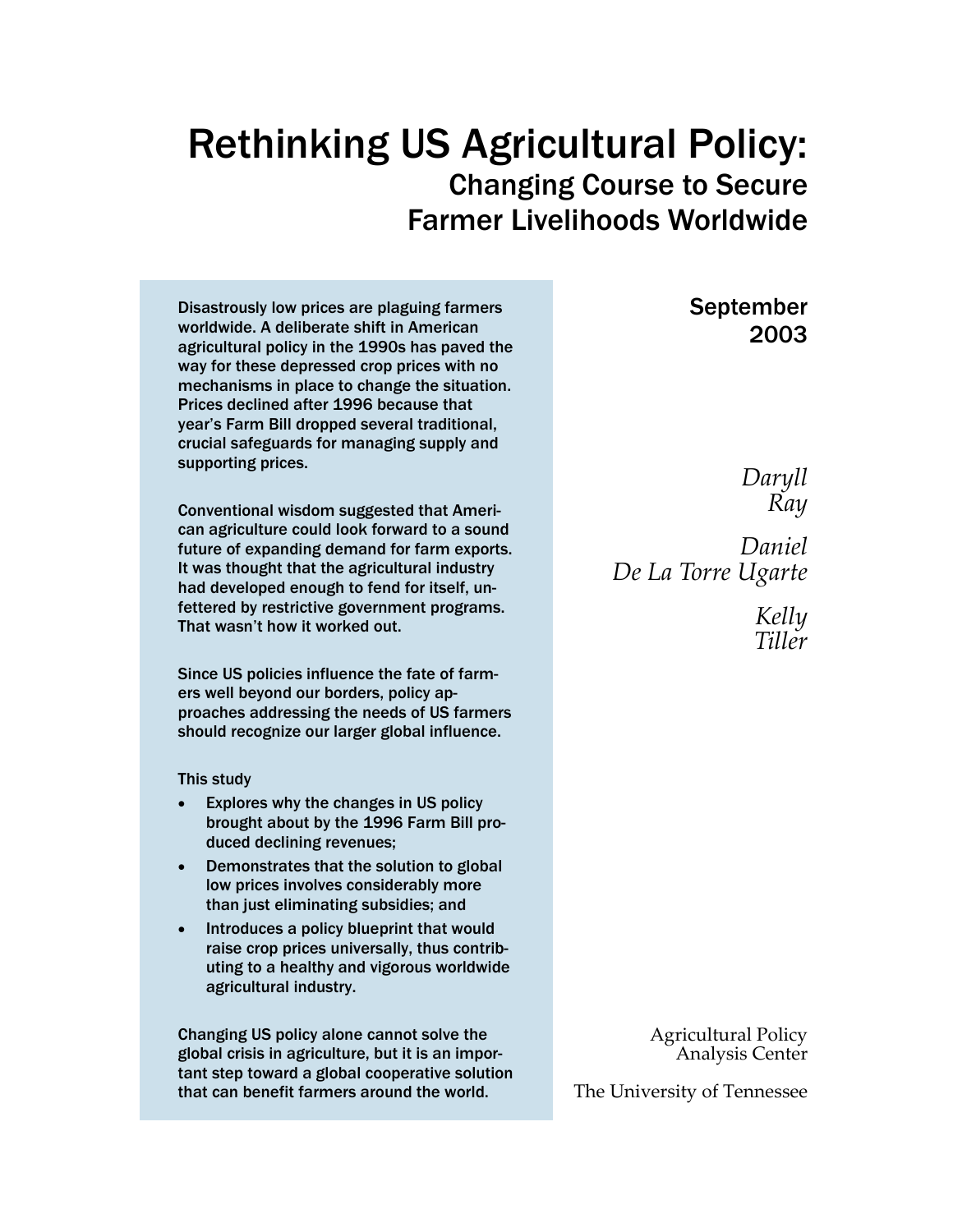

### TENTS **CONTENT CONTENTS**

| <b>Executive Summary</b>                                        | 1              |
|-----------------------------------------------------------------|----------------|
| <b>Impact of US Subsidies</b>                                   | 2              |
| How Did We Get Here? Policy Choices Dictate Prices and Payments | $\overline{2}$ |
| The Exportation of Poverty                                      | $\overline{2}$ |
| Consolidation Aided by US Payments and Low Prices               | 3              |
| Eliminating US Subsidies is Not Enough                          | 4              |
| Blueprint of a Workable Alternative                             | 5              |
| A Farmer-Oriented Agricultural Policy                           | 6              |
| Conclusion                                                      | 7              |
| <b>Agriculture in Crisis</b>                                    | 8              |
| Low Prices Trigger Large Government Subsidies                   | 9              |
| Low Prices Hurt All Farmers                                     | 9              |
| <b>US Policy Distresses Farmers Worldwide</b>                   | 11             |
| Who Are the True Beneficiaries of Low Prices?                   | 13             |
| <b>Integrated Livestock Producers Benefit</b>                   | 13             |
| Agribusinesses Benefit                                          | 13             |
| Consumers (Domestic/Foreign) Benefit?                           | 13             |
| Why Are We In This Mess?                                        | 15             |
| Agricultural Policy History in a Nutshell                       | 15             |
| <b>Production Management Programs</b>                           | 16             |
| <b>Price Support Programs</b>                                   | 16             |
| Policy Shift Toward Freer Markets                               | 16             |
| On a Downhill Road with No Brakes                               | 20             |
| Why Agricultural Markets Do Not Self-Correct                    | 20             |
| <b>US Prices Matter</b>                                         | 24             |
| <b>US Commodity Price Leadership</b>                            | 24             |
| US Price Influence: Supporting Evidence from Specific Countries | 24             |
| The Case of Corn                                                | 25             |
| The Case of Rice                                                | 26             |
| The Role of Prices in the Developing World                      | 27             |
| Farm Price Formation in a Small Country with an Open Economy    | 27             |
| <b>Impact of Changing US Agricultural Policies</b>              | 28             |
| Impacts on Small Farmers and Less Developed Countries (LDCs)    | 29             |
| <b>US Prices Do Matter</b>                                      | 30             |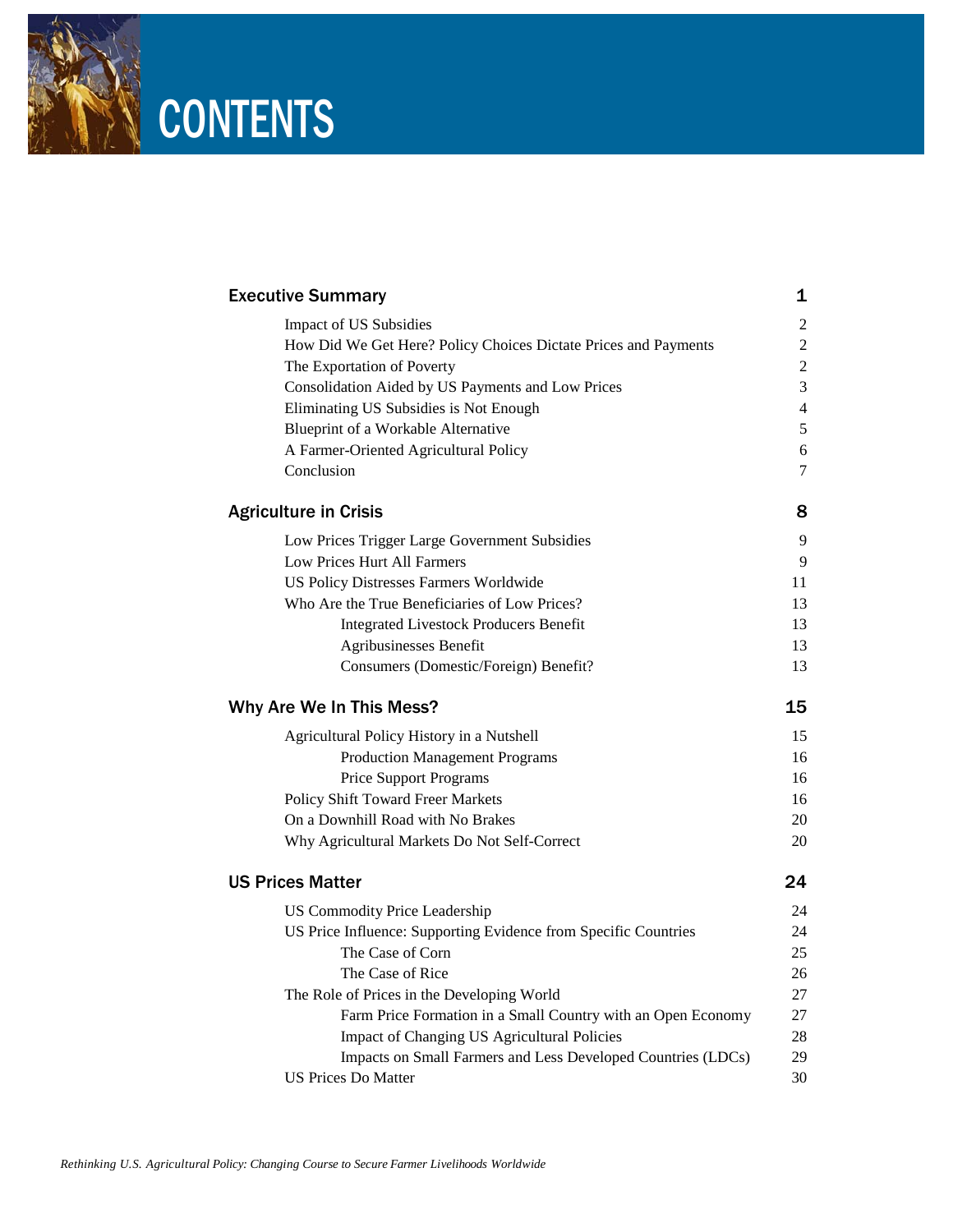### **Contents**

| The 2002 Farm Bill                                                              | 32 |
|---------------------------------------------------------------------------------|----|
| More of the Same                                                                | 32 |
| <b>Implications for Farmers</b>                                                 | 33 |
| <b>Conflicting Views: How to Fix Broken Policy</b>                              | 36 |
| The Free-Market Solution                                                        | 36 |
| The Farmer-Oriented Solution                                                    | 36 |
| What If We Get Rid of Subsidies?                                                | 37 |
| Worldwide Price Impacts                                                         | 37 |
| <b>US Price Impacts</b>                                                         | 38 |
| Supporting Evidence from Other Countries                                        | 40 |
| The Canadian Experience                                                         | 40 |
| The Australian Experience                                                       | 40 |
| The Mexican Experience                                                          | 41 |
| <b>A Farmer-Oriented Policy Blueprint</b>                                       | 43 |
| A Policy Blueprint                                                              | 43 |
| Diversion of Acreage                                                            | 43 |
| <b>Food Stock Management</b>                                                    | 44 |
| <b>Price Supports</b>                                                           | 44 |
| Previous Experience                                                             | 44 |
| Results of Implementing the Blueprint                                           | 44 |
| Bioenergy Crops to Manage Production                                            | 49 |
| CRP Expansion Could Achieve Similar Impacts                                     | 50 |
| Summary                                                                         | 50 |
| <b>Conclusions</b>                                                              | 51 |
| <b>References</b>                                                               | 52 |
| <b>Appendices</b>                                                               | 54 |
| Summary of US Farm Programs and Policy Instruments<br>A                         | 54 |
| Sources of the Current Agricultural Crisis: Views and Policy Prescriptions<br>B | 55 |
| The POLYSYS Modeling Framework<br>$\mathsf{C}$                                  | 59 |
| <b>Boxes</b>                                                                    |    |
| Farm Structure in the US<br>1                                                   | 12 |
| $\overline{2}$<br>Land Use in the US                                            | 14 |
| 3<br><b>Food Consumption Patterns</b>                                           | 22 |
| Continuation of the Status Quo<br>$\overline{4}$                                | 34 |
| 5<br>Details of the Policy Blueprint Simulated                                  | 45 |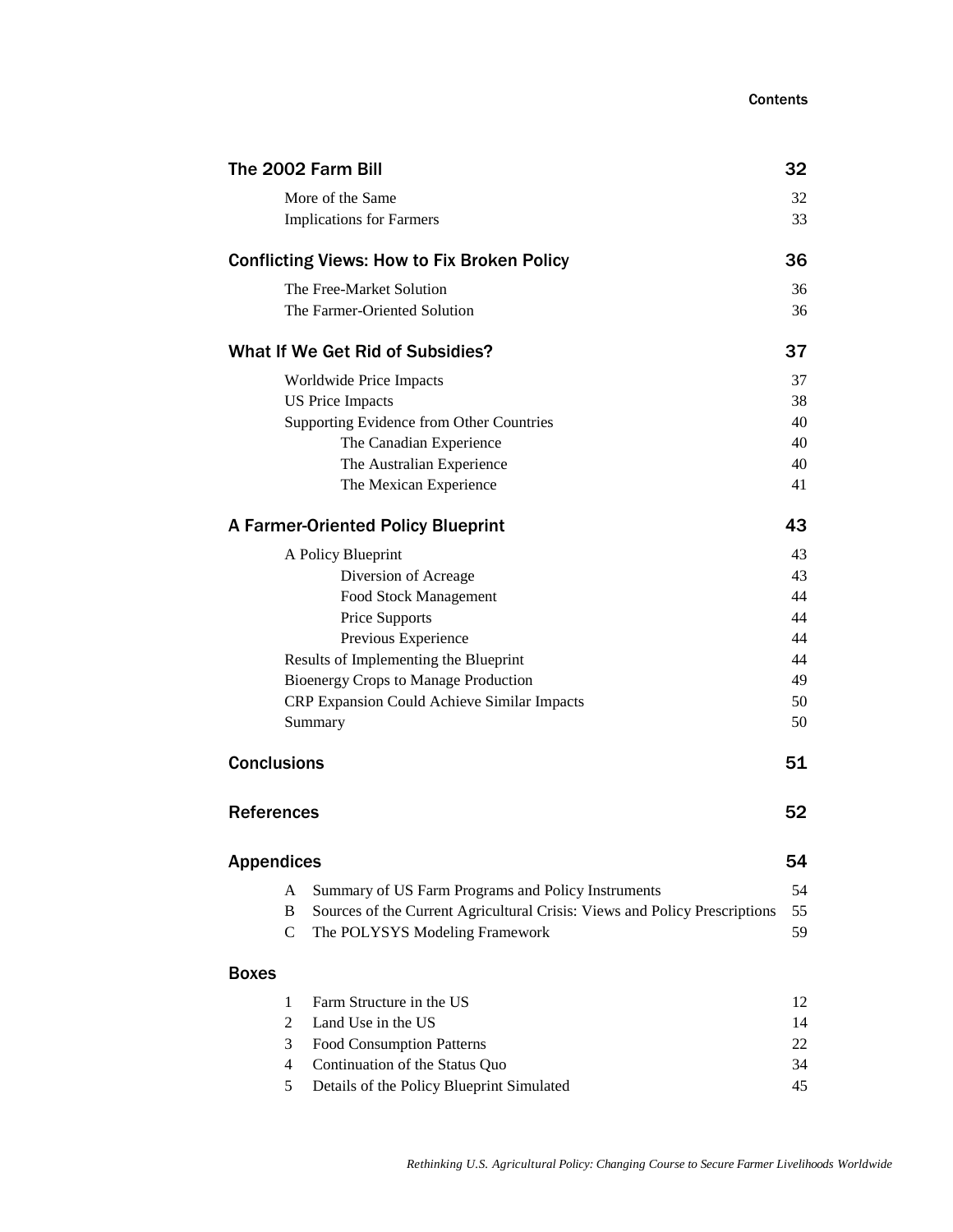### Contents

### Figures

| $\mathbf{1}$  | Number of US Farms and US Cropland Planted to the Eight Major<br>Crops, 1950-2001                                                                                                                                                                                                                         | $\overline{4}$ |
|---------------|-----------------------------------------------------------------------------------------------------------------------------------------------------------------------------------------------------------------------------------------------------------------------------------------------------------|----------------|
| 2             | Indexed US Market Prices for Corn, Wheat, Cotton, and Rice                                                                                                                                                                                                                                                |                |
|               | $(1996=100)$                                                                                                                                                                                                                                                                                              | 8              |
| 3             | Total US Government Agricultural Support Program Payments and<br>Net Farm Income, 1990-2001                                                                                                                                                                                                               | 9              |
| 4             | US Government Agricultural Support Program Payments as a Per-<br>centage of State Net Farm Income, 2001                                                                                                                                                                                                   | 10             |
| 5             | Indexed US Exports and Price for Corn, Wheat, Cotton, and Rice<br>$(1990=100)$                                                                                                                                                                                                                            | 11             |
| 6             | US Exports and Share of World Exports for Corn, Wheat, Cotton,<br>and Soybeans, 1970-2001                                                                                                                                                                                                                 | 17             |
| 7             | Indexed US Domestic and Export Demand for the Eight Major Crops<br>and US Population, 1961-2002 (1979=100)                                                                                                                                                                                                | 18             |
| 8             | Indexed US Market Price and Acreage for the Eight Major Crops<br>$(1996=100)$                                                                                                                                                                                                                             | 19             |
| 9             | US Government Commodity Payments by Program, 1990-2001                                                                                                                                                                                                                                                    | 20             |
| 10            | US Corn Price and Argentina Corn Price                                                                                                                                                                                                                                                                    | 25             |
| 11            | US Rice Price and Thailand Rice Price                                                                                                                                                                                                                                                                     | 26             |
| 12            | Canadian Farmland Planted to Major Crop Groups, 1981-2001                                                                                                                                                                                                                                                 | 41             |
| 13            | Total Planted Area by Crop Group, Australia, 1981-2002                                                                                                                                                                                                                                                    | 41             |
| 14            | Mexico's Total Harvested Land by Crop, 1981-2001                                                                                                                                                                                                                                                          | 42             |
| 15            | Corn Reserve (FOR) Stock and Government (CCC) Stock Levels,<br>2003-2011                                                                                                                                                                                                                                  | 47             |
|               | 16 Corn Season Average Price Probablities, Baseline Scenario Versus<br>the Farmer-Oriented Policy Blueprint Scenario, 2003-2011                                                                                                                                                                           | 48             |
| 17            | Net Farm Income Probablities, Baseline Scenario Versus the<br>Farmer-Oriented Policy Blueprint Scenario, 2003-2011                                                                                                                                                                                        | 48             |
| <b>Tables</b> |                                                                                                                                                                                                                                                                                                           |                |
| $\mathbf{1}$  | Per-Unit Market Prices, Total Average Cost of Production, and<br>Government Payments for Selected Crops for 2000 and 2001                                                                                                                                                                                 | 10             |
| 2             | Effects of Developed Country Trade Liberalization on World Prices<br>and Regional Producer Prices, 2020                                                                                                                                                                                                   | 38             |
| 3             | POLYSYS Simulation Results Under the Subsidy Elimination Scenario<br>and Percentage Changes from the Baseline Scenario for Planted<br>Acreage, Price, Net Farm Income and Government Payments,<br>2003-2011                                                                                               | 39             |
| 4             | POLYSYS Simulation Results Under the Farmer-Oriented Policy<br>Blueprint and Percentage Changes from the Baseline Scenario<br>for Planted Acreage, Price, Net Farm Income and Government<br>Payments, 2003-2011                                                                                           | 46             |
| 5             | POLYSYS Simulation Results Under the Farmer-Oriented Policy<br>Blueprint Replacing Annual Acreage Set-Asides with Inter-<br>mediate-Term Bioenergy-Dedicated Crops and Percentage<br>Changes from the Baseline Scenario for Planted Acreage, Price,<br>Net Farm Income and Government Payments, 2003-2011 | 49             |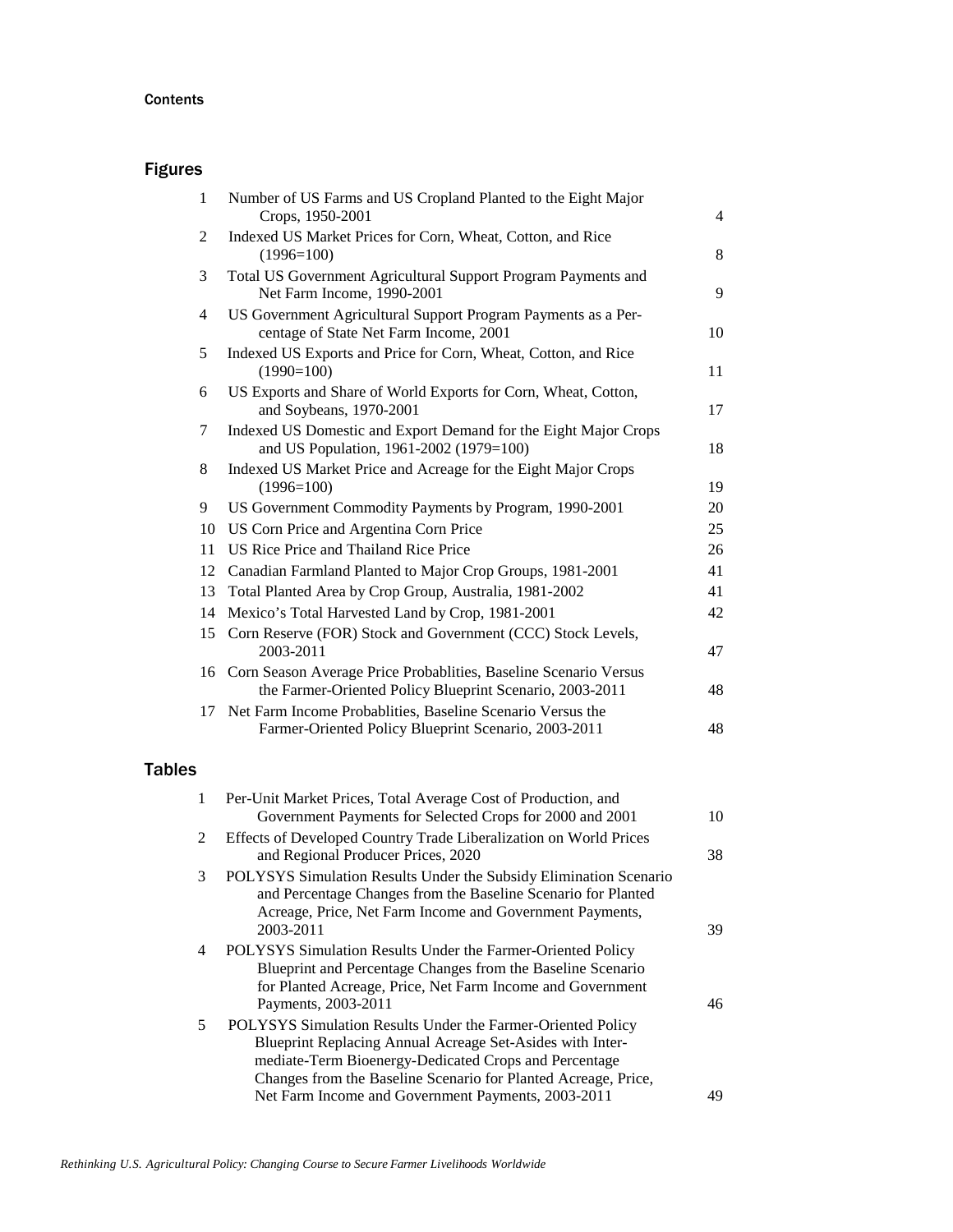

## EXECUTIVE SUMMARY

**Perhaps at no other time in history**<br>
has so much attention from out-<br>
side the United States been fo-<br>
cused on what is ostensibly a<br>
domestic matter—US agricultural policy. has so much attention from outside the United States been focused on what is ostensibly a And with good cause. Since the late 1980s, but particularly since 1996, the US government's official policy has been to permit, even encourage, a free fall in domestic farm prices while simultaneously promoting rapid liberal trade measures to open new markets for US products.

US farmers, the intended beneficiaries of these policies, have languished, despite official rhetoric to the contrary. Meanwhile, major agribusinesses have thrived, while aggregate US exports remained flat, and farmer income from the marketplace declined dramatically. The precipitous decline in prices of primary commodities, especially grains, is providing agribusiness and corporate livestock producers access to agricultural commodities at below the cost of production, consolidating their control over the entire production and marketing chain.

Today, farmers the world over face an agricultural crisis of immense scope and gravity.<sup>1</sup> Plummeting world prices have followed the US lead, where prices of primary agricultural exports (corn, wheat, soybeans, cotton, and rice) declined by more than 40 percent since 1996. US farmers continue to be forced off the land despite a massive infusion of government payments intended to compensate for lower prices. The impact on farmers in other countries has been even more devastating. From Haiti to Burkina Faso, the Philippines to Peru, these unprecedented low prices have destroyed livelihoods and reaped a harvest of desperation, hunger, and migration.

Solutions to this alarming predicament for the world's farmers depend entirely on how one interprets and understands the responses to two key questions: How do farmers' planting decisions respond to price signals? How do their domestic and export customers respond to price signals? In answering these questions, this paper demonstrates that, in the aggregate, neither crop supply nor crop demand is very responsive to changes in price. A thorough analysis of the historical data on US policy and its influence reveals the truth of what impact that policy has had on farmer incomes. Farmers have tended to respond by doing what they know best: plant and produce more food, guaranteeing their continued financial distress.

Clearly, stopping this cycle requires more than most critics of US policy suggest: that merely eliminating direct payments to farmers will help in the quest to raise farmer incomes via the market.

Instead, a thoughtful examination shows conclusively that government must play a major role in helping to manage excess capacity if prices are to be held within a band that is reasonable for both producers and consumers. Government policy must continue to keep the engine of the agricultural train running ever more efficiently through its investment in research, extension, technology, credit and marketing, but it must also be willing to slow down the train through the careful and judicious application of a variety

 <sup>1</sup> See, for example, *Rigged Rules and Double Standards: Trade, Globalisation, and the Fight Against Poverty*, Oxfam International, 2002, especially pp. 115-117.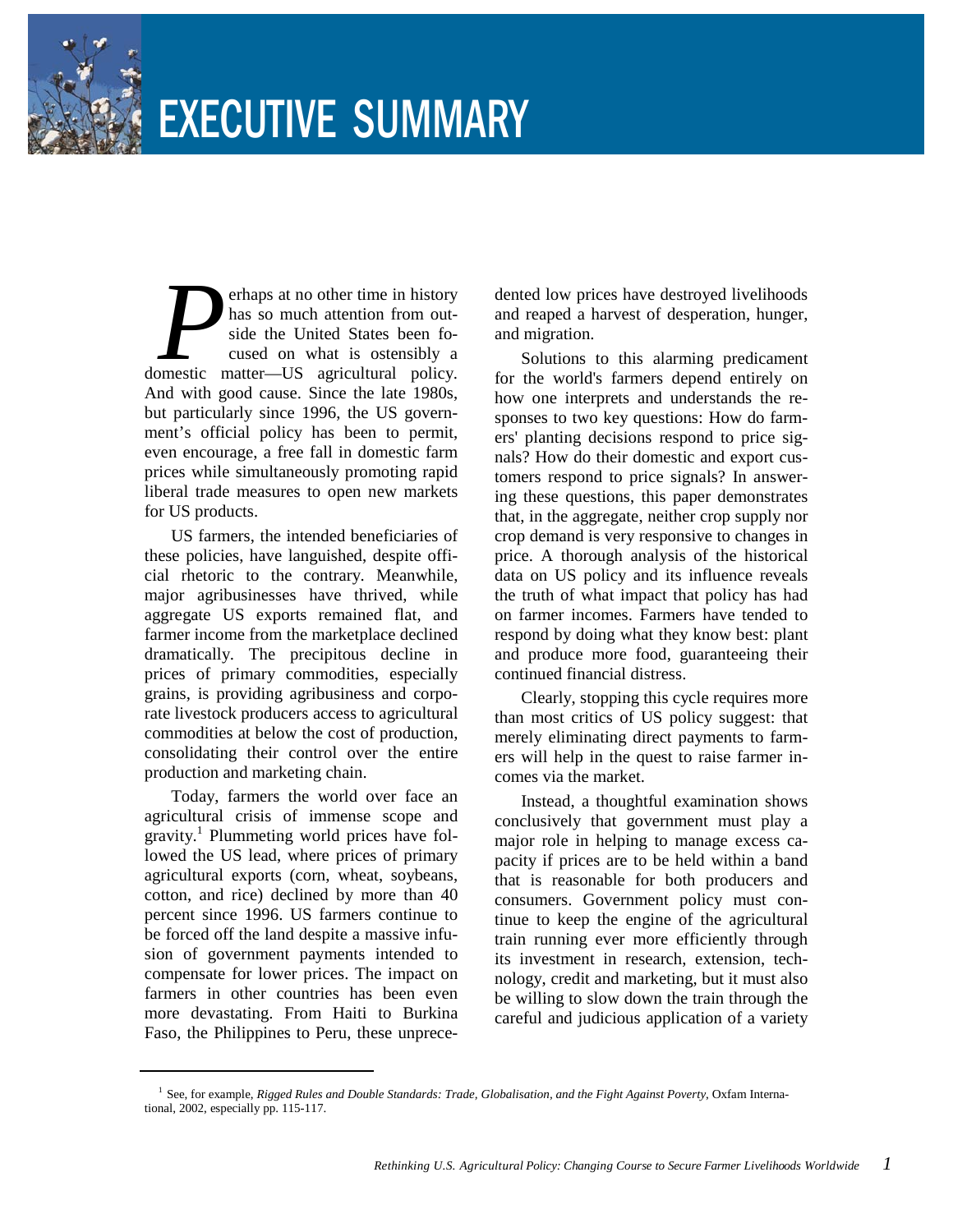of policy tools, many of which were abandoned in the 1990s.

US policy makers bear much of the responsibility for bringing about the alarming conditions facing world agriculture today. So it is obvious that policy makers must respond with fresh thinking and a willingness to consider alternative approaches. This paper explores alternative scenarios for the future, based on simulations of policy instruments and their impacts on prices and production levels. Finally, it offers a blueprint of policy options that enhances farmer livelihoods in the US and around the world.

### Impact of US Subsidies

Efforts to decipher the causes of the present crisis have cast a spotlight on one of the US's most visible and, for most, egregious examples of hypocrisy and double-speak: the extremely high level of US government payments to farmers while simultaneously encouraging other countries to reduce domestic agricultural supports. Although these payments have technically fallen within our support reduction commitments under the World Trade Organization (WTO), they have risen dramatically since 1996 and stand as a testament to US admonitions to "do as I say, not as I do," when it comes to trade liberalization. The severe drop in farm income that would have occurred in the absence of this compensation has been cushioned by these payments, which exceeded \$20 billion annually for the last several years.

Lacking comparable support from their own governments, farmers in the developing world find themselves experiencing the full force of the price reductions. Meanwhile, farmers in other subsidizing countries, such as the European Union (EU), complain that the US policies amount to unfair trade advantages. Negotiations within the WTO to come to a common Agreement on Agriculture are completely bogged down as a result, with positions hardened on all sides. While specifics may differ, many point accusingly at the US for what are perceived as serious violations of the principles of free trade in agriculture.

### How Did We Get Here? Policy Choices Dictate Prices and **Payments**

The crisis agriculture faces today is no accident. It is the direct result of expanding productive capacity while ignoring the need for policies to manage the use of that capacity. US officials replaced mechanisms for supporting prices and managing aggregate supply with a sudden preference for an unregulated free market. The outcome has been disastrous but predictable. US farm policy removed set-asides, crop reserves, and price support tools, leaving no way to deal with low prices, except for emergency government payments to compensate for farmer income losses.

As price supports were phased out and eventually replaced with marketing loans and income support payments, crop prices tumbled to depths not seen since the 1970s. Even when crop stock levels diminished, tighter market conditions did not lead to normally predictable higher prices. This would be a red flag in any industry, and it is an indication of the significant dangers that current US policy has created. Long-standing expectations about just how low prices could be driven are now in question, with no real bottom in sight and thus, no pressure to drive up prices despite tight world supply. Many agricultural experts feel that the extraordinary agribusiness consolidation now occurring has discouraged the normal price increases that would accompany tight supplies.

### The Exportation of Poverty

Finally, US pressure to open new markets resulted in the removal of tariffs and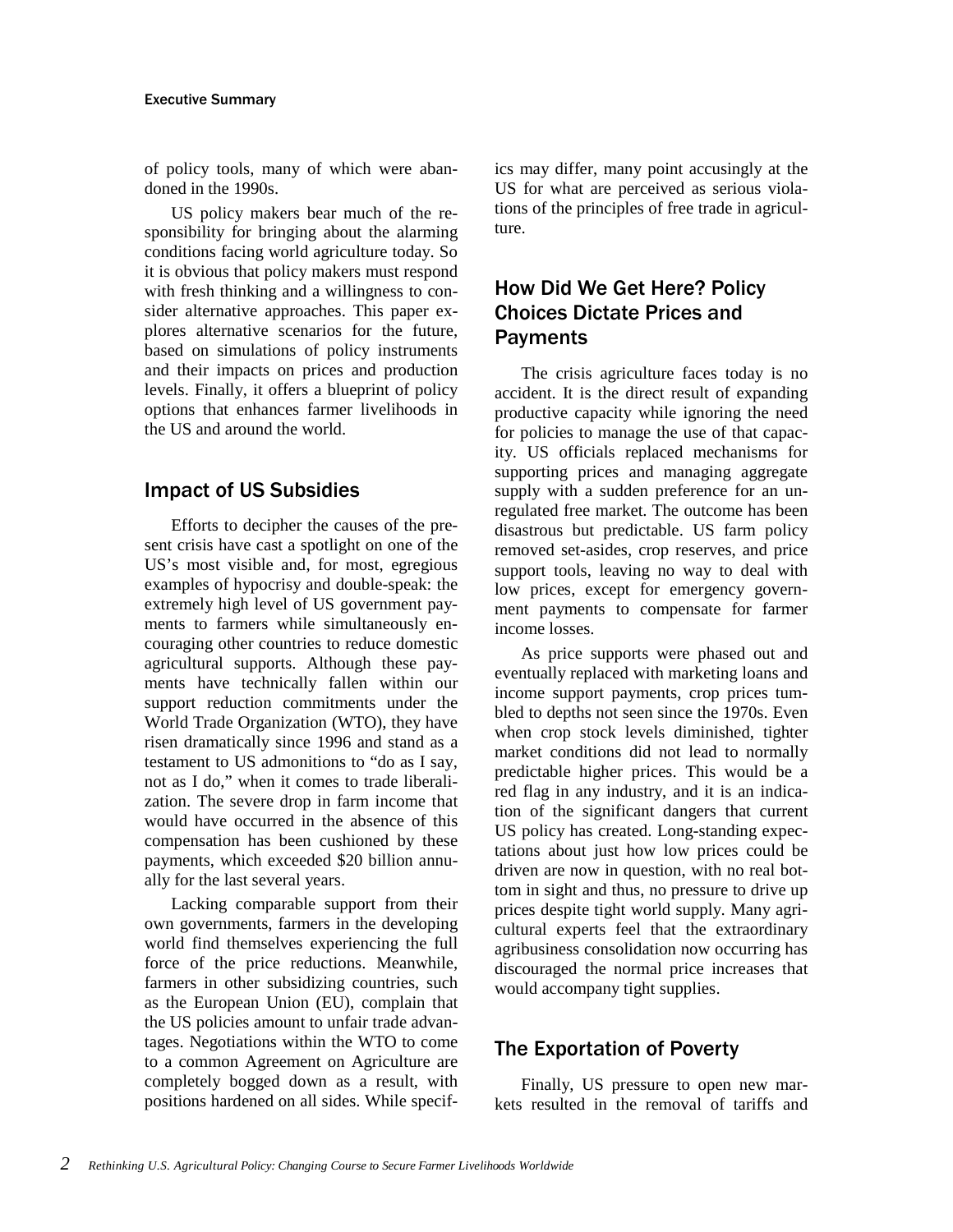quotas protecting price levels in fragile agricultural sectors throughout the developing world. Dumping of US products increased along with a chorus of voices claiming unfair trade practices. A recent (2003) paper from the Institute for Agriculture and Trade Policy estimates that dumping levels, or the extent to which the export price is below the actual cost of production, are astounding: 25 to 30 percent for corn, 40 percent for wheat and an unconscionable 57 percent for cotton. $2$ 

Less understood is the complex relationship between subsidies and prices. Subsidies are US government payments made directly to producers. Most critics of these payments, which nearly tripled since the key turning point of 1996, point to their role in increasing production, thereby glutting the market and forcing prices lower. Instead, this study provides evidence to show that the relationship is far from a linear one, with the reality far more complex than many would have us believe. US production of the eight major crops<sup>3</sup> increased as land previously idled by government set-aside programs was brought back on-line. In the absence of traditional supply management and price support tools, prices declined sharply. Faced with drastic impacts on net farm income, the US government responded by paying farmers compensatory sums to help close the gap. These payments began as so-called "emergency payments," in response to the first market shock in the late 1990s. By 2002, it had become clear that farmers and the rural banking sector would not be able to survive on incomes derived solely from the market. Direct payments decoupled from planting and production decisions were reinstated. Additional direct payments are automatically triggered as prices decline, so that subsidies are both fixed and automatic. If this practice does not change, one can expect US government outlays for farm programs over the next ten years (2003 to 2012) to exceed \$247 billion.<sup>4</sup>

### Consolidation Aided by US Payments and Low Prices

Yet even with these enormous sums being pumped into the system, farmers are failing. For many, the payments do not close the gap between the cost of production and the market price, and the distribution patterns only reinforce the long-standing bias in US agriculture for bigger, less diversified farms. USDA figures show, for example, that between 1993 and 2000, the US lost nearly 33,000 farms with annual sales under \$100,000.<sup>5</sup>

Some might argue that, painful as it is, these "adjustments" to the market are essential to re-balance supply and demand in US agriculture. This is simply not so. The number of farms and farmers continues to decline, but the amount of cropland in production remains relatively constant, as seen in

<sup>2</sup>*US Dumping on World Agricultural Markets*, Institute for Agriculture and Trade Policy, 2003. Available at www. tradeobservatory.org.

<sup>&</sup>lt;sup>3</sup> Eight major crops—corn, soybeans, wheat, grain sorghum, barley, oats, cotton, and rice—account for about 74 percent of total cropland in the US. These same crops are the primary "program" crops and receive about 70-80 percent of all government payments. Five crops—corn, wheat, cotton, soybeans, and rice—figure prominently in world export markets and account for over 75 percent of total US crop exports.

 <sup>4</sup> Estimates of federal outlays are from the March 2003 Congressional Budget Office (CBO) baseline of Commodity Credit Corporation (CCC) and Federal Crop Insurance Corporation (FCIC) projections. These estimates include price and income support programs, export credit programs, conservation programs, and crop insurance programs but do not include other programs authorized in the Farm Bill, such as nutritional assistance (e.g., Food Stamps).

5 Calculation by *Public Citizen* from data provided in the US Department of Agriculture Farms and Land in Farms Reports. "Farms and Land in Farms," USDA National Agricultural Statistics Service, Feb. 2001; "Farms and Land in Farms Final Estimates 1993-1994," USDA NASS, Jan. 1999; "Farms and Land in Farms Final Estimates 1988-1992," USDA NASS, Jul. 1995; Cited in "Down on the Farm: NAFTA's Seven-Years War on Farmers and Ranchers in the US, Canada and Mexico," Public Citizen, 2001.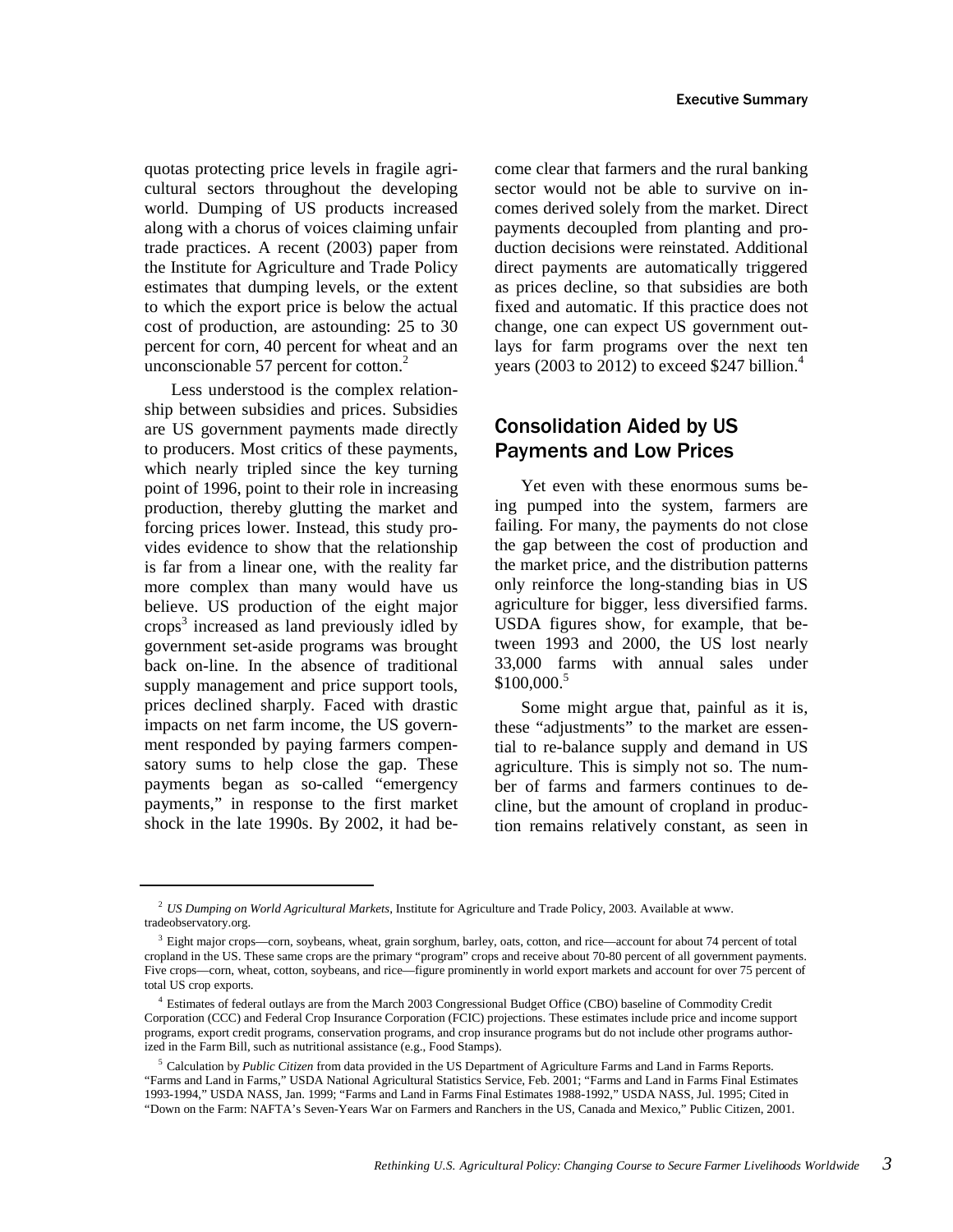### Figure 1



Number of US Farms and US Cropland Planted to the Eight Major Crops, 1950-2001

Since 1950, the number of farms in the US has steadily declined from nearly 5.5 million to under 2 million today.

Despite a loss of more than half of the farms, total cropland devoted to major crops has remained relatively constant in the 250 million acre range. The current average cropland acreage per farm is 2.5 times the level it was in 1950.

Not reflected in this graph is the impact of production technologies over time, allowing ever higher levels of production from the same number of acres and fewer farmers.

*Source: USDA, National Agricultural Statistics Service*

Figure 1. New production technologies are increasing productivity on those cropland acres, further expanding production.

The unchecked continuation of this trend will surely result in an agriculture dominated almost exclusively by large, highlymechanized farms planted fencerow to fencerow with the scant selection of crops such operations produce best: corn, wheat, rice, cotton and soybeans. In other words, the policies of the 1990s accelerated the changes in the composition of our farm sector and the degree of its consolidation (including within agribusiness).

Diversified, independent, owneroperated farms are rapidly disappearing, as seen in Figure 1. Many of the remaining small farms may well be controlled by large agribusiness firms through contract production. Such a future spells ruin for farmdependent rural communities and small and moderate-size farms within the US and around the world. The future is especially grim for the 2.5 billion people in developing countries who depend on agriculture for their livelihoods. Continued access to markets and fair prices for their products means the difference between sustainable livelihoods and disaster.

### Eliminating US Subsidies is Not Enough

The elimination of domestic subsidies is the key issue dominating international negotiations on US agricultural policy. While some in the European Union or Cairns Group countries demand an end to US subsidies as a point of fairness or to equalize perceived market advantage, the developing world seeks an end to these subsidies as a point of survival. The goal, well beyond that of merely ending direct payments to US farmers, is to restore a measure of sustainability for the world's poorest farmers for whom receiving better prices—that is, fairer prices—in the marketplace is absolutely critical.

One seemingly rational theory is that the elimination of subsidies will force US farmers to confront the disciplines of the market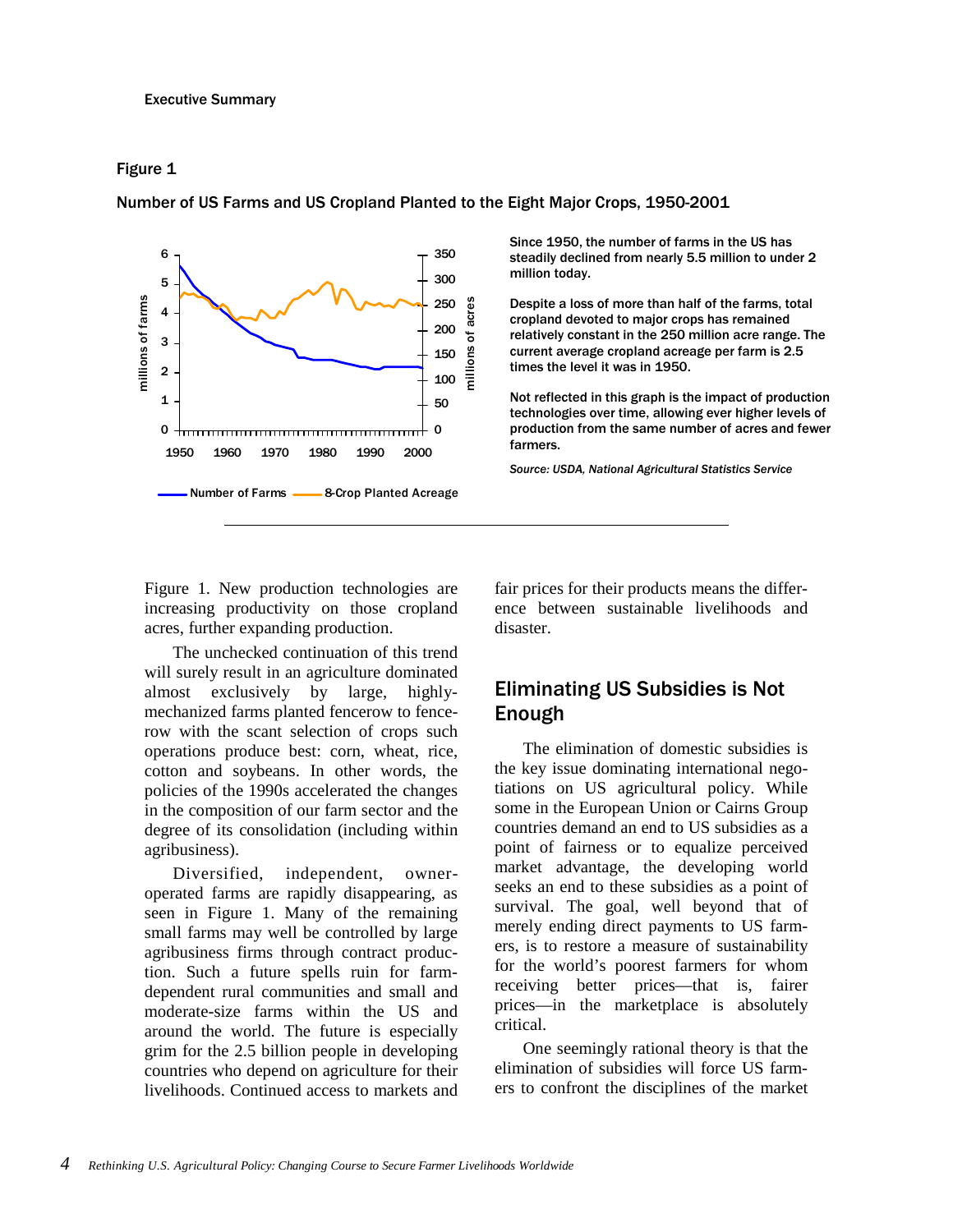and respond. It is thought that once the cushion of subsidies is removed, the market will force a reduction in US supplies and a subsequent price increase. Just as low US prices have been transmitted around the world, so would the higher prices, ultimately benefiting agriculturally-dependent countries throughout the world.

However, two separate models testing this scenario reveal a surprising outcome. The removal of subsidies, while causing significant repercussions for farmer income in the US, would not reduce overall US production in a timely fashion or result in substantially higher prices either domestically or on the world market. While prices for cereals in particular would rise over time, the magnitude of the rise (only three percent by the year 2020) means this option does not represent any reasonable or timely improvement for the livelihoods of the world's poorest farmers.

Turning to the US, the consequences of instituting such a policy change are so dramatic that this option is not likely ever to have real political viability in its most absolute form. The drastic reduction of between \$11 and \$15 billion in net farm income from the average of \$48 billion projected under present policies would have enormous repercussions for the rural banking system and, more broadly, for rural economies. This loss of between 25 and 30 percent of net farm income would result directly from the elimination of direct government payments, and crop producers would bear a disproportionately large portion of the drop in income. The decline in income would occur at a time when many feel US agriculture is already in crisis.

Under the more likely scenario of staged reductions in payments, net farm income continues to drop, largely because of the fundamental inability of the sector to selfcorrect in time. Even in an environment of chronically low prices and farm income, farmlands do tend to stay in production, and aggregate production does not decline enough to drive up prices in any appreciable sense. There would, however, be some adjustments in the mix of crops planted, with cotton and rice losing ground to corn, wheat and soybeans. Some advantages would accrue to cotton and rice farmers in competing countries by reason of the reduced exports in these US crops, but this benefit would not likely persist for long. After a portion of the land in other countries is switched to cotton or rice in response to higher prices, prices would again face downward pressure.

### Blueprint of a Workable **Alternative**

No one policy instrument can be said at this point to hold the key to resolving today's crisis, though several tool combinations hold promise. Their choice and application should result from a careful balancing that seeks to do in concert what none could accomplish alone. This study has identified and conducted a preliminary analysis of a set of policy instruments with potential to increase market prices to a reasonable and sustainable level and effectively manage the excess capacity in US agriculture. This set includes a combination of (1) acreage diversion through short-term acreage set-asides and longer-term acreage reserves; (2) a farmer-owned food security reserve; and (3) price supports.

Acreage Set-Asides. The main objective of annual acreage set-asides is to avoid or to reduce the current tendency toward very low prices by inducing farmers to idle a portion of their working cropland. Longer-term land retirement in the form of a Conservation Reserve Program—a tool already in use would serve to curb excess productive capacity. Farmers could select some of the most environmentally sensitive cropland and thus ease the environmental burden caused by farming activities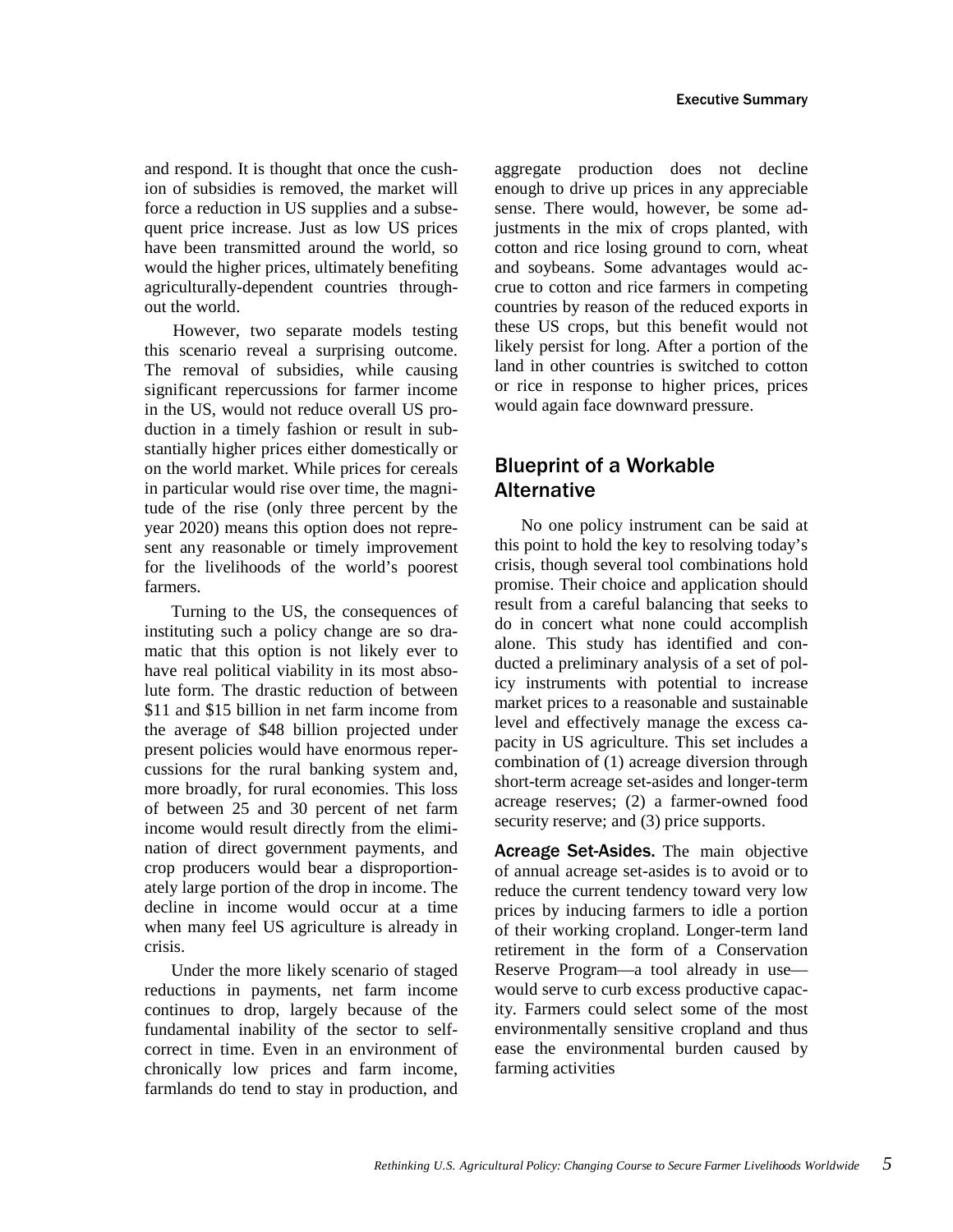Inventory Reserves. The second policy element, a food stock or inventory management reserve program, would reduce the occurrence and modify the size of price spikes for major commodities. In exchange for a storage payment, farmers would enroll a share of their production in an on-farm storage program when prices are below a threshold level. When prices rise above the threshold, producers would be provided with an incentive to sell their reserves until the price dropped.

Price Supports. The third policy element, price supports, would provide an added measure to help avoid price collapses. Government price supports would be activated through government stock purchases triggered when prices fall below a threshold level, or when set-asides "miss" a low price event.

The authors used a simulation model to examine the impacts of this specific combination of policy measures on production levels and prices. The results of simulating these policy changes are remarkably clear: not only would total cropland planted to the eight major crops drop by 14 million acres in the first year, but prices for the major commodities would increase from a low (for soybeans) of about 23 percent to more than 30 percent for corn, with rice and wheat not far behind. The general increase in the prices of all commodities would lead to net farm income levels close to and above that obtained through a continuation of the status quo, while at the same time reducing government payments significantly below the status quo projections, saving about \$10 to \$12 billion per year.

Beyond these advantages, production levels could be managed by the diversion of acreage away from traditional tradable crops and toward a non-food, non-tradable crop, such as a bioenergy-dedicated crop like switchgrass, a perennial grass native to the US with high cellulose content.<sup>6</sup> When the annual set-aside was replaced with an incentive to develop a bioenergy-dedicated crop in the simulation model, results demonstrated overall levels of price increase comparable to those achieved by the set-aside policy. This illustrates that annual set-asides, while convenient, would not have to be a necessary component of the program.

Further, results similar to those demonstrated by introducing switchgrass could also be achieved by expanding the acreage enrolled in the Conservation Reserve Program (CRP). Such an approach may also contribute additional environmental benefits. Moreover, if necessary, land diverted to bioenergy-dedicated crops or placed in the CRP could be brought back into production of major crops if unexpected weather or other events jeopardizes the supply of food or demand conditions warrant.

Because the US is a major crop exporter and price leader, this policy blueprint would have immediate impacts, though over the short run. To sustain the improvement in farmer income over the long term, the US would have to be joined by other major agricultural players.

### A Farmer-Oriented Agricultural **Policy**

This illustrative policy blueprint is described as "farmer-oriented," because fair prices from the marketplace would contribute less to concentration and consolidation of corporate control over the farm-to-consumer chain. Net farm income for the US agricultural sector as a whole would be approximately the same as under the scenario of continued present policies, yet independent diversified family farmers would once again

 <sup>6</sup> Switchgrass can either be co-fired with coal to produce electricity, while reducing the level of pollutants released into the atmosphere, or it can be processed into ethanol for the production of fuels with consequent environmental benefits.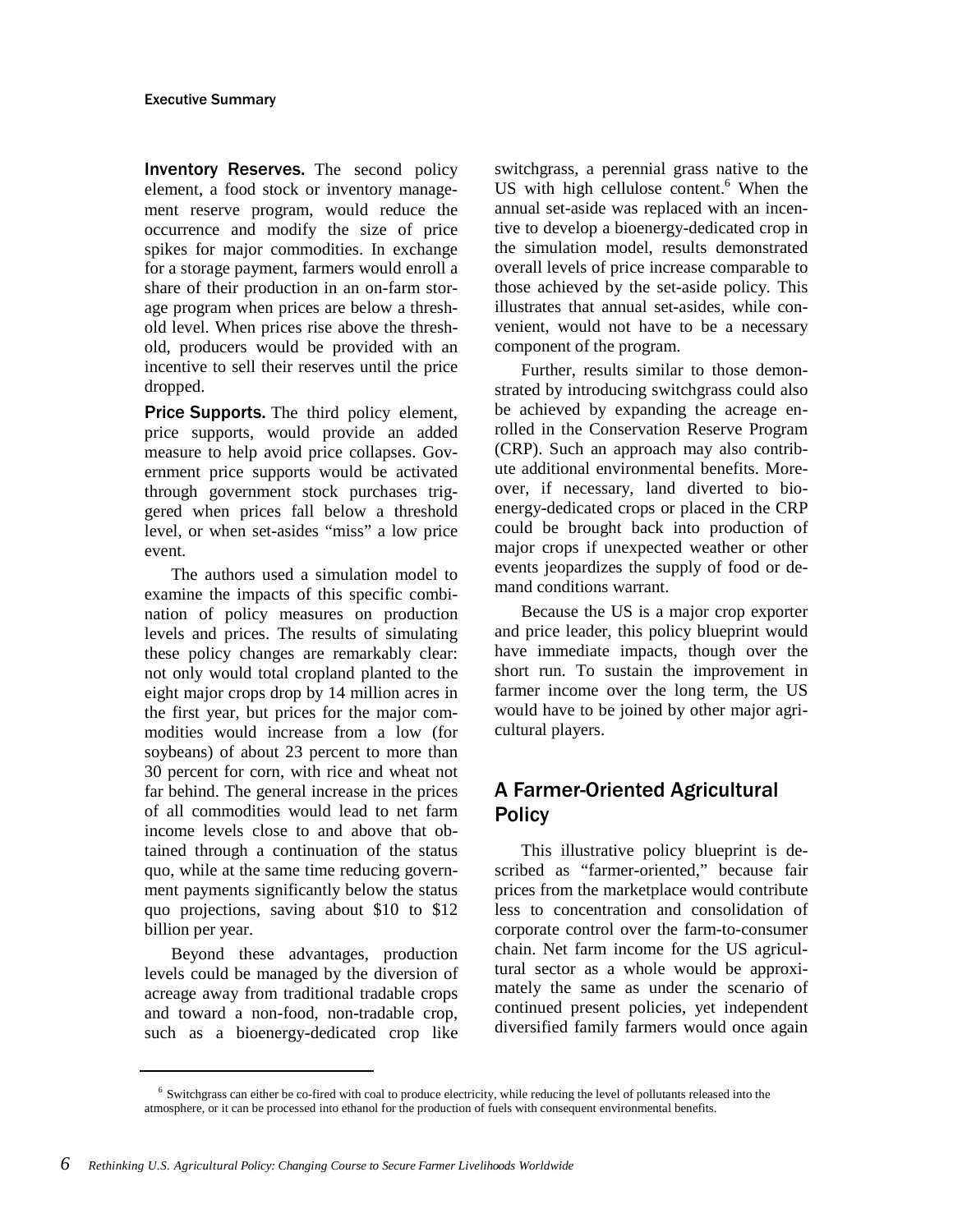have every reason to believe they could continue in farming, preserving their rightful role in the production of our food. Family farmers would have more hope for better incomes than under the often-unfair subsidy based system.

US government outlays could drop by more than \$10 billion per year, certainly good news for taxpayers. And most importantly, perhaps, it would discourage dumping US products into vulnerable developing countries. Higher prices would be transmitted to the world market, helping to restore the prosperity for rural economies on which national economic development relies.

### Conclusion

It is time to acknowledge that the lowprice US farm policies benefit agribusinesses, integrated livestock producers, and importers, but are disastrous for the market incomes of crop farmers in the US and around the world.

Any policy that fosters continued low prices for staple foods is a guarantee of continued crisis and worldwide distress. Since US policy affects farmers well beyond our borders, the welfare and future of those farmers must be part of the vision in crafting new approaches. It is time for a new Farm Bill for the world. All major exporting countries must recognize that they too bear a heavy responsibility to cooperate with the US in such an effort. US policy changes alone may yield positive results in the short run, but more permanent benefits will require international policy efforts.

High prices alone will not guarantee sustainable livelihoods for the world's poorest farmers. A range of national and international policies, from credit, land, technology and transportation to tariff protection and access to markets, are essential if agricultural production is to bring a better future for farmers. It is certain that in the absence of higher prices for producers, the US is exporting poverty, while jeopardizing its own diversified family farm base.

Current WTO rules do not expressly prohibit the use of price support and production control policy mechanisms considered in this paper. Instead, WTO commitments place a cap on the overall level of farmer payments. These mechanisms included in the policy blueprint are not in line with mainstream trade liberalization thinking. WTO promotes policy choices that rely on the assumption that some "invisible hand" in agricultural markets will move the sector prices, supply, demand, income, structure, distribution, and the works—to a higher plane if left to the devices of the free market.

Ending today's crisis must become the most urgent mandate of those who write the rules governing domestic and international agriculture and trade policy. The way out lies not in more of the same but in a balanced application of policy measures left discarded in our headlong rush to an imagined "free market" in agriculture.

Farmer prosperity in the US and the developing world is not only possible, it is achievable. It can be ours at less cost and within a shorter time span than the hoped-for benefits of liberalized agricultural trade promised by the wealthy nations of the world to their developing country counterparts. The choice is ours to make: whose future will be protected, and what kind of global food system will be the outcome of US agricultural policy?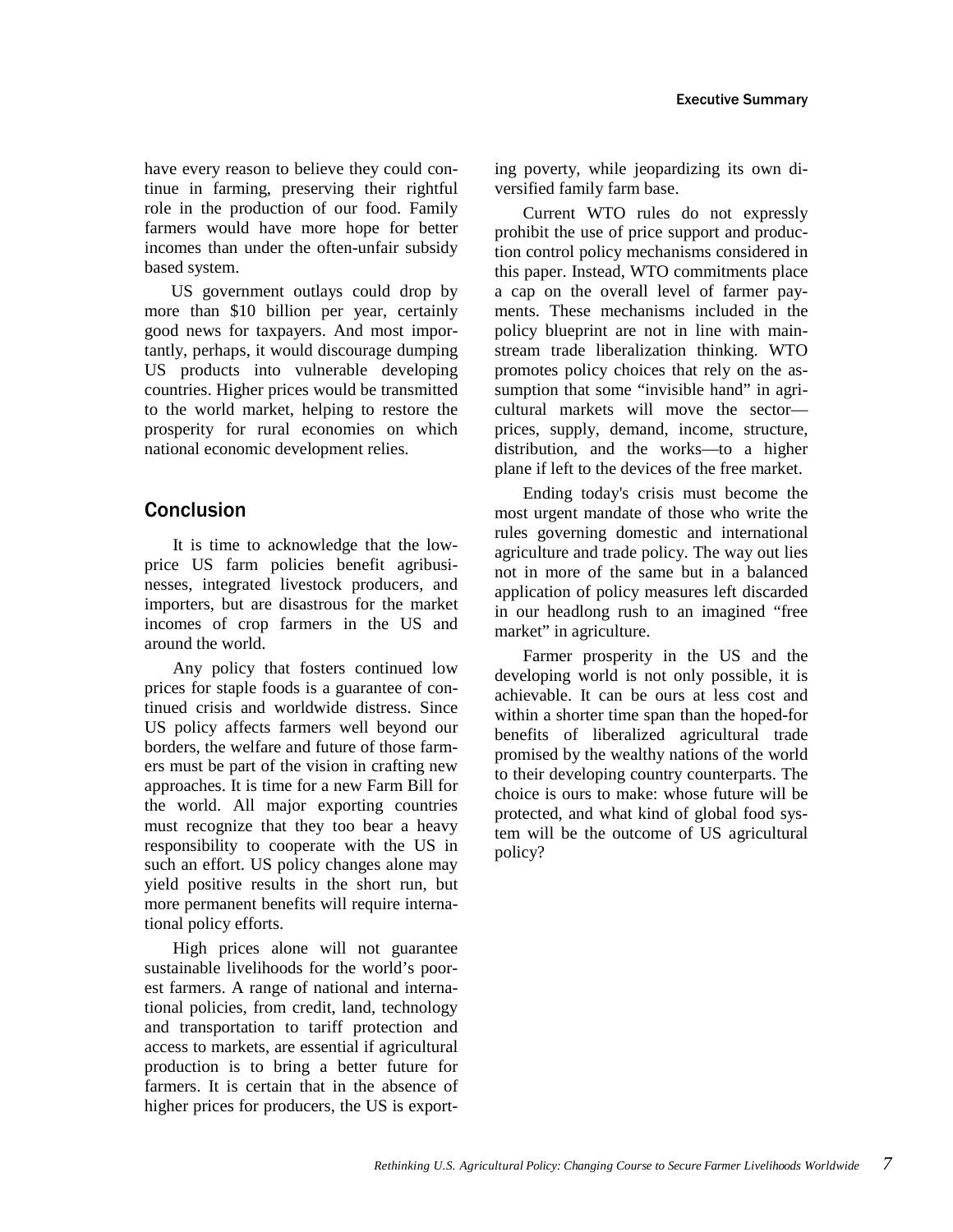

## AGRICULTURE IN CRISIS

*W* orld crop prices have declined dramatically since the mid-<br>1990s. In the US alone, prices dropped by more than<br>40 percent since 1995/1996. Figure 2 shows dramatically since the mid-1990s. In the US alone, prices dropped by more than the indexed US price of four major crops that figure prominently in US crop exports: corn, wheat, cotton, and rice. The average price of the eight major crops for the 1999-2001 period was about 20 percent below the price level for the 1985-1995 period.<sup>7</sup> With average weather and yields, crop prices are not expected to increase significantly in the near future.<sup>8</sup>

As an acknowledged price leader in several key commodities and a major agricultural exporter, the US has played a dominant role in agricultural trade throughout much of the past 50 years, particularly in corn, wheat, cotton, rice, and oilseeds. During much of the last century, a major goal of US policy was to keep agricultural production in check by the use of such controls as annual and longterm acreage set-asides and management of crop inventories held by the government. This system offered incentives for farmers to participate in supply management programs.

### Figure 2

Indexed US Market Prices for Corn, Wheat, Cotton, and Rice (1996=100)



Since 1996, US crop prices have generally declined about 40 percent.

Corn, wheat, cotton, and rice were selected because they figure prominently in US crop exports. These four crops plus soybeans, grain sorghum, barley, and oats—which are the eight major US crops account for about three-quarters of US cropland and are the primary program crops, receiving about 70 to 80 percent of all government payments.

While not included in this figure, the magnitude of price drop for other major crops has been very similar to those illustrated.

*Source: USDA, Economic Research Service*

 $^7$  Eight major crops—corn, soybeans, wheat, grain sorghum, barley, oats, cotton, and rice—account for about 74 percent of total cropland in the US. These same crops are the primary "program" crops and receive about 70-80 percent of all government payments. Five of these crops—corn, wheat, cotton, soybeans, and rice—figure prominently in world export markets, and account for about three-quarters of US crop exports by volume.

<sup>&</sup>lt;sup>8</sup> See, for example, the ten-year projections for major agricultural sector variables provided by the US Department of Agriculture, the Congressional Budget Office, and the Food and Agricultural Policy Research Institute (FAPRI).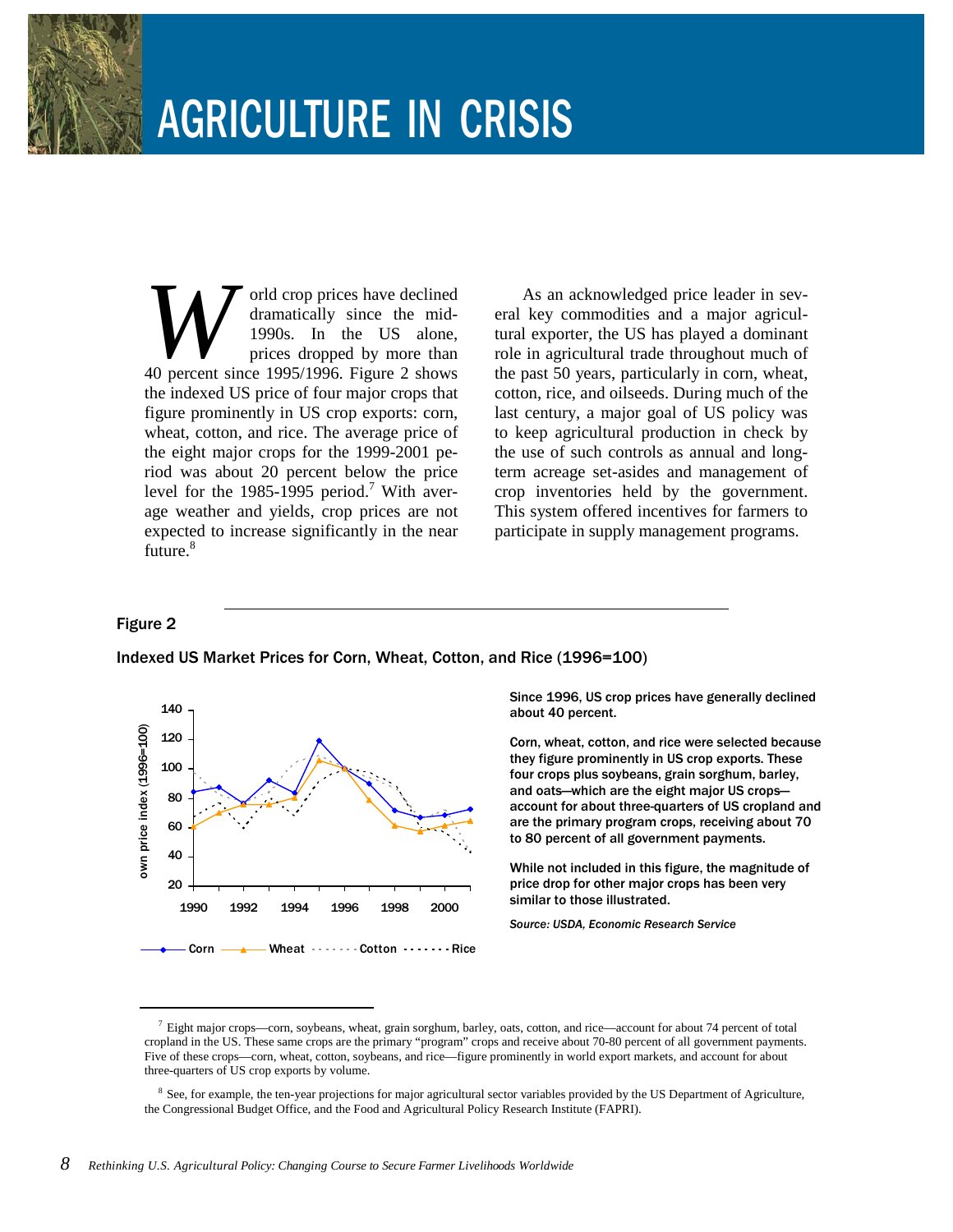#### Figure 3



Total US Government Agricultural Support Program Payments and Net Farm Income, 1990-2001

In recent years, however, US policy took a distinct turn in direction. It now relies on exports as the driving force of the agricultural sector. Underpinning this approach is a new-found preference for a completely unregulated free market. The objective is to allow markets to drive prices as low as they need to go in order for the US to out-compete foreign producers and capture a larger share of the world market.

### Low Prices Trigger Large Government Subsidies

In response to plummeting prices triggered by the radical changes it introduced in 1996, Congress decided to pay US farmers ever-increasing amounts of direct emergency payments to compensate for low market income. Through much of the 1990s, US government agricultural subsidies ranged from \$7 billion to \$13 billion. As commodity prices continued to decline, government payments tripled, rising to well over \$20 billion by 1999. Despite these record-level Net farm income includes farm marketings and government payments minus total costs.

Between 1996 and 1999, total government payments increased from under \$8 billion to well over \$20 billion.

From 1990-1998, government payments were about 20 percent of net farm income. From 1999-2001, government payments were 47 percent of net farm income.

Despite government payments that have tripled since 1996, net farm income declined 16.5 percent between 1996 and 2001.

*Source: USDA, Economic Research Service*

payments, net farm income in the US declined 16.5 percent between 1996 and 2001.<sup>9</sup> See Figure 3.

In 2001, government payments to farmers amounted to an astounding 47 percent of farmer income, up from about 20 percent in the 1990s. Despite this enormous infusion of cash, farmer income declined steadily during the same period, and many US farmers are under increasing financial stress.

### Low Prices Hurt All Farmers

As Figure 3 indicates, the magnitude of government payments to farmers since 1998 obscures the stunning drop in net farm income from market receipts. Moreover, despite their size, the government payments did not improve net farm income during the period. Figure 4 shows government payments as a percentage of net farm income for each state in 2001. The government accounted for more than 40 percent of net farm income in nearly half of the states, and eight states received payments that were more than 100

<sup>&</sup>lt;sup>9</sup> Net farm income provides a measure of returns to land, operator labor, and management.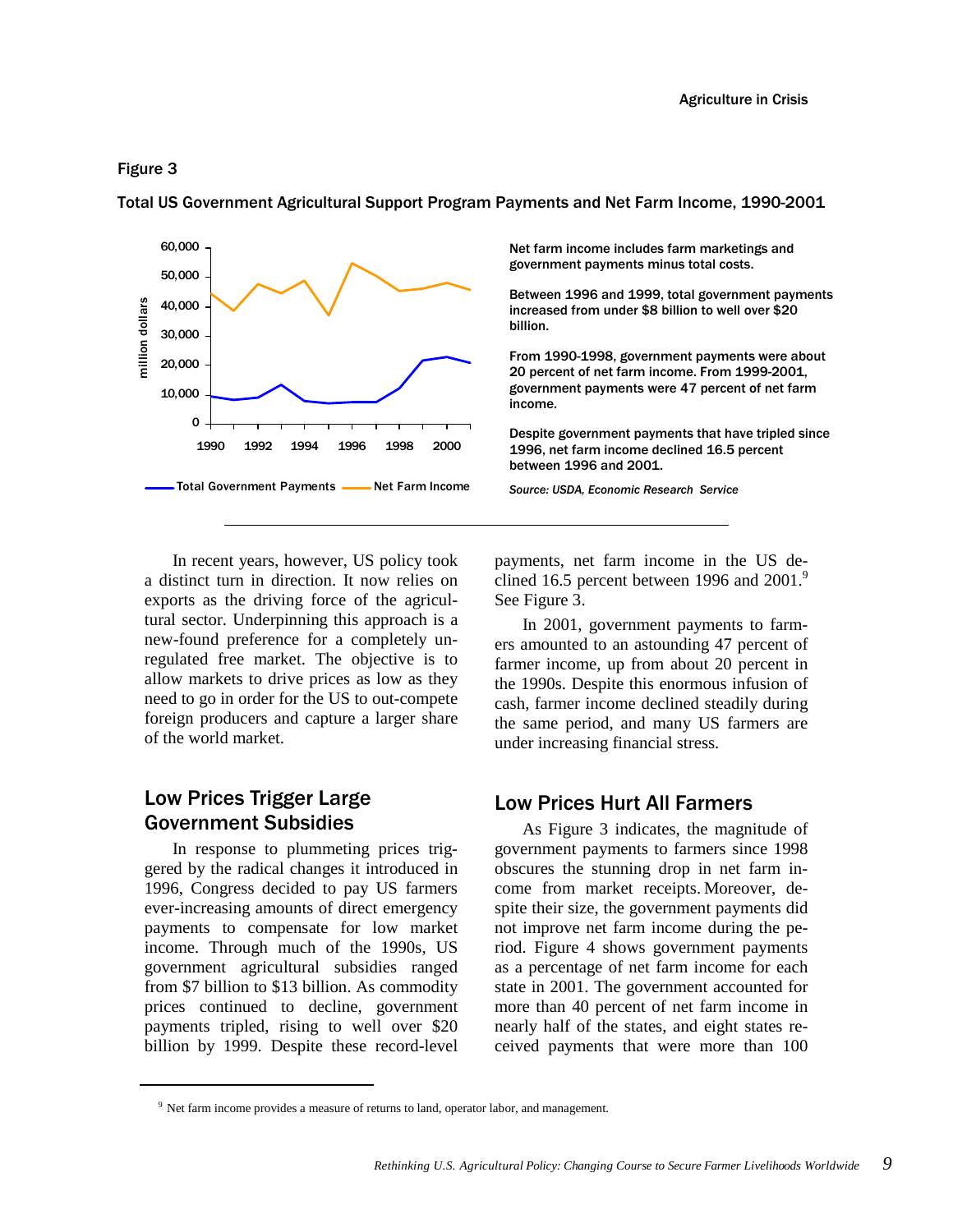#### Agriculture in Crisis

### Figure 4



US Government Agricultural Support Program Payments as a Percentage of State Net Farm Income, 2001

percent of their net farm income. The states experiencing the largest percentage of income from government programs are also some of the nation's biggest crop-producing states, illustrating the dependency of US crop farms on government subsidies.

Under the current US policy, the cost of producing major crops has been much higher than the prices charged for them.10 As seen in Table 1, market prices in 2001 were 23 percent below the cost of production (total economic cost) for corn, 48 percent for wheat, 32 percent for soybeans, 52 percent for cotton, and 45 percent for rice. More significantly, even with the subsidies added to market income, returns for wheat, soybeans, and cotton were still well below the cost of production (19 percent for wheat, 12 percent for soybeans, and 27 percent for cotton). With the subsidies included, returns to corn were

### Table 1

|                             | Corn    |             | Wheat   |         |         | Sovbeans |         | $\text{Cotton}^{(1)}$ |         | Rice    |  |
|-----------------------------|---------|-------------|---------|---------|---------|----------|---------|-----------------------|---------|---------|--|
|                             | 2000    | <b>2001</b> | 2000    | 2001    | 2000    | 2001     | 2000    | 2001                  | 2000    | 2001    |  |
| Price                       | 1.77    | 1.84        | 2.46    | 2.76    | 4.45    | 4.15     | 0.62    | 0.40                  | 5.46    | 4.74    |  |
| Total Avg. Cost of Prod'n   | 2.72    | 2.39        | 4.62    | 5.31    | 6.20    | 6.14     | 0.91    | 0.83                  | 8.57    | 8.60    |  |
| <b>Average Gross Income</b> | $-0.95$ | $-0.55$     | $-2.16$ | $-2.55$ | $-1.75$ | $-1.99$  | $-0.29$ | $-0.43$               | $-3.11$ | $-3.86$ |  |
| <b>Government Payments</b>  | 0.79    | 0.581       | 1.85    | 1.53    | 1.19    | 1.26     | 0.14    | 0.21                  | 6.94    | 6.92    |  |
| Average Net Income          | $-0.16$ | 0.03        | $-0.31$ | $-1.02$ | $-0.56$ | $-0.73$  | $-0.15$ | $-0.221$              | 3.83    | 3.06    |  |

Per-Unit Market Prices, Total Average Cost of Production, and Government Payments for Selected Crops for 2000 and 2001

*(1) Includes revenues from cottonseed*

*Source: USDA ARMS Production Costs and Returns*

<sup>&</sup>lt;sup>10</sup> The USDA's Economic Research Service estimates annual costs of production and returns by commodity. USDA Cost and Returns estimates are derived from Agricultural Resource Management Survey (ARMS) data. For more information on ARMS, see http://www.ers.usda.gov/briefing/ARMS/.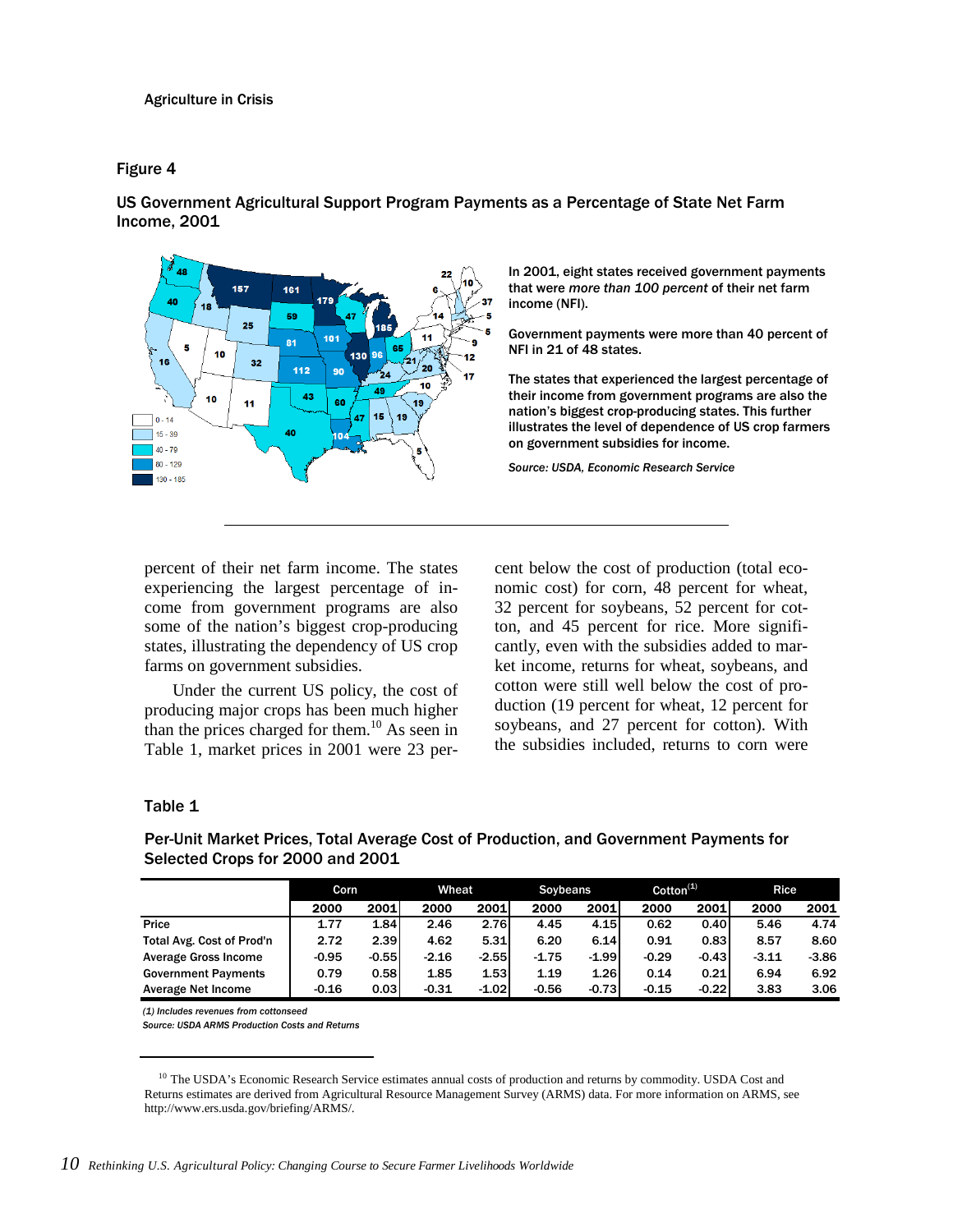#### Figure 5



Indexed US Exports and Price for Corn, Wheat, Cotton, and Rice (1990=100)

one percent above costs while rice government payments more than compensated for the market losses (including government payments, rice revenues were 36 percent above the cost of production).

### US Policy Distresses Farmers Worldwide

The negative effects of the US policy on agriculture are transferred to poor farmers outside the US through the operation of two sets of dynamics. The first is the downward pressure US prices put on world commodity prices. Low prices affect every other country, especially those driven by trade liberalization to reduce domestic and border protections for their agricultural sectors. Although the US does not hold a monopoly—it is one of a few major players in the oligopolistic world markets—low US prices consistently drive down world prices. Thus, our farm policy directly affects the livelihoods and sustainability of small farmers around the world. The persistent low corn, wheat, cotton, and rice prices illustrated for the US (shown previously in Figure 2) are indicative of world price trends for major grains, rice, and cotton.

The second dynamic is the role of low US prices in displacing exports and production from other countries. This impact affects all commodities somewhat but is of primary importance for cotton and rice. Figure 5 shows that US cotton prices declined about 70 percent since the mid-1990s. Since 1998, US cotton exports have soared, rising more than 80 percent in the last three years to their highest level in 75 years. The US share of world cotton exports has now risen to nearly 60 percent, compared to an average of less than 40 percent in the late 1990s (Meyer et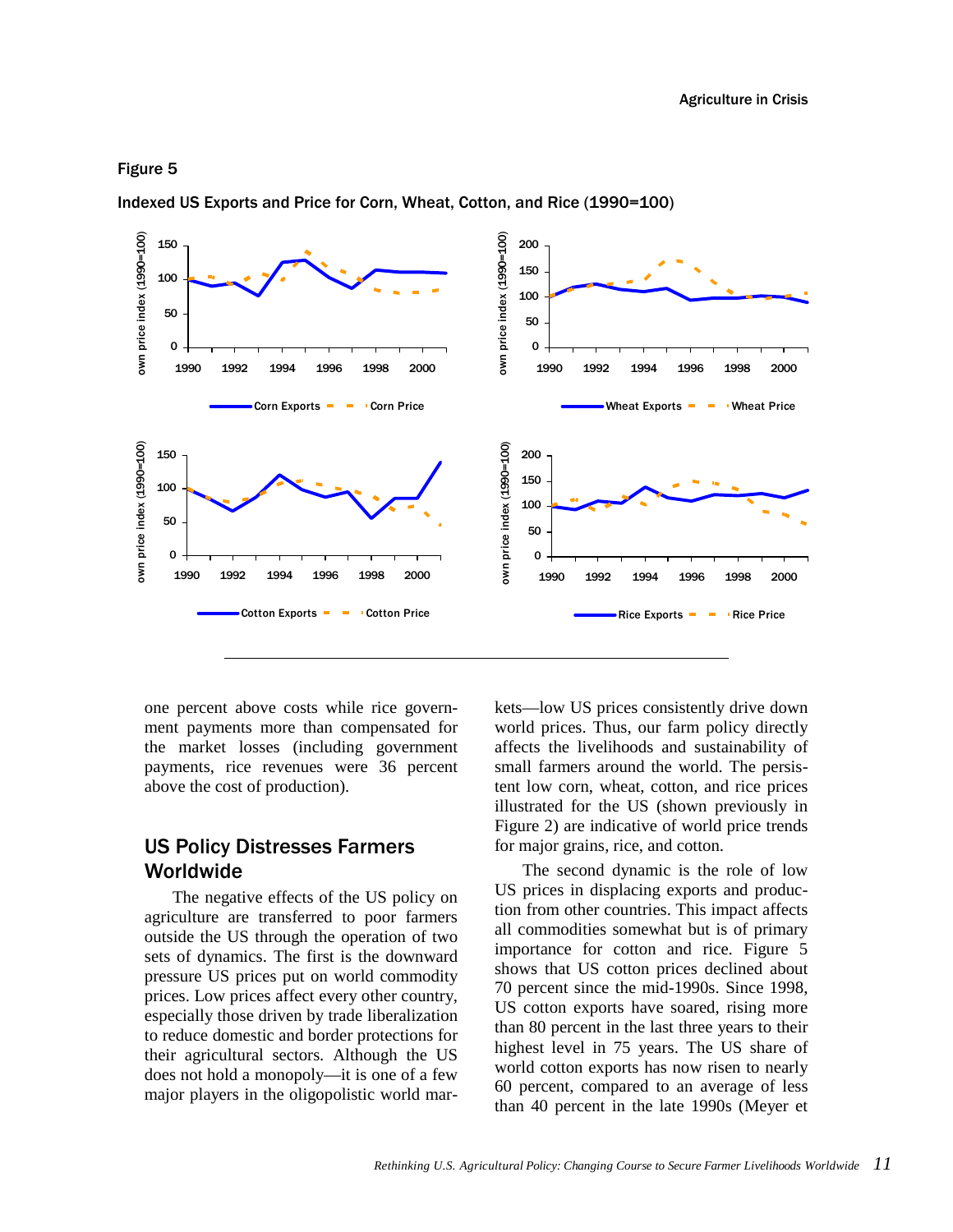### Box 1 — Farm Structure in the US

The structure of the farm sector of the US economy has undergone drastic changes over the past century. Because the farm structure both affects and is affected by public policy, it is important to briefly describe the current farm situation as pertaining to the number and size of farms, concentration of production, and tenure.

Farm production has become increasingly concentrated. The number of US farms peaked in 1920 at nearly 6.5 million farms but has fallen to under two million today. The number of acres in production continued to increase until the 1950s when 1.16 billion acres were in production. Since this peak, there has been a steady reduction in productive acres to today's level of 932 million acres. Average farm size has increased from 148 acres at the peak number of farms to 487 acres today.

Although 90 percent of US farms are considered small farms—which are defined as those which have less than \$250,000 in gross sales—they only account for 33 percent of total value of production. It is the larger farms, with gross sales greater than \$250,000, which produce two thirds of agricultural goods on only 32 percent of agricultural land. Because small farmers account for two thirds of all agricultural land, they are important in any discussions regarding land use and the rural environment. Large farms receive about 47 percent of all government payments. This can be viewed as disproportionably large, if considering that large farms are only 10 percent of all farms. Alternatively, it can be viewed as disproportionably small, if considering that large farms account for 67 percent of all production.

In the 1998 Agricultural Resource Management Survey, most small farms did not report adequate income to cover expenses, therefore many small farm households rely upon off-farm income. The largest farms reported the most income after expenses.



Percentage of Total Number of US Farms

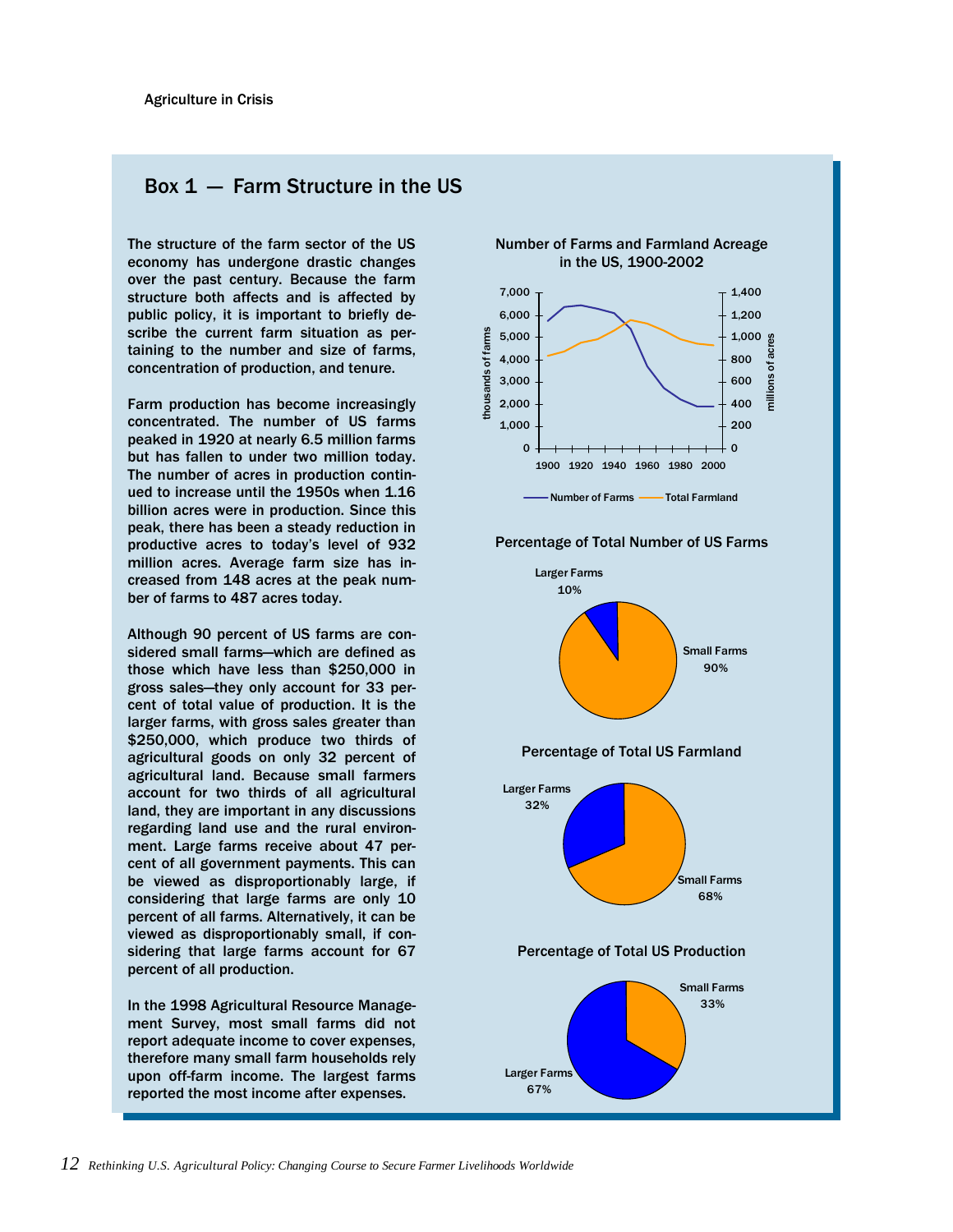al., 2003). It is important to note, however, that the US share of the world cotton market has grown primarily as a result of capturing much of the foreign demand growth during a period when foreign consumption has outpaced foreign production. Although less dramatic, US rice exports also increased as prices plummeted. This lends credence to those who argue that the US is not just offering, but dumping, commodities on the world market below the production cost to the detriment of small farmers worldwide.

### Who are the True Beneficiaries of Low Prices?

Users benefit from these low prices, since US policy alters the normal requirement that the purchaser pay for the full cost of production. The users of US commodities are primarily large and often vertically integrated livestock operations, multinational agribusiness firms and importing countries (though it is often unclear whether importing country consumers directly benefit).

### Integrated Livestock Producers Benefit

Government subsidies indirectly provide huge benefits to large and vertically integrated livestock producers, who purchase feed from the market at below production cost instead of growing it on-farm. This places small, diversified farmers at a competitive disadvantage, because they typically feed some crops to livestock on-farm. They thus absorb the full cost of production for the feed. In this way, low prices contribute to the growing pace of concentration in the livestock sector and the weakening position of small US farmers.<sup>11</sup>

A recent report by the USDA's Economic Research Service on Economic and Structural Relationships in US Hog Production illustrates the rapid changes in the livestock sector. Between 1994 and 1999, the number of hog farms in the US fell from more than 200,000 to fewer than 100,000. By 2001, the number had fallen to 80,000. Despite fewer hog farms, the number of hogs in the US did not decline, averaging about 60 million head. Thus unprecedented consolidation occurred in hog production during the 1990s. Over the past decade, the percentage of hog and pig inventory on farms with 2,000 head or more increased from 37 percent to nearly 75 percent. Just over half of all hogs and pigs were on farms with 5,000 head or more in 2001, compared with about a third in 1996.

### Agribusinesses Benefit

Large, multinational agribusiness firms are able to purchase agricultural commodities from the market at prices below the cost of production. At the same time, the absence of supply control mechanisms ensures traders and processors an unrestricted availability of commodities. It also ensures input and machinery suppliers an inflated demand for their products, since the government no longer removes any acreage from production through set-asides.

### Consumers (Domestic/Foreign) Benefit?

Whether consumers directly benefit from the policies that have fostered persistent low prices depends on the ability of the marketing system to transfer the lower prices to them. In some cases, agribusinesses and middlemen are able to capture some or all of the benefits of low prices. Thus it is difficult to predict whether consumers anywhere will realize benefits from lower prices. As prices fall, importing countries do require less foreign exchange to import commodities needed to feed the population, providing an opportunity for consumer benefits in those cases.

 $11$  For additional information about increasing concentration in the livestock sector, see Lamb (2002) and various publications and reports availale through USDA's Economic Research Service Briefing Rooms (e.g., http://www.ers.usda.gov/Briefing/Cattle/; http:// www.ers.usda.gov/Briefing/Hogs/; http://www.ers.usda.gov/Briefing/Poultry/.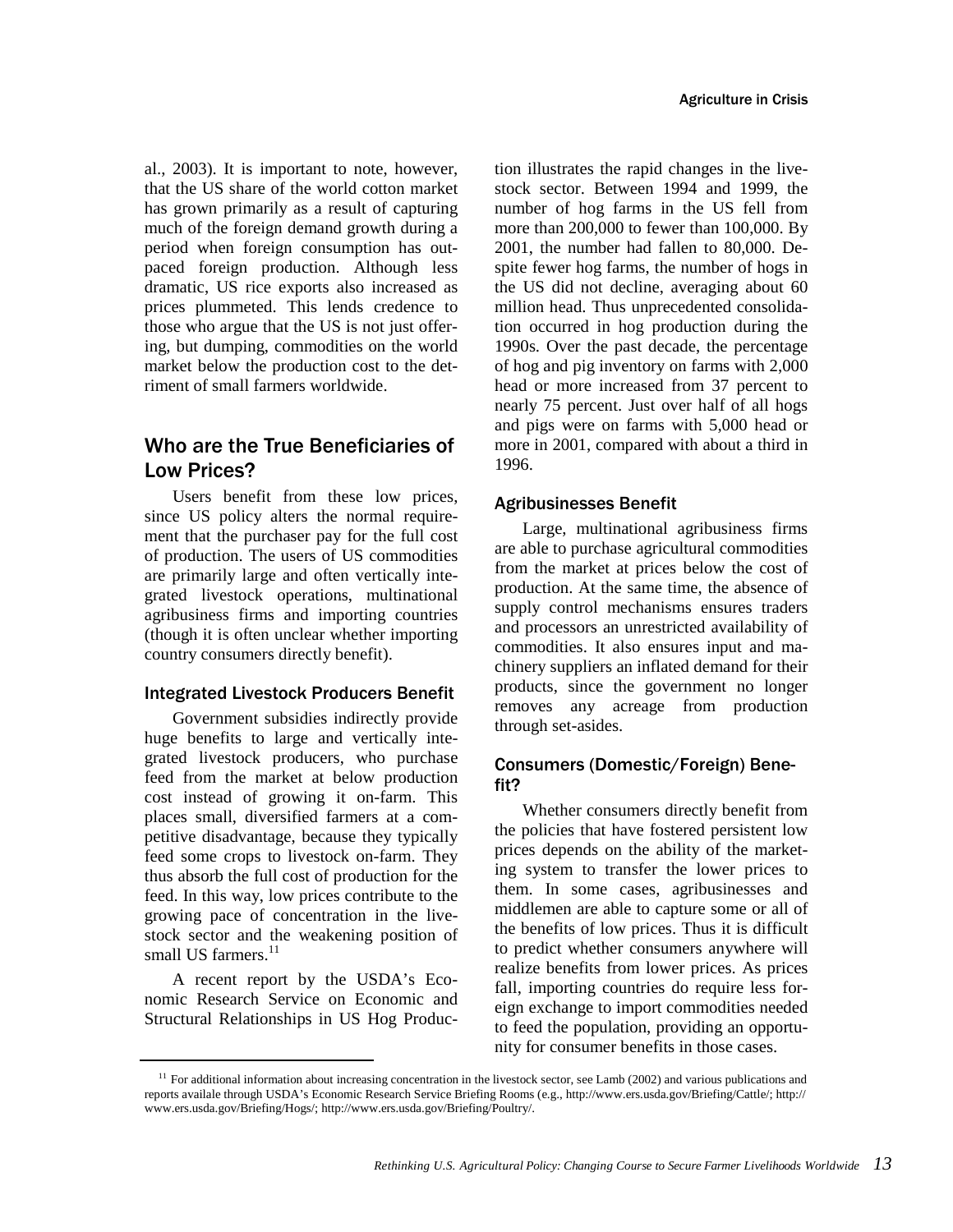### Box 2 — Land Use in the US

the US is either agricultural or forest land. The other half includes urban areas, parks, swamps, deserts and other unusable land. Agricultural lands account for 455 million acres and include crop land in use, idled land, and pasture land. Pasture and idled land make up 24 percent of all agricultural land.

The eight major crops in the US include corn, soybeans, wheat, barley, oats, cotton, rice and sorghum. These eight crops cover 259 million acres or 74 percent of all crop land in production. Grains and cereals are grown primarily in the Midwestern part of the country. Cotton and rice are grown primarily in the Southern U.S.



Land Use in the US

| Total US Land, 1997 (1,000 acres)        | 2,263,254 |
|------------------------------------------|-----------|
| <b>Total in Agriculture and Forestry</b> | 1,096,588 |
| <b>Total Agricultural Land</b>           | 455,052   |
| <b>8 Major Crops</b>                     | 258,800   |
| <b>Other Crops</b>                       | 89,901    |
| Idle                                     | 38,839    |
| <b>Pasture</b>                           | 67,512    |
| <b>Total Forest Land</b>                 | 641,536   |
| Grazed                                   | 140,361   |
| <b>Not Grazed</b>                        | 501.175   |

*Source: USDA, Economic Research Service*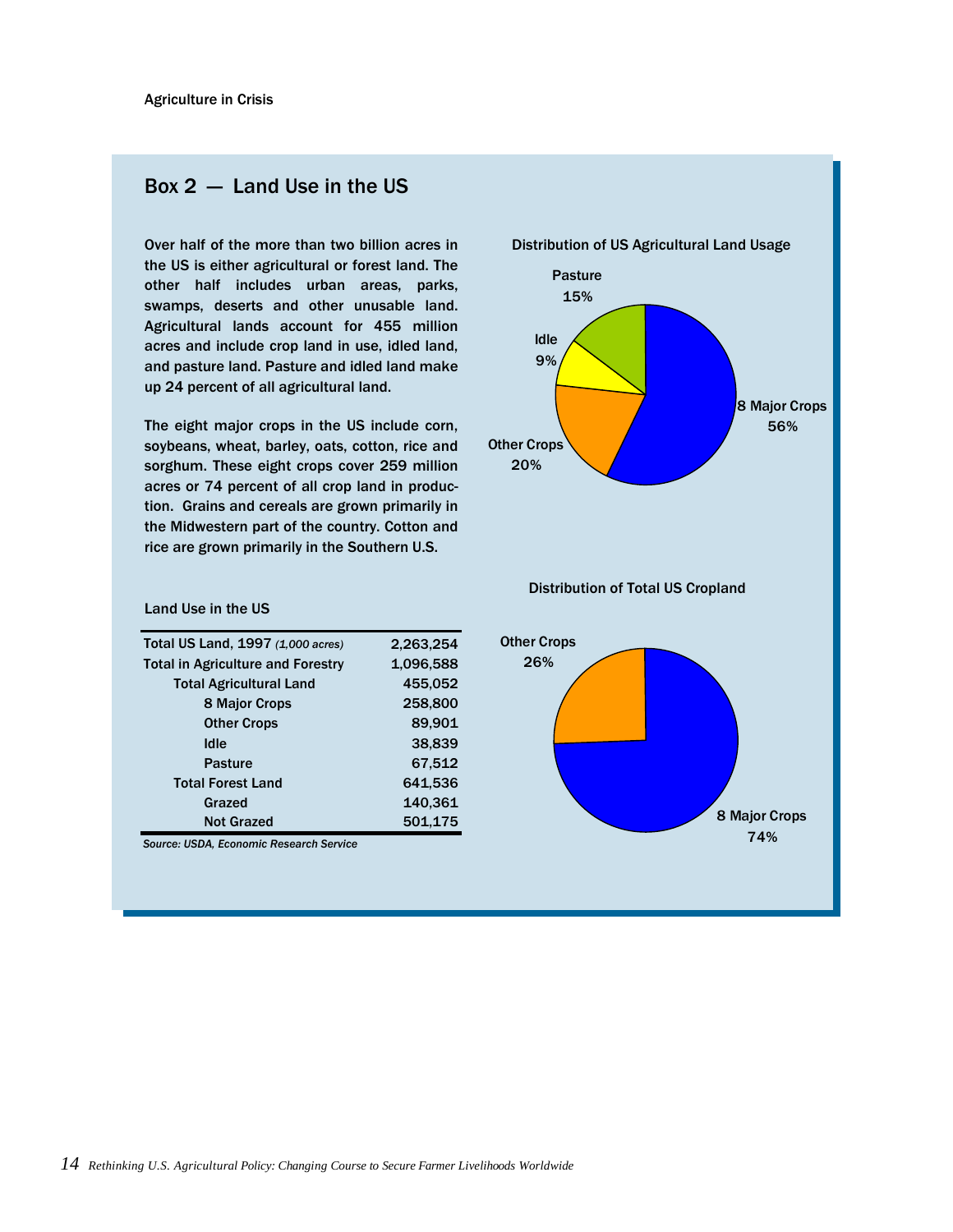

## WHY ARE WE IN THIS MESS?

**THE CULTER 1999 THE CULTER CONTROLLER CONTROLLER CHANGE CONTROLLER CONTROLLER CONTROLLER CONTROLLER CONTROLLER CONTROLLER PRODUCTION AND THE PRODUCTION OF ALL PRODUCTS CONTROLLER PRODUCTS AND CONTROLLER CONTROLLER CONTROL** culture is the result of deliberate changes in US policies. The US has continued the policy of excarded protective devices to manage the use of that capacity. This section reviews the changes leading to the current situation of low prices and high income-support subsidies.

The primary lesson to be gathered from the history of US farm policy is that agricultural markets do not tend to self-correct. Rather, when prices are low, production does not decline enough on its own. Nor does domestic demand or even export demand increase enough to rebalance markets and allow farmers to earn a living—that is, a profit—from selling their products.

### Agricultural Policy History in a Nutshell

US agricultural policy has heavily influenced two important aspects of US crop agriculture: growth in its capacity to produce and the proportion of productive capacity used.

From its birth as a nation, the US pursued policies that promoted phenomenal growth in productive capacity, supported by the taxpaying public. In the  $19<sup>th</sup>$  century, government chose to expand the frontier by distributing land to would-be farmers virtually free of charge.

Once most of the land was put into production, US taxpayers bankrolled a system of research stations and extension services to generate and disseminate new technologies. The system has been a tremendous success. It continues to ensure that each new generation of Americans will have access to ample quantities of safe food at reasonable prices.

The other side of the coin is that publicly-sponsored research and extension services contribute to price and income problems. Clearly, neither the US nor the rest of the world would be facing today's low prices and failing small farms if the cumulative growth in agricultural productivity had not taken place.

From the 1930s through most of the 20th century, US policies included a variety of programs that address the price and income problems arising out of our immense and fully utilized productive capacity. Most programs involved some combination of income support, price support and stabilization, production management, demand enhancement, import restriction, or conservation. Appendix A contains brief descriptions of policies implemented at one time or another under these programs along with a few specific examples. The list is not exhaustive.

The capacity to produce is not a mandate to use it fully. For example, in the manufacturing sector, between 15 and 25 percent of productive capacity is intentionally idled at any given time by reason of market supply and demand conditions (Economic Report of the President, 2003). But unlike firms in other industries, individual crop farmers do not have the ability to influence the total supply of output. Nor have farmers been successful in organizing self-help supply management schemes to adjust output to the needs of the market.

Thus, the traditional role of the federal government was to do for agriculture what it could not do for itself: manage productive capacity to provide sustainable and stable prices and incomes. Until the mid-1980s (and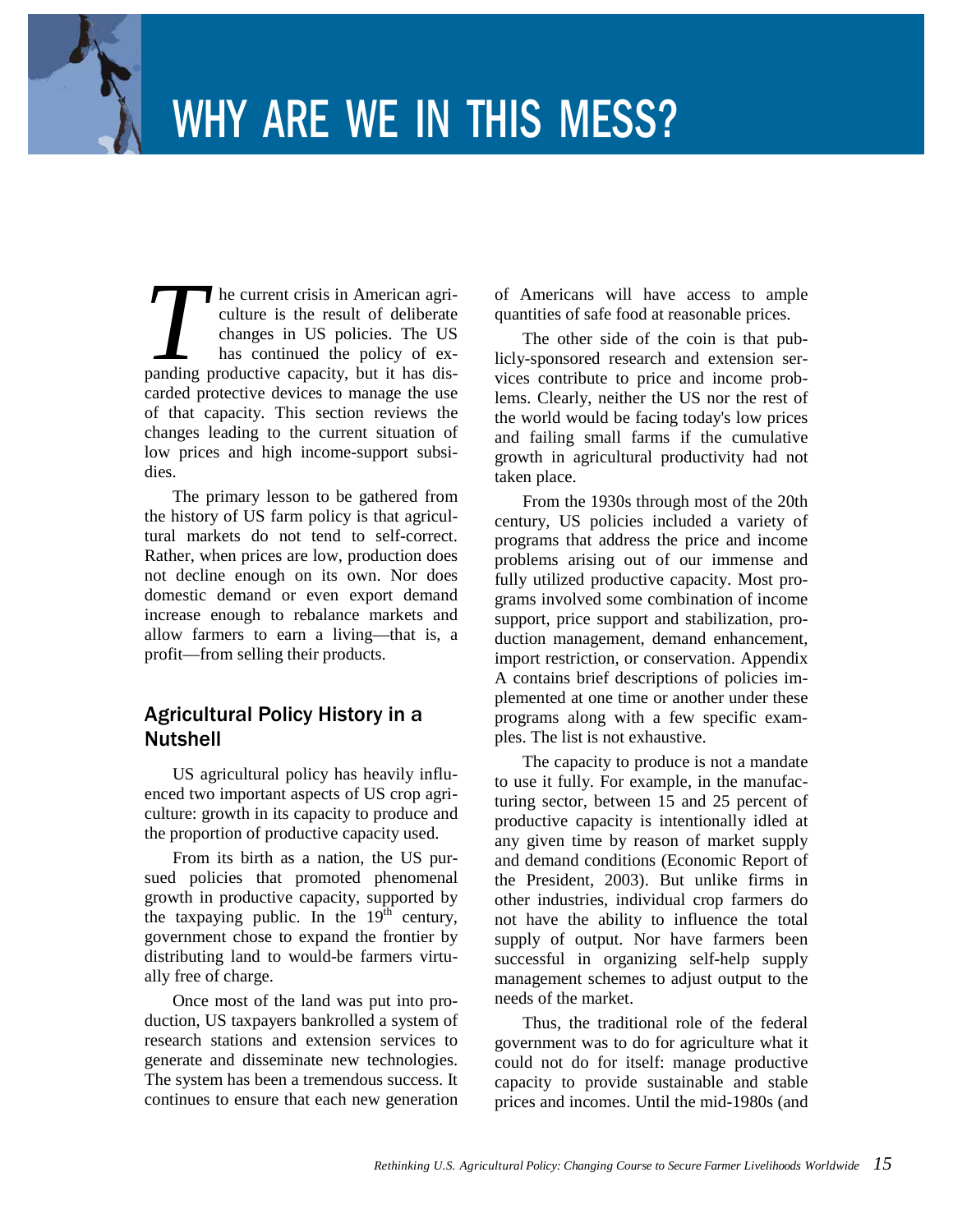beyond, in some cases), the primary focus of US agricultural policy was on production management programs and price support and stabilization programs.

### Production Management Programs

In effect, the Secretary of Agriculture decided how much productive capacity should be left unused each year. The government employed several devices to manage supply, but usually farmers were asked to idle various amounts of acreage. Such an approach is far from exact. For one thing, in contrast to manufacturing tractors, where the number to be built can change daily or weekly, the Secretary of Agriculture has only one opportunity per year to influence how productive capacity is to be used for next year's crop. Factors such as weather and slippage resulting from the idling of the least productive land make estimating annual production a very difficult process.

But even if mistakes occurred, adjustments could be made the following year, and the market was aware of this option. So if, in a given year, yields were high, inventories increased, and prices declined, the market responded to the high probability that a setaside would be imposed the next crop year. Without a set-aside or similar mechanism, crop demanders will delay purchases in a high-yield year because they believe that crop prices will be as low or lower again next year.

Despite their built-in complications, supply management policies have historically prevented the chronic overproduction and depressed prices that would have occurred from a full use of agriculture's productive capacity all the time.

### Price Support Programs

Price support programs put a floor under major-crop prices. So if the Secretary erred in setting aside too little acreage because of above-average yields or unusually low demand, prices were prevented from plummeting uncontrollably. The price floor was equal to the loan rate for a crop, that is, the per unit value of the crop used as collateral under a government loan. For example, if the government values a crop of 1,000 bushels of corn at a loan rate of \$2 per bushel, the price floor for the crop would be \$2. When the loan comes due, the farmer could "give" the grain to the government in full payment of the principal and interest on his loan, thereby receiving the \$2 loan rate as the "price" for his crop. If the market price were above the loan rate plus interest, the farmer had the option of paying off the loan, plus interest, and selling his crop at the higher market price. The use of a high loan rate, especially if there are no means to manage supply, can lead to an excessive accumulation of government stocks, along with expensive storage costs.

### Policy Shift Toward Freer Markets

Over the last two decades, the goal to ensure growth in productive capacity has remained, but the protection of prices and farmer incomes through managing the capacity has not. Rather, the government has placed its reliance on the free market to determine prices and to make direct payments to support farmer incomes during times of low prices. To absorb excess inventory, US policy shifted away from production management and price support and toward demand expansion—especially export demand. Advocates of freer markets and trade liberalization were successful in persuading policy makers to encourage lower prices by reducing crop price supports, expecting that a barrage of exports would follow. It was expected that by modifying the "government intervention" of price supports, the US agricultural sector would quickly adjust to the greater export volume and farmers would reap the benefits of the export boom.

Since the mid-1980s, the United States has deliberately attempted to reduce market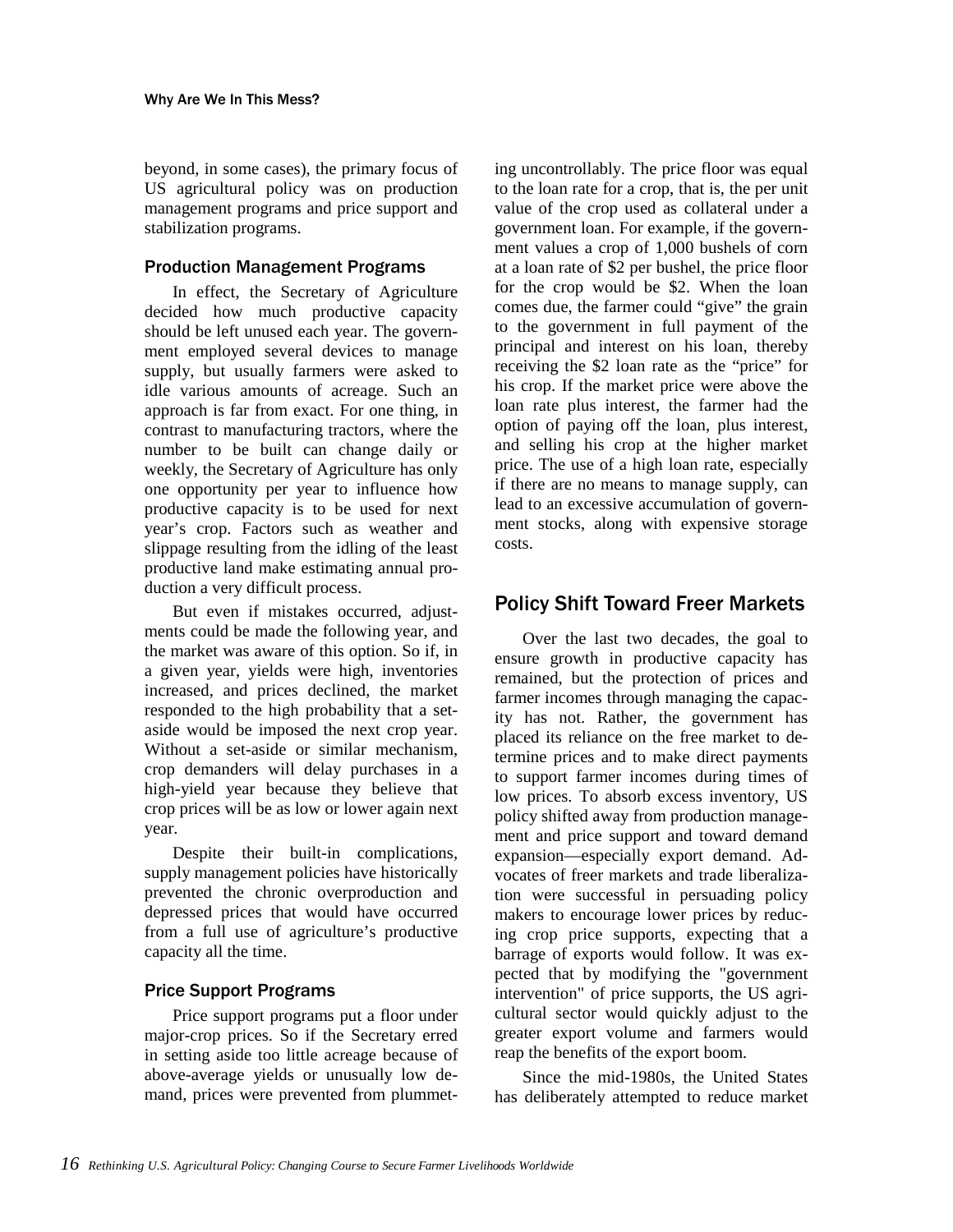#### Figure 6



US Exports and Share of World Exports for Corn, Wheat, Cotton, and Soybeans, 1970-2001

prices for commodities in pursuit of increasing US competitiveness in export markets. Emphasis on trade liberalization and the need to comply with international trade agreements further contributed to full-scale endorsement of this objective.

Despite the popular misconception among economic experts that these policies have been the source of great export growth, exports have not generally increased at all. The export boom did not materialize. In fact, as Figure 6 shows, the US share of world wheat and soybean exports has been declining steadily for the last 30 years. Corn exports have remained relatively flat, although variable. And contrary to expectations, corn exports have actually tended to increase during periods of higher prices and decrease in periods of lower prices, since the US is the world's residual corn supplier. Although the behavior of cotton typically is somewhat different, US cotton exports typically are more responsive, but even they did not "boom" as price support levels were reduced.

When the export boom did not occur, proponents of freer markets argued that the remaining government price support and supply control programs were putting a crimp on exports. In fact, a growing number of economists held the belief that commodity programs were relics of the past. It was assumed that because agriculture is less of a force in the economy today (only 2 percent of the population lives on farms, as compared with 25 percent in the 1930s), farmers are more likely to respond to low prices because they purchase more of their fertilizer and fuel rather than produce it on the farm. This thinking led gradually to the conclusion that government intervention in the agriculture sector was no longer needed. It was thought that intervention was a hindrance to realizing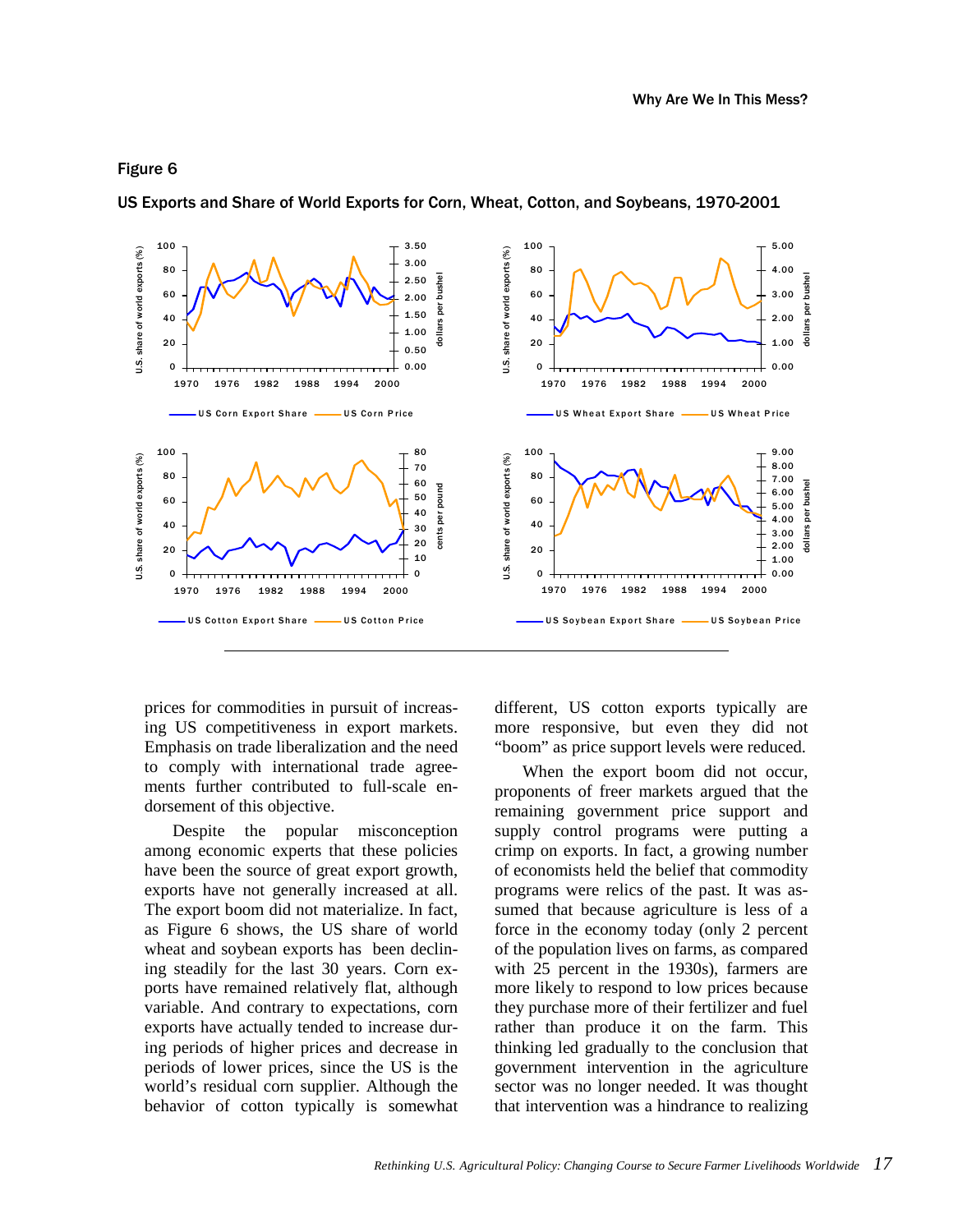



Indexed US Domestic and Export Demand for the Eight Major Crops and US Population, 1961- 2002 (1979=100)

> The trend for US exports of the eight major crops has been flat since the early 1980s.

Domestic demand for major crops has increased steadily, outpacing growth in US population due to recent increases in non-food demands.

the full income potential of the agriculture sector. At the same time that conventional wisdom about the price responsiveness of the agricultural sector was shifting, the agribusiness lobby was gaining power and influence. The growing influence of the agribusiness lobby has outpaced that of grassroots farm organizations.

The result of this thinking was the 1996 Farm Bill, which removed all vestiges of government price supports and annual supply controls. The 1996 Farm Bill was debated and passed during a period of very high prices and high optimism for growth in the US agricultural sector. In 1995, prices of most major crops—corn, wheat, cotton, grain sorghum, oats, and barley prices—were at their all-time record highs. The high prices were primarily a result of tight world markets, compounded by weather conditions in the US that resulted in 1995 yields that were well below trend levels. At the time, USDA forecasters were projecting tremendous growth in US crop exports for the foreseeable future.

Exports of soybeans, and especially cotton, did increase and actually exceeded projections during recent years. But that was not the case for most other crops. As shown in Figure 7, the trend of US exports for the eight major crops taken together continued to be flat after 1996. The skyward export trend in the 1970s, while perhaps burned into minds, does not reflect recent reality. Domestic demand, which has grown faster than US population because of non-food demand, has been the driving force for major-crop demand for the last quarter century.

With the removal of the set-aside program, acreage previously withheld from production was freed up. With no mechanisms for acreage reduction to manage supply, the immediate response was an increase in crop acreage. It was no surprise that acreage planted to the eight major crops increased over six percent (over 15 million acres) the year the set-aside policy was removed. Inventory adjustments and world conditions staved off massive price declines, but only until 1998. Thereafter prices plummeted, and government subsidies ballooned to compensate for lost market income. Even as prices declined, the previously idled acreage that came into production in 1996 remained in cultivation. Since 1996, the indexed market price for the eight major crops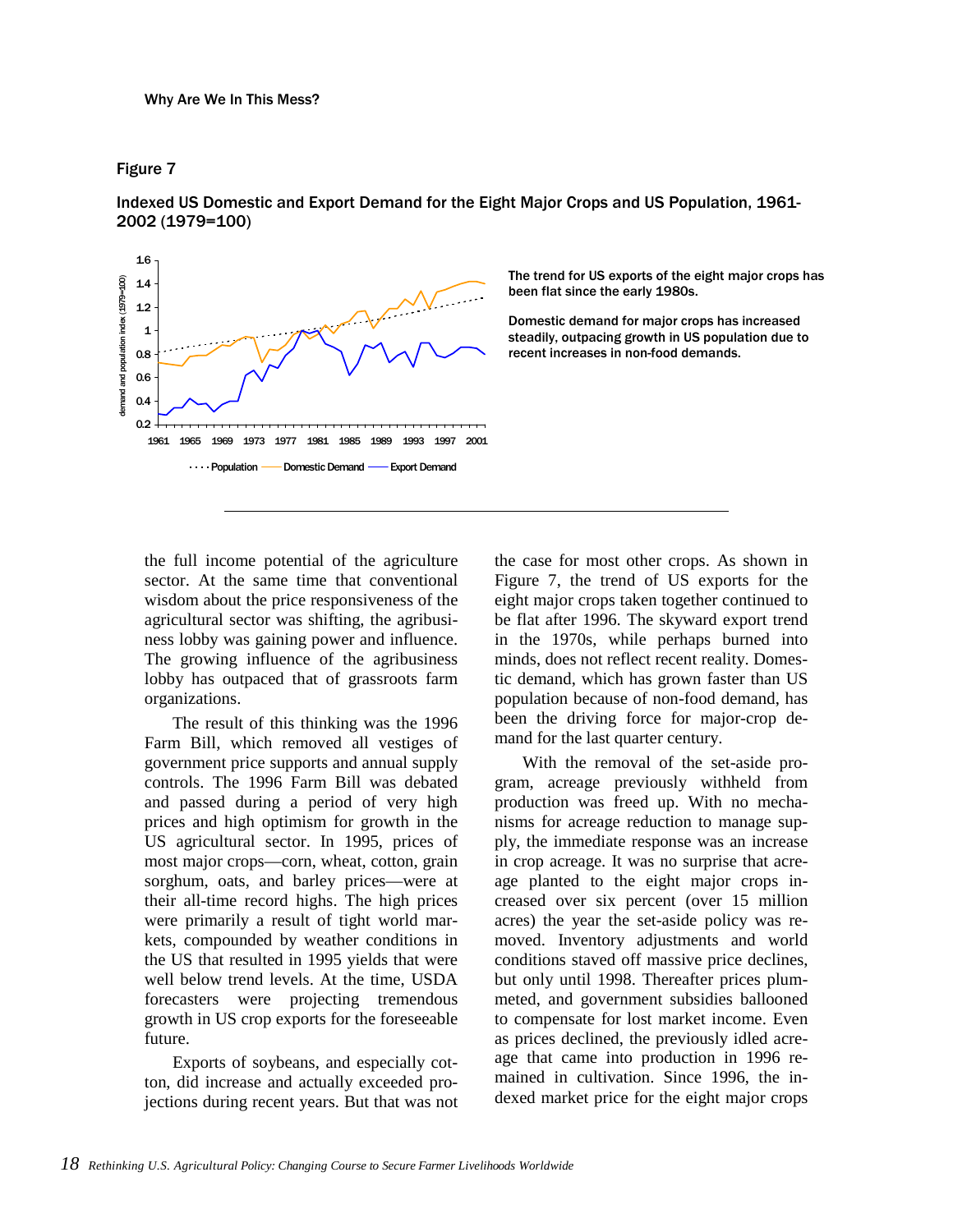

### Figure 8

Indexed US Market Price and Acreage for the Eight Major Crops (1996=100)

has declined by nearly 40 percent (See Figure 8). Radically lower prices did not appreciably cut the aggregate crop acreage remaining in use.

Another feature of the 1996 policy elimination of price supports—has had the effect of sustaining the persistence of low prices. Current US agricultural policy is left with nothing to limit the downward price spiral. Even successive yearly reductions in grain stocks have not had the expected priceenhancing impacts of yesteryear. In the current environment, market participants know that no supply management programs can be used next year to raise prices. So crop demanders do not bid up prices to secure future grain needs. They rightly expect, with all-out production, prices will be as low or lower next season. Over the last five years, market participants have been more and more comfortable with less and less grain in the granary at the end of the crop year. Hence, prices have fallen much farther than they would have under similar stock conditions before 1996.

Prior to 1996, government commodity payments were generally used as financial incentives to encourage farmers to participate in supply management programs. Since 1996, government commodity payments are strictly income support payments. The Congressional response to the massive price slide was to institute record-level payments to farmers to partially compensate for lost income. Annual commodity program payments by program are presented in Figure 9. Beginning in 1998, subsidies to farmers increased by 250 percent over the period 1990-1997. Post-1997 subsidies took the form of unanticipated loan deficiency payments (LDPs), marketing loan gains, and ad hoc/emergency/ disaster payments.<sup>12</sup>

Low prices triggered high subsidies in the US, not the reverse, as many believe. While some blame high US subsidies for low prices, the data clearly show the opposite: that higher and higher subsidies were authorized in response to lower and lower prices and incomes. The problem is not the income-

 $12$  While not part of this analysis, there is even conjecture that the elimination of price support mechanisms has allowed an increasingly oligopolistic grain industry to depress prices deliberately and arbitrarily.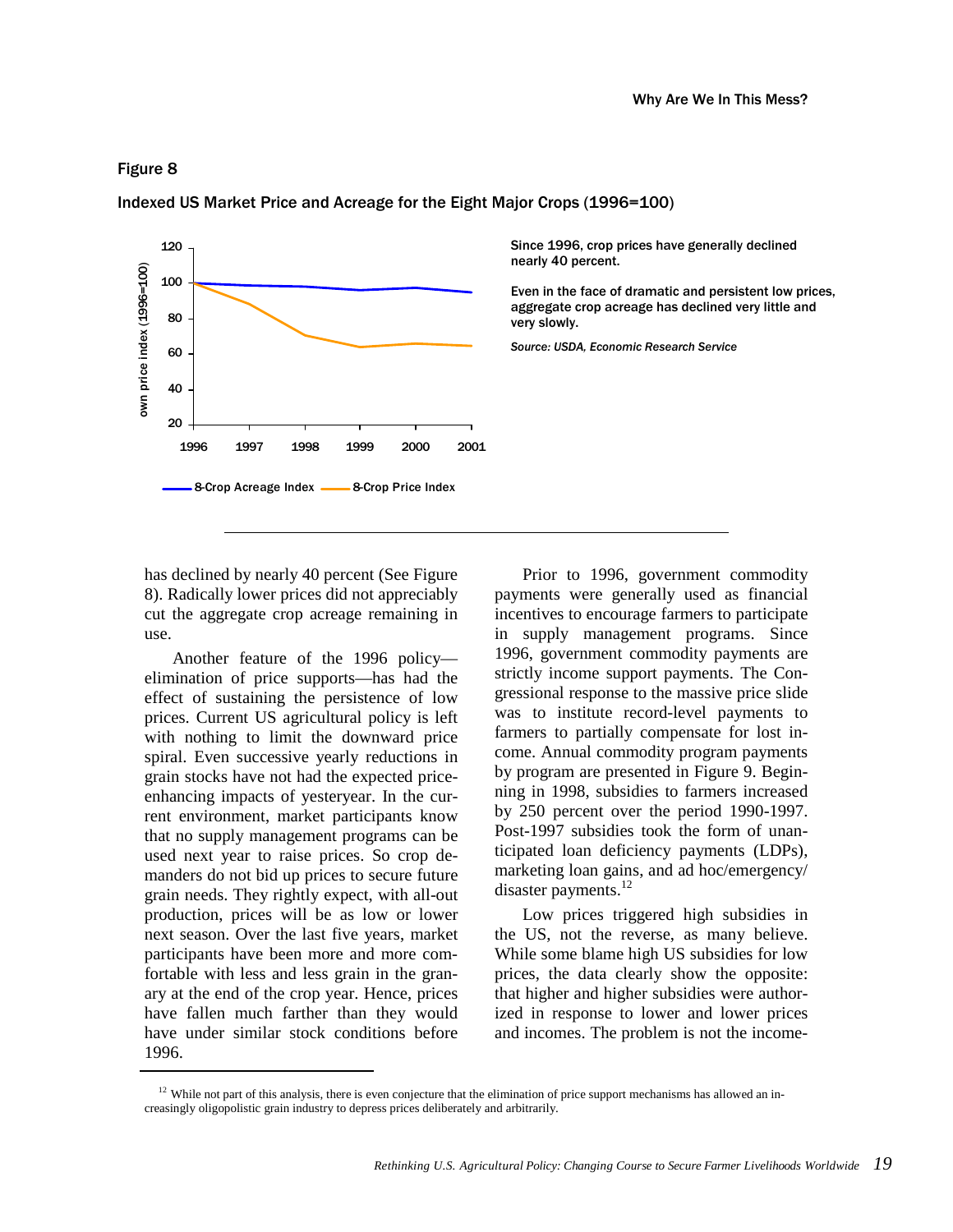Figure 9



### US Government Commodity Payments by Program, 1990-2001

Prior to the 1996 Farm Bill, the largest share of government payments were deficiency program payments. Total government payments in the early 1990s averaged \$7 billion to \$8 billion annually.

In the 1996 Farm Bill, the deficiency program was eliminated in favor of a declining direct payment program. Additional program support through the marketing loan program and ad hoc emergency (direct) payments brought total payments for the eight major crops above \$19 billion.

*Source: USDA, Farm Service Agency; APAC Databook*

support payments that were added by recent legislation but the supply control and pricesupporting mechanisms that were taken away.

Low prices would not be a problem if demand increased enough to compensate for the lower per-unit price. But this is not the case. Despite record-level government payments, farm income continues to slide downward as farmers receive less and less of their income from the market (see Figure 4 showing government payments as a percentage of net farm income by state in 2001). Even as prices plummeted—making US commodities more competitive in world markets and giving rise to dumping on world markets below the average cost of production—exports remained flat.

### On a Downhill Road with No Brakes

The 1996 real-time test of free markets in agriculture flopped. Small farms are failing in droves, and those that remain are in severe distress. Under the current legislationextended in the 2002 Farm Bill with the addition of a new income support program that automates the "emergency" payments when prices are low—the accelerator works but the brakes have been disconnected. The goal of growth in productive capacity remains, but the goal of protecting farm prices and incomes by managing the level of production has been abandoned. While the large government payments to producers may have hindered the adjustment process, it is necessary also to recognize that adjusting to the low prices implies a further drop of at least \$10 to \$12 billion in annual net farm income. This loss of income would have devastating consequences for rural communities and small farmers.

### Why Agricultural Markets Do Not Self-Correct

As seen above, once production increased and prices fell, there were no policy mechanisms in place to limit the downward spiral. The agriculture sector did not selfcorrect as the framers of this new policy had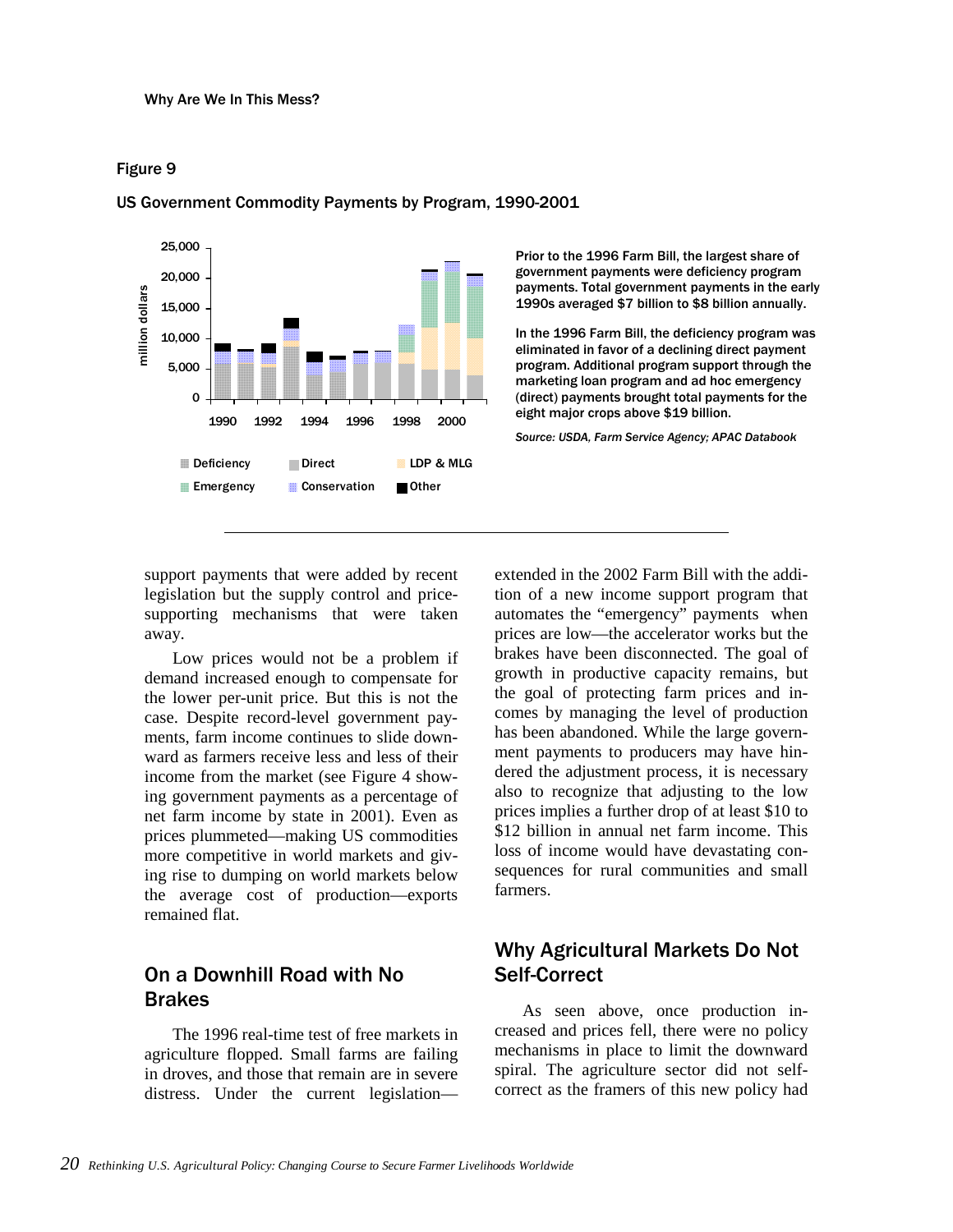predicted. Though the ambitious export projections of the mid-1990s did not materialize, agriculture could have been spared if, like other industries, its markets could selfcorrect. In other words, if the assumption was correct that farmers are more price responsive, then they would cut back production on their own, causing a recovery in prices. But that didn't happen. As seen, the government's response to low prices was to pay out record subsidies to compensate for lost income created by low prices. The cause of the low prices was the elimination of government price support and acreage reduction programs. The farmers were simply cultivating more cropland than the market could handle.

The overriding problem is that agricultural markets do not self-correct. Why? Other industries self-correct. Why doesn't agriculture? If that were known, perhaps future policy dead ends can be avoided.

The self-correction issue is so important in the case of crop agriculture because market disruptions occur so frequently. Weatherbased fluctuations in yields are an obvious market shock. US yields affect domestic supply, and yields in importing countries and export-competitor countries affect US export demand. The effects of weather shocks on yields and most other short-run influences on agricultural markets tend to be random from one year to another.

A longer term, more predictable force that affects agricultural markets is that productivity growth tends to outstrip the traditional slower growth in food demand. Domestic demand for agricultural products in a country like the US grows with population but, unlike the demand for cars, houses, clothes and most other product categories, doubling a consumer's income will have a minor impact on his demand for food. Likewise, the rate of growth in export demand over time has been disappointing, especially in the case of grains. If the growth in demand for agricultural products kept up with pro-

duction, low farm prices and incomes would be much less of an issue.

In the agricultural sector, productivityenhancing technologies are quickly adopted, increasing supplies and putting downward pressure on prices. The lower prices, in turn, become further incentives to adopt more cost-reducing technologies, and prices continue their slide. In this way, production agriculture is under constant price pressure, with periods of brief reprieve generally the result of disasters or other random events. Given that food is essential for life, it is urgent that the productive capacity of agriculture continue to stay well ahead of immediate needs. Most agree that this important part of agricultural and food policy should be continued, despite its severe downward pull on farm prices. The mere presence of low prices is not the problem. What matters is how consumers respond in terms of the amount they are willing to buy and how producers respond in terms of the amount they are willing to produce next season. If consumers bought more of the lower priced goods and producers cut their production, excess inventories would quickly vanish and prices would arrive at profitable levels once again.

If this adjustment could take place in the agricultural sector, there would be no fundamental price and income problem. This is exactly the way it works in most productproducing industries: consumers buy more and producers provide less in response to a drop in prices or increase in inventories or a drop in sales. Prices rise and profitability reappears. But as we have seen, neither the quantity of crops demanded nor the quantity supplied is significantly responsive to changes in price, so timely market selfcorrection does not take place. Total annual output remains relatively constant irrespective of prices, the level of subsidies, or other sources of revenue.

Even when individual farmers go bankrupt, total output changes very little. In contrast to other industries, where a plant closure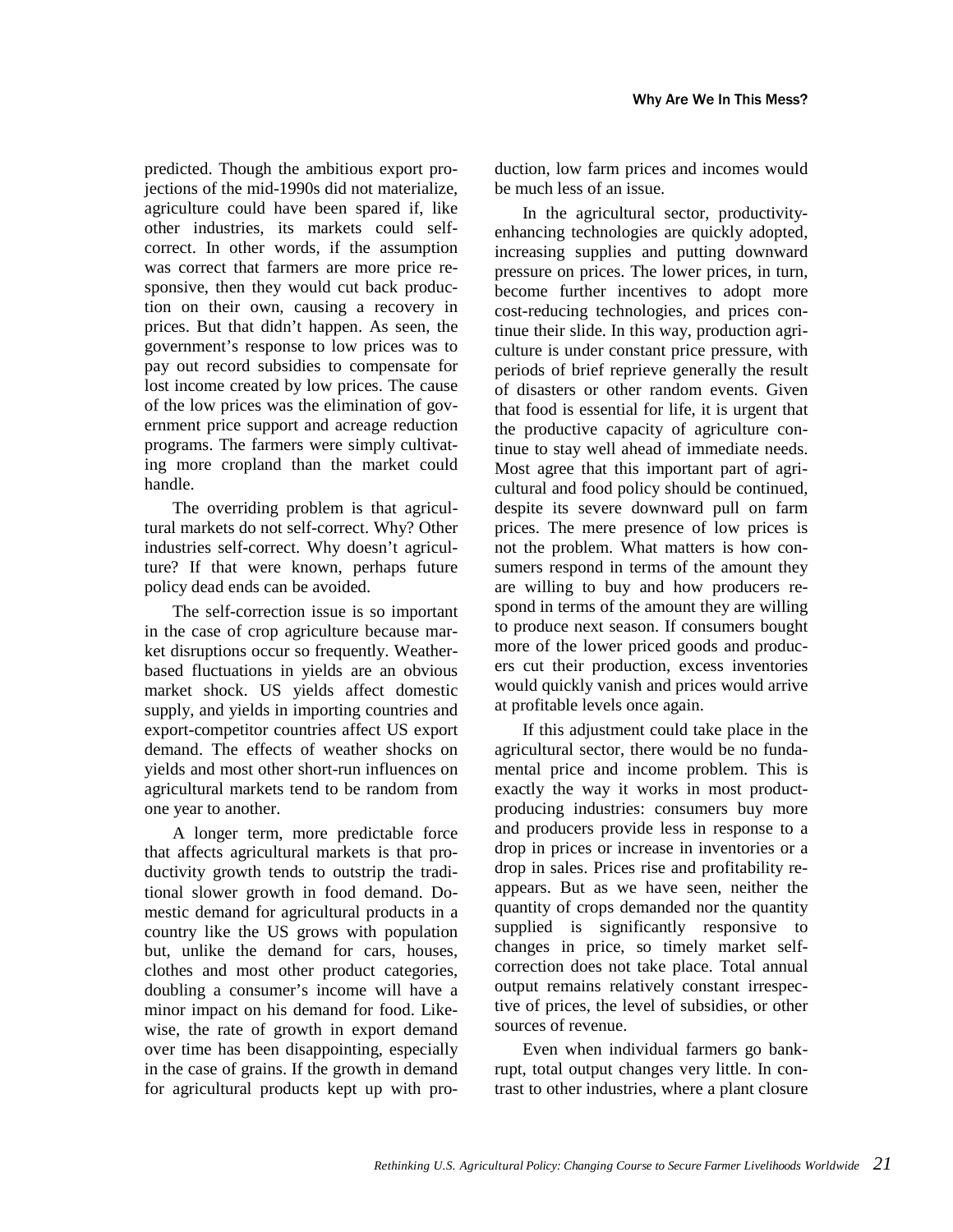### Box 3 — Food Consumption Patterns

Although food demand in all countries is fairly inelastic, consumers in poorer nations tend to be more responsive to price and income changes. As the incomes of poorer consumers rise, they will shift their consumption away from lower valued goods and toward higher valued goods. Richer consumers are already consuming greater quantities of higher valued goods, such as meat and dairy, therefore, an income change does not affect their consumption levels as dramatically. Likewise, when there is a change in commodity prices, poorer consumers respond by substituting expenditures between foods, whereas richer consumers are less likely to alter their food group choices when prices change. In this manner, poorer consumers are said to be more income and own-price elastic than richer consumers. But because food is a necessity, food demand is considered inelastic at any income level, as compared to other non-necessity goods.

A study by Regmi analyzed the consumption responsiveness of 115 countries by dividing them into three groups: high, medium and low income. The results confirm the hypothesis that poorer nations are more elastic in food demand. The table below shows that low-income nations have an own-price elasticity of –0.75, meaning that for a one percent increase in food price, they will reduce the amount consumed by 0.75 percent. High-income nations have an own-price elasticity of -0.3 for food. This means that they will only reduce their consumption of food by one-third of a percent when food prices rise by one percent.

Similarly, as incomes rise in poorer nations, they spend a greater portion of the increase on food, with an elasticity of 0.73. High income nations have a much lower income elasticity of 0.29. The decreasing elasticity of food as incomes rise results in poorer nations spending more than half (55 percent) of their income on food while richer nations spend 16 percent (Regmi et al.). The poor tend to concentrate their diet on the cheapest food source, but as incomes rise, consumers diversify their consumption into other food groups. Therefore, some commodities such as meat and fish have a high elasticity for lower income nations, but basic necessities like rice and flour have a lower elasticity. The table below provides estimated elasticities for a variety of commodities in poorer nations.

| Region                       | Commodity         | <b>Own-Price</b>  | Income            | <b>Source</b>            |
|------------------------------|-------------------|-------------------|-------------------|--------------------------|
|                              |                   | <b>Elasticity</b> | <b>Elasticity</b> |                          |
| Low Income (32 countries)    | Food              | $-0.75$           | 0.73              | Regmi et al.             |
| Medium Income (41 countries) | Food              | $-0.60$           | 0.58              | Regmi et al.             |
| High Income (26 countries)   | Food              | $-0.30$           | 0.29              | Regmi et al.             |
| Brazil (low income)          | <b>Vegetables</b> |                   | 0.82              | Costa                    |
| Brazil (low income)          | <b>Meats</b>      |                   | 0.64              | Costa                    |
| <b>Malaysia</b>              | <b>Bread</b>      | $-1.04$           | 0.53              | Abdullah et al.          |
| <b>Malaysia</b>              | Rice              | $-0.30$           | 0.31              | Abdullah et al.          |
| <b>Malaysia</b>              | <b>Flour</b>      | $-0.48$           | 0.43              | Abdullah et al.          |
| Vietnam (Red River)          | <b>Rice</b>       | $-0.92$           | 0.43              | <b>Minot and Goletti</b> |
| <b>Turkey</b>                | <b>Bread</b>      | $-1.07$           | 0.38              | <b>Akbay and Boz</b>     |
| Indonesia                    | Corn              | $-0.26$           |                   | <b>RAP</b>               |
| Indonesia                    | Cassava           | $-0.39$           |                   | <b>RAP</b>               |
| Indonesia                    | <b>Soybeans</b>   | $-0.78$           |                   | <b>RAP</b>               |

Abdullah, NMR, AAA Rahman, A Radam and AZ Baharumshah. (1999) Demand and Prospects for Food in Malaysia, Paper presented at the Seminar on Repositioning the Agriculture Industry in the Next Millennium, organized by Centre for Policy Studies in Serdang, Malaysia, 13 -14 July.

Akbay, C and I Boz. (2001) Food Consumption Patterns of Socioeconomic Groups: An Application of Censored System of Equations, presented at the ERC/METU Conference in Ankara, Turkey, Sept 10-13.

Costa, Fabiano. (2001) Changes in Food Consumption Patterns in Brazil, Food and Agribusiness Research, Issue 019-2001, June. Minot, N and F Goletti. (1997) Impact of Rice Export Policy on Domestic Prices and Food Security: Further Analysis Using the Veit Nam Agricultural Spatial Equilibrium Model (VASEM), International Food Policy Research Institute, July 9.

Regmi, A, MS Deeepak, JL Seale Jr. and J Bernstein. (2001) Cross-Country Analysis of Food Consumption Patterns, Changing Structure of Global Food Consumption and Trade, ERS WRS-01-1.

RAP Publication. (1999) Livestock Industries of Indonesia Prior to the Asian Financial Crisis, Food and Agriculture Organization of the UN, no. 37, Dec.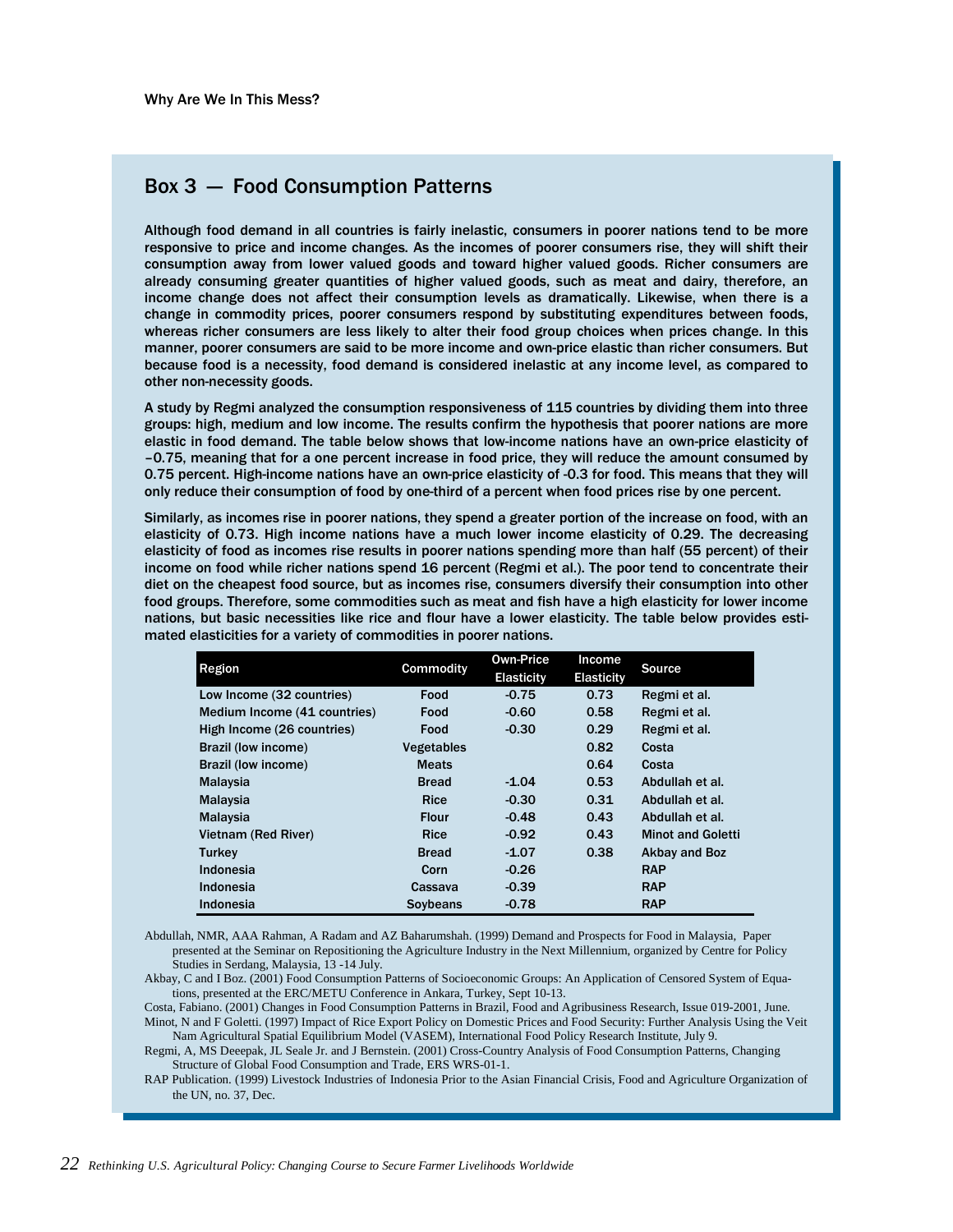means a reduction in industry size because the land and other assets are sold to a different industry, crop acreage typically remains in production. It is merely tilled by someone else. A farm sale does not typically reduce the size of the agricultural industry. In fact, output per acre may actually increase because the new owner is a better manager or is better capitalized.

The bottom line is this: regardless of the cause of decline in revenue, total crop output declines very little in response. Selfcorrection works no better on the demand side than on the supply side. To establish an agricultural policy based on the assumption that free market adjustments will occur within a reasonable time is not only naïve and ill-advised, it simply will not work.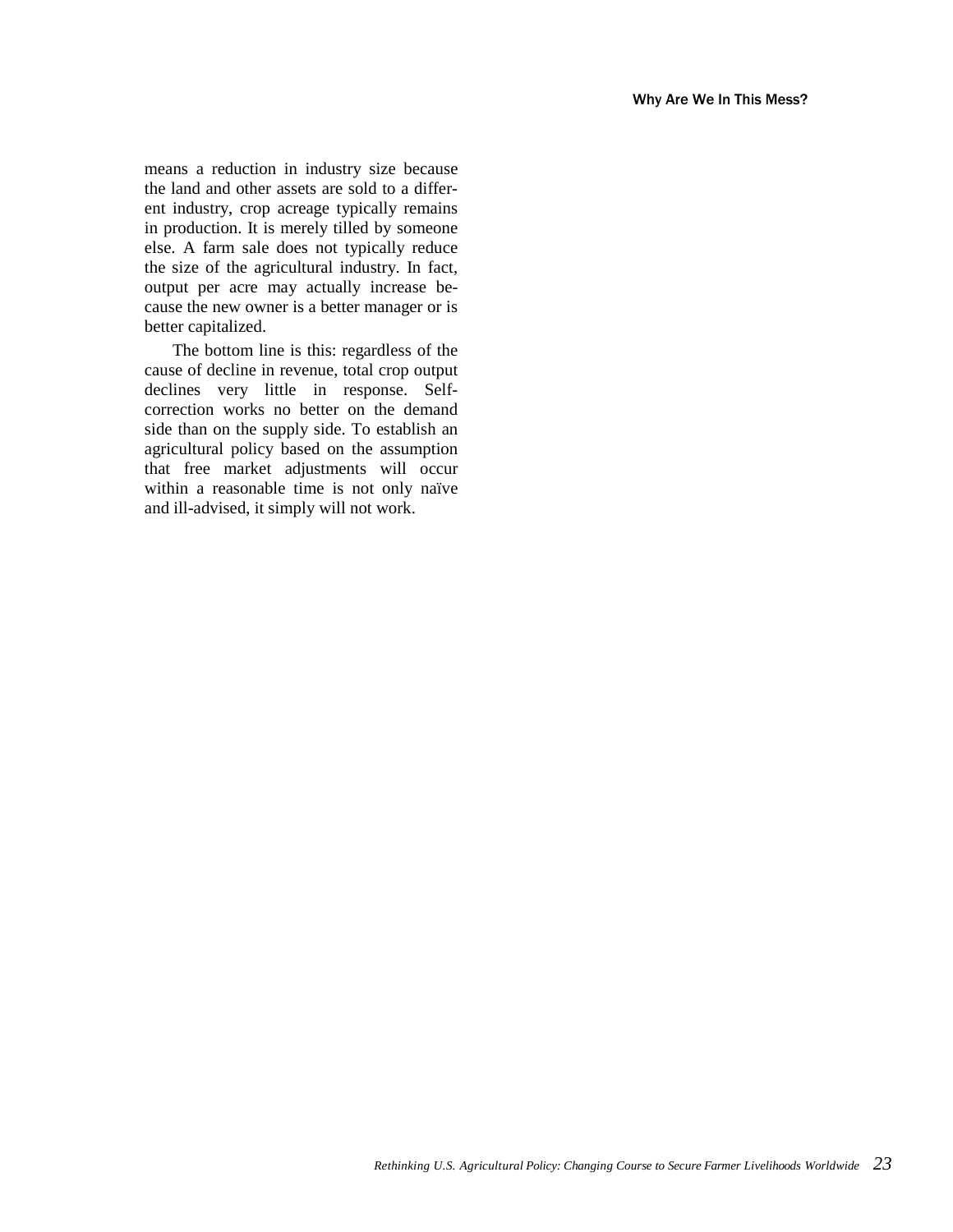

### US PRICES MATTER

S prices for major commodities<br>have a direct influence on world<br>prices. This section shows the<br>strength of that influence and<br>the impact of low US prices on small farmers have a direct influence on world prices. This section shows the strength of that influence and and developing nations. In one sense, this is a foregone conclusion, because if the US price did not affect world prices, and specifically prices in developing countries, then other countries wouldn't be complaining about US subsidies or any US agricultural policies.

### US Commodity Price Leadership

Current international grain markets are oligopolistic, that is, a few dominant sellers influence the market. One, or a small number of powerful sellers, sets the price and allows smaller suppliers to sell as much as they choose at that price. Several studies have used oligopoly models to describe the international agricultural commodity markets (McCalla, 1966; Alaouze et al., 1987; Bredahl and Green, 1983; Mitchell and Duncan, 1987).13 In these models, the US is described as a price leader, influencing the world price by its domestic price. Small suppliers face a perfectly price elastic export market, wherein they can sell as much as they can export at the leader-influenced price. The price leaders are "residual suppliers," making up the difference in satisfying import demand not met by the other exporters. Small exporters set their price slightly lower than that of the price leaders. Importers view price leaders as a last-resort seller at the highest price.

According to Mitchell and Duncan, who conducted extensive tests based on an oligopolistic model, the volume of a nondominant nation's exports does not depend on world demand. It can export all available crops at a given price. Conversely, the price leader's export volume rises and falls with world import demand. If world demand increases, it will increase its export volume. In times of contracting world demand, its exports diminish first.

Mitchell and Duncan concluded that the US exhibited price leadership in the rice and coarse grain markets. In a later update of the Mitchell and Duncan studies, Hellwinckel and De La Torre Ugarte (2003), in recording an additional 20 years of data, found that the US serves the role of price leader in the corn, rice and cotton markets.

### US Price Influence: Supporting Evidence from Specific Countries

One need only observe the behavior of corn and rice to conclude that the US impacts world prices, whether or not it is dominant by volume in a particular commodity. This section describes how US price leadership interrelates with major agricultural exchanges in other countries, specifically, the extent to which US corn prices affect corn prices in major corn export countries and in major corn import countries. Data and evidence on the price of US rice are also introduced. While the US is a major exporter of corn, its export market share for rice is much smaller. These two extreme cases show the

<sup>&</sup>lt;sup>13</sup> Even though international grain markets are oligopolistic, models that show benefits of freer trade tend to assume atomistic competitive markets.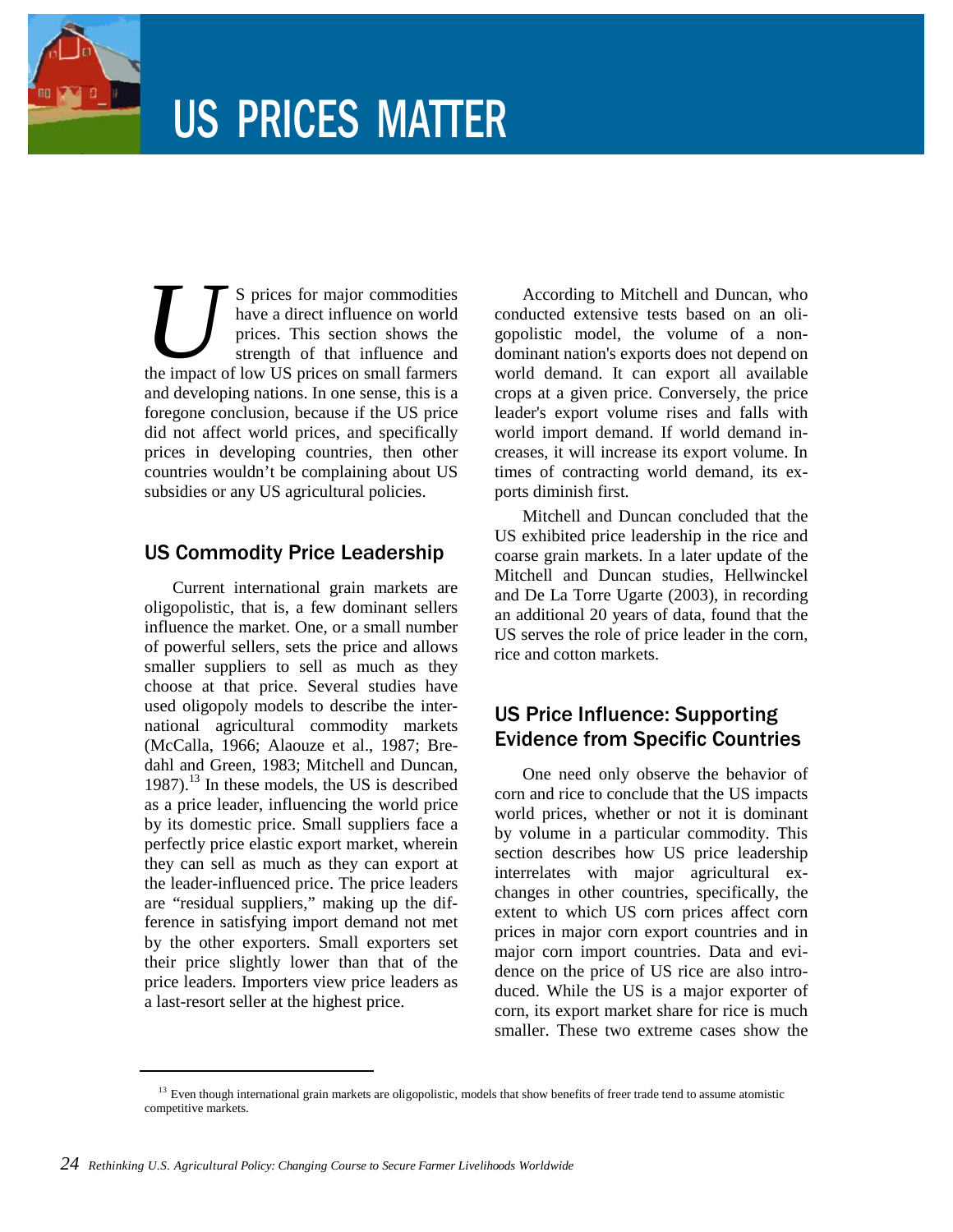#### Figure 10



US Corn Price and Argentina Corn Price

There is a very strong relationship between the US corn price and Argentina's corn price. Results of a price regression model indicate that after accounting for US corn stocks-to-use, a one percent increase in the US price of corn results in a one percent increase in the Argentine corn price.

The prices reported are the Argentina Buenos Aires FOB port price and the US Gulf ports export price.

range of US influence on prices in other countries.

### The Case of Corn

About 25 percent of US cropland is planted to corn, yielding 9 to 10 billion bushels per year valued at about \$20 billion. About 20 percent of US corn is exported. Corn not exported is used for domestic demands or stored for later use. Even though exports do not dominate US corn demand, US corn exports far outstrip corn exports of all other countries. In 2001, the US accounted for two-thirds of world corn exports.<sup>14</sup>

Relationship to Argentina Corn Price Argentina—which accounted for about 12.5 percent of world corn exports in 2001—is America's primary competitor on the world corn export market. Figure 10 shows the price charged by the two countries since

1975. The Buenos Aires FOB port price and the US Gulf Port price seldom show much of a differential.

A model was developed to determine the influence of the US corn price and the US stocks-to-use ratio on the Argentine corn price. According to the model results, 84 percent of the variation in the Buenos Aires price was directly related to the Gulf Port price. A one-percent increase in the US price of corn results in a one-percent change in the Argentine price.

Even trading practices of the major Argentine commodity exchange highlight the influence of US commodity prices. The primary commodity market in Argentina, the Mercado a Termino (MAT), operates on a schedule very similar to that of the Chicago Board of Trade (CBOT), despite a time zone difference of three hours. The MAT opens at 11:55 a.m. local time to ensure an opening 35 minutes prior to the CBOT's at 9:30 a.m.

<sup>&</sup>lt;sup>14</sup> The second leading corn exporting country is Argentina, accounting for about 12.5 percent of world exports in 2001. Japan is the largest corn importer, purchasing 21 percent of all corn imports in 2001, followed by Korea (11 percent) and Mexico (7.5 percent).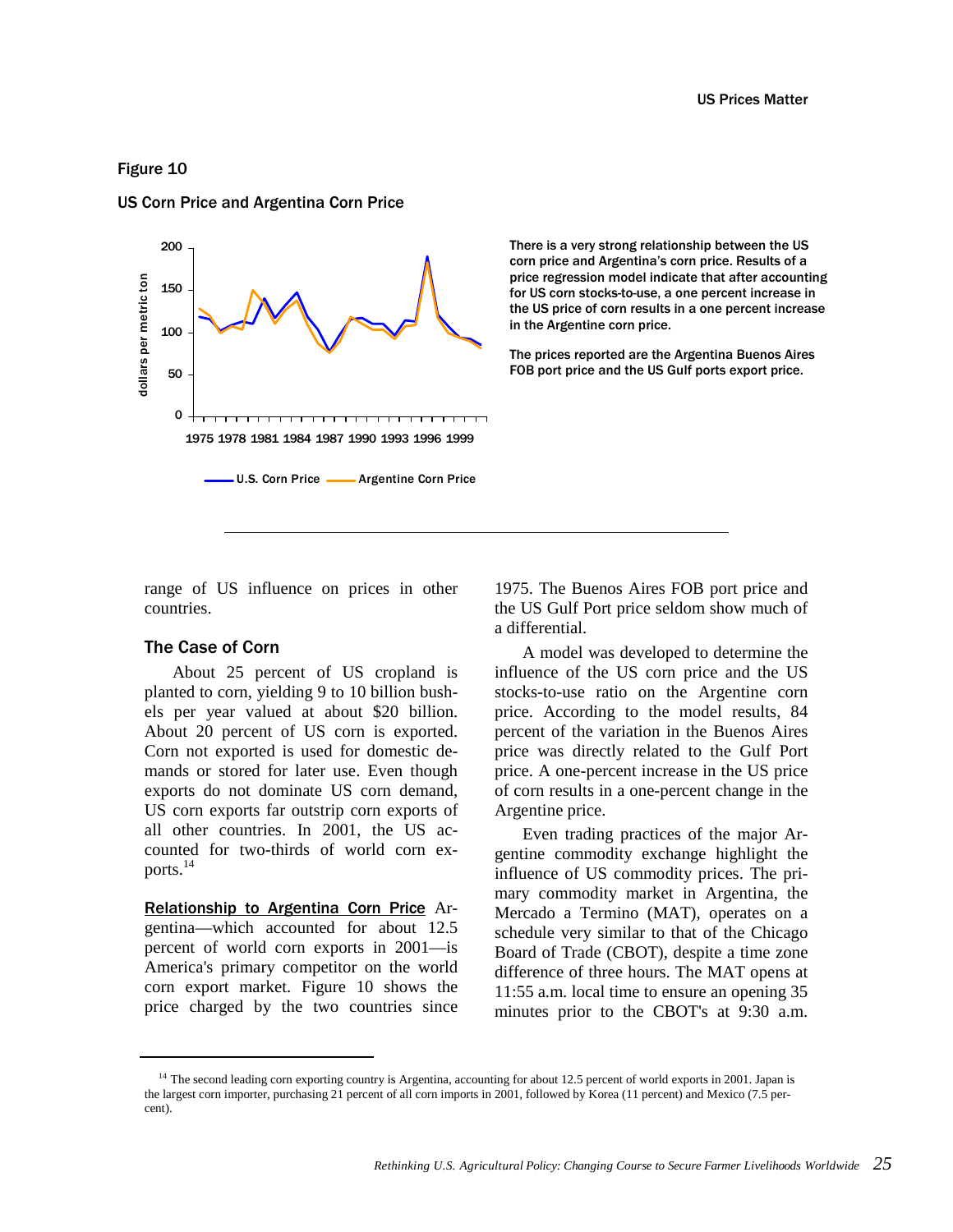### Figure 11



US Rice Price and Thailand Rice Price

There is a strong relationship between the US rice price and the rice price in Thailand, the leading rice export country. Results of a price regression model indicate that a ten percent increase in the US price of rice results in a 4.7 percent increase in the Thai rice price.

The prices reported are the Texas Long Grain rice price (US) and the Grade B 100% rice price (Thailand).

local time, and it closes one hour before the CBOT. The opening and closing times of the MAT are adjusted by one hour twice annually to correspond with daylight savings time and standard time in the US, a practice otherwise rare in Argentina.

Relationship to Mexico and Philippines Corn Price A second model was used to examine the relationship of US corn prices to those of Mexico and the Philippines. The model compared the US corn stocks-to-use ratio with the Mexican price, the lagged Mexican price, and a dummy variable indicating pre-NAFTA and post-NAFTA years. Model results indicated that a ten-percent increase in the US corn stocks-to-use ratio translates to a six-percent decline in the Mexican corn grain price. A ten-percent increase in the price of US corn results in a 3.6 percent increase in the Philippine corn price.

### The Case of Rice

The US is not a dominant exporter of rice by volume, yet is one of the most influential participants in the world rice market. America harvests between 3.0 and 3.5 million acres of rice, averaging about 200 million hundredweight with a value of \$1 billion (less than two percent of the value of the eight major US crops). Just over half is consumed in the US (55 percent in 2002). The rest is exported. In 2001, the US was the third leading rice exporter but with only a 10 percent share, behind Thailand (31 percent) and Vietnam (14 percent). Six countries— Thailand, Vietnam, US, Pakistan, India, and China—accounted for about 80 percent of world rice exports in 2001 (Child, 2003).

A model was developed to track the relationship between the US and the Thai prices. The Texas Long Grain rice price (the major US rice port price) and the Thai Grade B 100% rice price are presented in Figure 11. Again, model results showed a strong correlation between the US price and the price of the leading competitor on that export market. Eighty-four percent of the variation in the Thai rice price could be explained by the Texas price and the US rice stocks-to-use ratio, and a ten-percent increase in the US price will result in a 4.7 percent increase in the Thai price. This correlation is compelling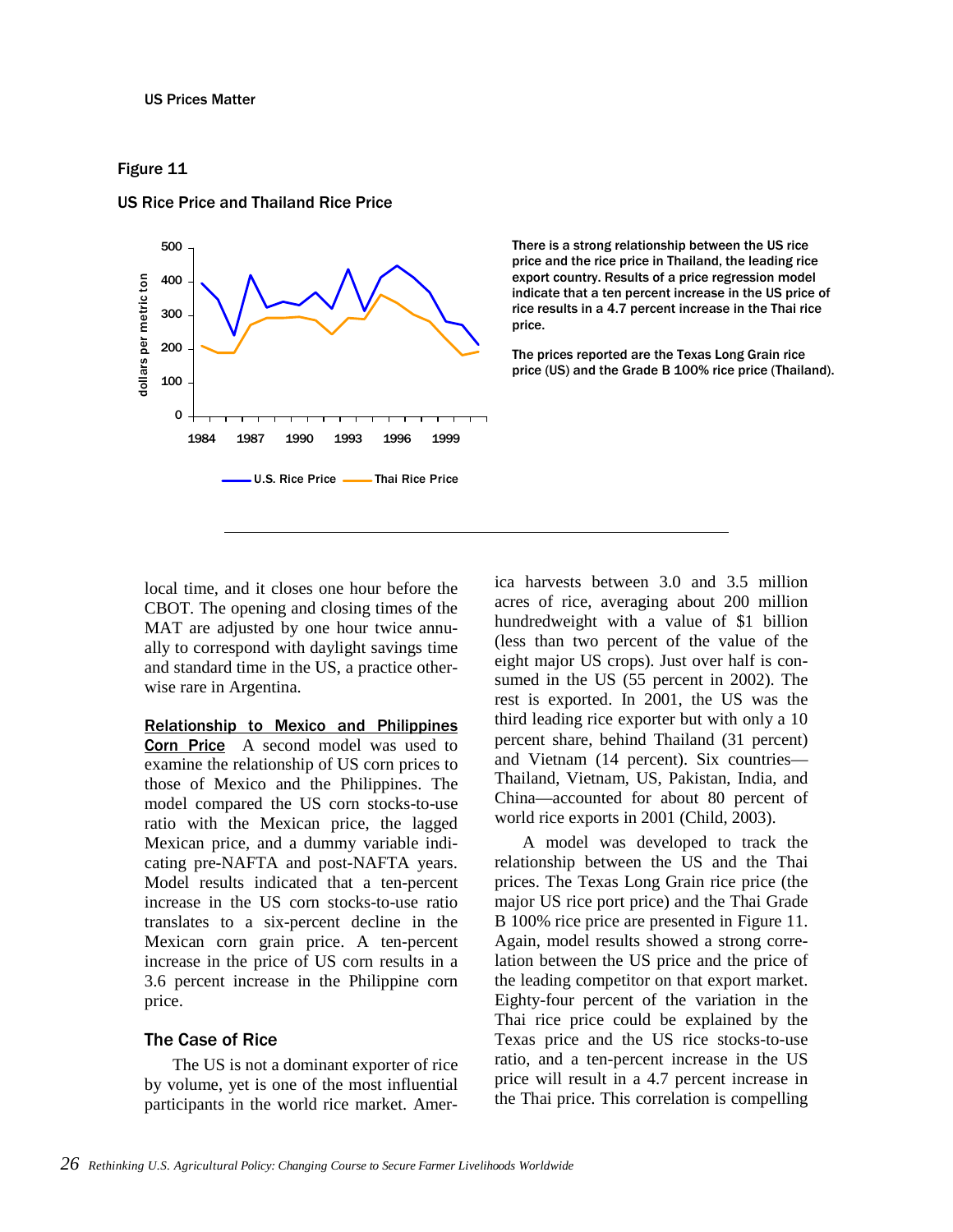evidence that even where the US is not a dominant exporter, its commodity exchanges influence world prices.

### The Role of Prices in the Developing World

Fully 96 percent of the world's farmers live in developing countries. In 58 of these countries, including the world's poorest, with a population exceeding three billion, half or more of the work force is primarily dependent on agriculture (Tomich et al., 1995). The World Bank estimates that a ten-percent growth in agricultural production in these countries could reduce the number of people living under the poverty line by as much as six to ten percent. Clearly, policy changes in America designed to foster agricultural production in the poorest nations could help to improve the livelihood of a significant portion of the world population.

Of course, US policy is not the only factor influencing agricultural production in developing countries. Profitability, technology, credit, infrastructure, marketing efficiency, institutional development, all play a vital role. However, changes in most of these factors are not likely to be immediate and may take several years to have an impact.<sup>15</sup> On the other hand, changes in some factors, especially profitability, may have a direct and immediate impact on farmer welfare and agricultural growth. Receipt of higher prices by farmers in developing countries could improve the well-being of billions of people. Because most of these countries do not have the resources to import enough food, adequate domestic production is overwhelmingly essential. Earlier, evidence was presented showing the role the US plays as a leader in world agricultural commodity markets. It is clear that US prices impact international and domestic prices around the world. The extent to which prices in a particular country are influenced by US policy depends on the degree to which its economy is open to trade.

### Farm Price Formation in a Small Country with an Open Economy

A "small" country, as used here, means one whose volume of imports or exports has no ability to impact world market price. Most developing countries are included in this category. A country is a "net importer" of a commodity when domestic production is not sufficient to satisfy domestic demand at a given price. An agricultural producer in a small net importing country will most likely price goods according to the following formula:

 $P_{\text{producer}} = (P_{\text{world}} + T_{\text{transportation}}) * (1 + t_{\text{tariffs}}) M<sub>margin</sub>$ 

This means that the price a domestic producer receives can be approximated by taking the prevailing world price plus the cost of transporting the crop to the border or local port, or the border price. Taxes and/or tariffs are added to the border price to arrive at that producer's wholesale price. The wholesale price is reduced by an amount similar to what the intermediaries take as gross margin for marketing the farmer's production. The net result is the domestic producer's price. Using a similar logic, it is possible to approximate the price to consumers by adding, rather than subtracting, a marketing margin charged by intermediaries for taking the product to the corresponding market.

The price received by farmers could increase in several ways. First, it can follow rising world prices. Second, in the case of

<sup>&</sup>lt;sup>15</sup> The most direct connection between US agricultural policy and developing countries is through prices and market access. While market access policies are certainly an important aspect of studying the impacts of US agricultural policy on developing countries (especially in the case of cotton), they are not the focus of this study. This effort deals exclusively with US commodity policies that directly affect government payments and programs directed to US farmers.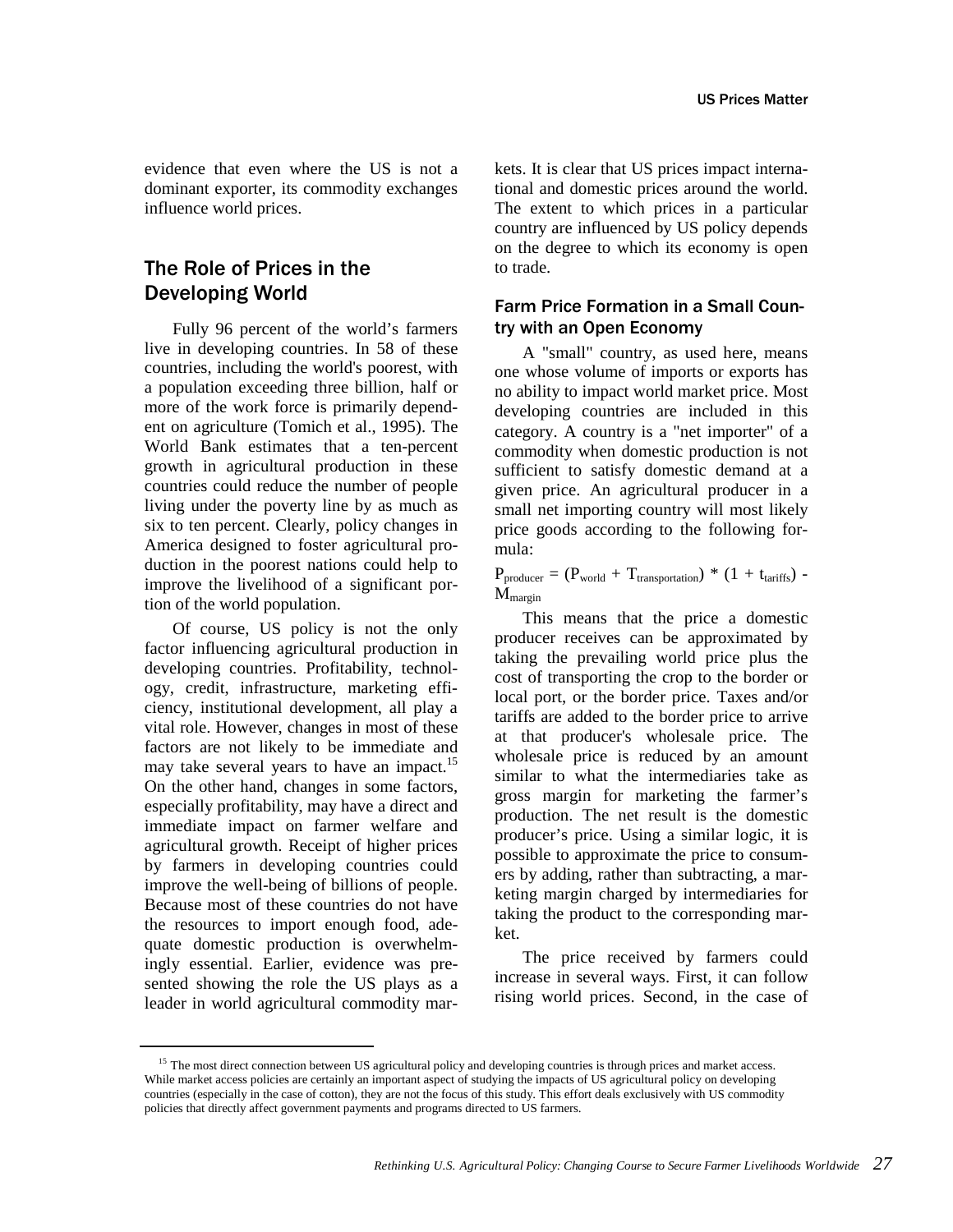imported commodities, prices would increase as tariffs or other taxes increase. Third, the net price received by producers could increase if marketing charges decline. If the country's marketing system is such that the impact of higher world prices or higher tariffs is not transferred to producers, then intermediaries will have higher margins, and producers will not benefit at all.16 As to producers in exporting countries, the formula can be simplified as follows:

### $P_{\text{producer}} = P_{\text{world}} - M_{\text{margin}}$

Producers can raise prices to follow an increase in world prices. The farmers will not benefit, however, if the gain is appropriated by the intermediaries. For farmers to gain, the marketing system should provide for the transfer of a large share of the price increase to farmers.

### Impact of Changing US Agricultural **Policies**

Higher US prices would have their most direct impact by closing the gap between the cost of production and the market price in the US. This, in turn, would reduce the amount of US commodity dumping that occurs as a result of current US agricultural policies. Higher prices would provide a more level playing field for export competitors, while at the same time increasing competition between US exports and local production in developing countries. Also, if the higher US prices are a direct consequence of reducing the production of major crops, the volume of US exports would also be reduced, opening export opportunities for other countries as well as opportunities for increasing local production.

The effects of higher world prices would not be uniform, either across crops or across countries. Consequences would vary, depending on the nature of the crop (food or nonfood); the orientation of the country as a net exporter or importer; the particular characteristics of the domestic agricultural sector; and the overall economic, social, and political structure of the country. Still, it is possible to identify how a redirection in US policy resulting in higher world prices could impact developing countries. Using the simplified version of the price formula ( $P_{\text{producer}}$  =  $P_{world}$  -  $M_{margin}$ , higher world prices for any of the major commodities will increase incomes for farmers around the world, as long as their internal marketing systems pass along a share to agricultural producers.

If higher prices are transferred to producers, the area planted to these crops is likely to increase as farmers react to the higher prices. The increase in planted acreage would come from shifting acreage away from staple crops, from acreage dedicated to other crops or to sustain livestock activities, or from acreage previously idle. The higher prices would thus trigger re-allocation of acreage from other uses into major crops. This would result in higher prices for the non-major crops as well, since their production would be reduced by the loss of acreage.

As acreage in other countries is shifted into major crops over time, the price gains could be erased altogether. In that case, the final outcome would be simply a worldwide reallocation of production without a significant price change. The net result to any particular country would depend on the duration of the price and income increases and the ability of its economy to use short-term gains to foster economic development.<sup>17</sup>

<sup>&</sup>lt;sup>16</sup> The incentive for the marketing system to pass on higher world prices to producers is a primary concern. This incentive is largely based on the degree of competitiveness in the food marketing system, i.e., the number of firms, individual and collective firms' market power, etc. Though not the subject of this study, concentration, market share, oligopolies, and monopolies within the global food marketing system are very important issues to study and address.

 $17$  Though not the focus of the analysis presented in this study, this concern is a critical reason to examine the possibility and impacts of global cooperation in supply and inventory management over the long run, in addition to changes in US agricultural policy.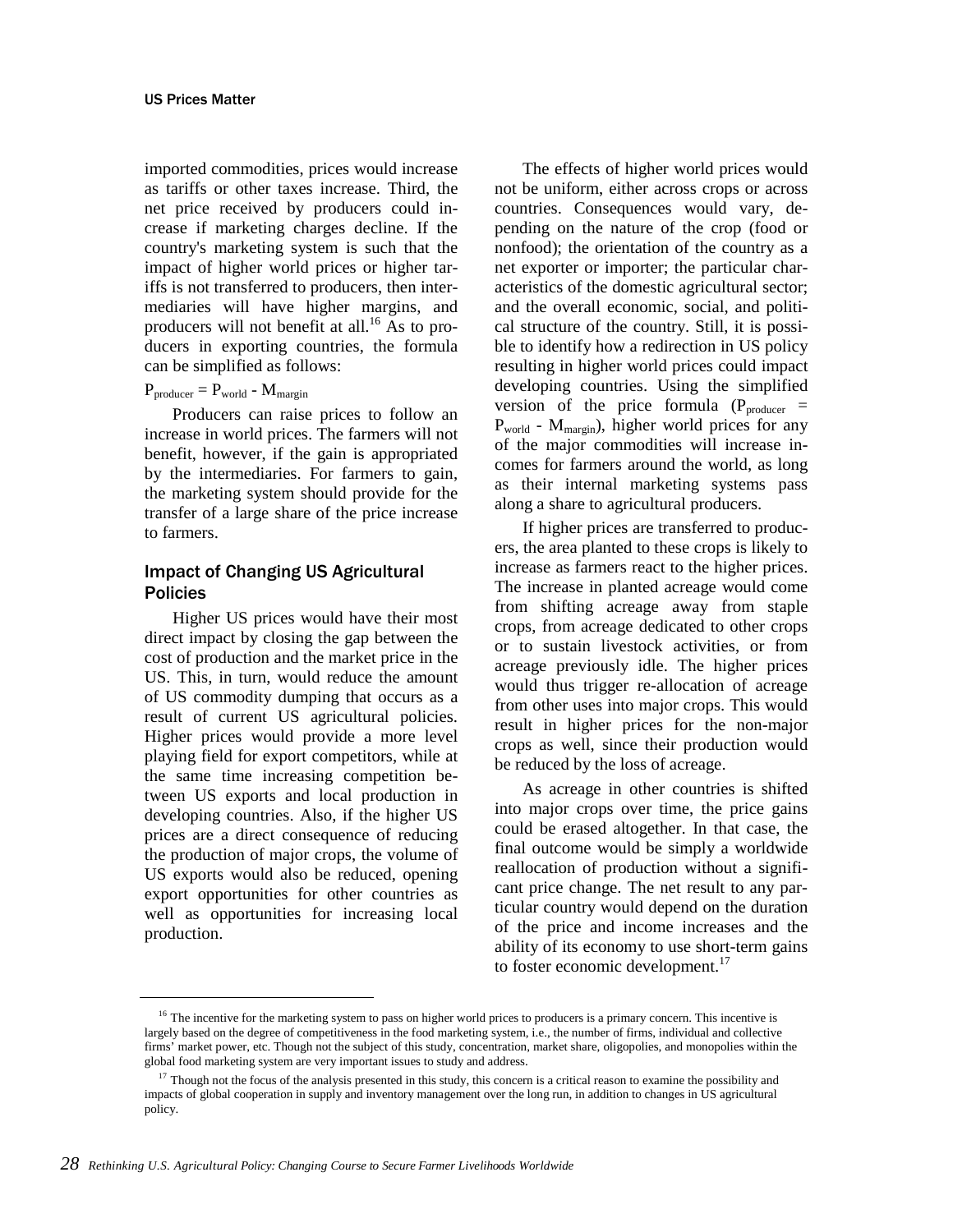Moreover, as acreage shifts to the production of major crops, the prices of the other crops, especially staples, would rise as they become more scarce. Such a price increase could threaten the food security of a country. In the case of an exporter of major crops, a shift from acreage normally cultivated for domestic use to the production of exports could threaten the country's food supply. Shifts of acreage to major crops in countries with limited agricultural potential or those that are net importers of major crops could result in disaster.

Since many developing countries are deeply in debt, overwhelmed by imbalances in export revenues, or suffer from exchange rate instability, higher world prices would play a vital role. If such a country is an exporter of major crops, increasing foreign earnings could improve its overall ability to import staple foods. On the other hand, reallocating acreage into an export crop previously planted to crops for domestic use could diminish the availability of staples for the local population. As we have seen, in a net importing country, higher world prices could increase local production only if the marketing system transfers to farmers a significant share of the increase in world prices.

### Impacts on Small Farmers and Less Developed Countries (LDCs)

The US, a first-tier commodity market, is one of the world's largest exporters of corn, rice, sugar and cotton. Not surprisingly, when the US releases those commodities onto world markets at prices lower than the cost of production, it has a powerful depressive effect on second-tier commodity markets. Though low prices affect all farmers, first-tier countries like those in North America and Europe are better positioned to protect their farmers from the adverse effects. First-tier farmers receive direct subsidies to compensate for the loss of income. Secondtier countries provide no such luxuries for their farmers. Chronically low prices can be devastating to farmer income and countrywide prospects for development.

Mexico: Corn Prices Halved, Tortilla Prices Doubled In Mexico, a second-tier country, depressed corn prices work a double curse. Corn is virtually a symbol of that country, so closely is it associated with the Mexican way of life. When the Mexican government opened its borders to inexpensive US and Canadian corn under the North American Free Trade Agreement (NAFTA), the price of corn plunged nearly 50 percent. Faced with half the price they were accustomed to receive, millions of Mexican farmers could not cover the costs of production. Many left their farms and migrated to cities to seek employment. Others expanded production where they could, even using erosive hillsides (Nadal, 2000).

It is important to note that despite the price plunge and out-migration, Mexican corn acreage and production levels remained nearly unchanged. Remaining farmers took over production and made less – or lost more – at the margin. At the same time, consumer prices for an important Mexican staple rose dramatically. NAFTA's requirement that Mexico remove the protection given to the production of corn tortillas meant that tortilla prices were free to skyrocket. And they did. Consumer prices for tortillas, the staple of the Mexican diet, rose 50 percent in Mexico City and even higher in rural areas. This commodity price/consumer price anomaly illustrates the folly of concluding that low farm prices necessarily benefit consumers.

### Haiti: From Self-Sufficient to Malnourished

In 1990, Haiti, another second-tier country, was nearly self-sufficient in providing its rice requirements. Today, after years of importing cheap rice from the US, Haiti's local production has collapsed. Its rice output is merely half of its 1990 volume. The other half has been taken over by cheap US imports. The rice-growing areas of Haiti now contain some of the poorest and most malnourished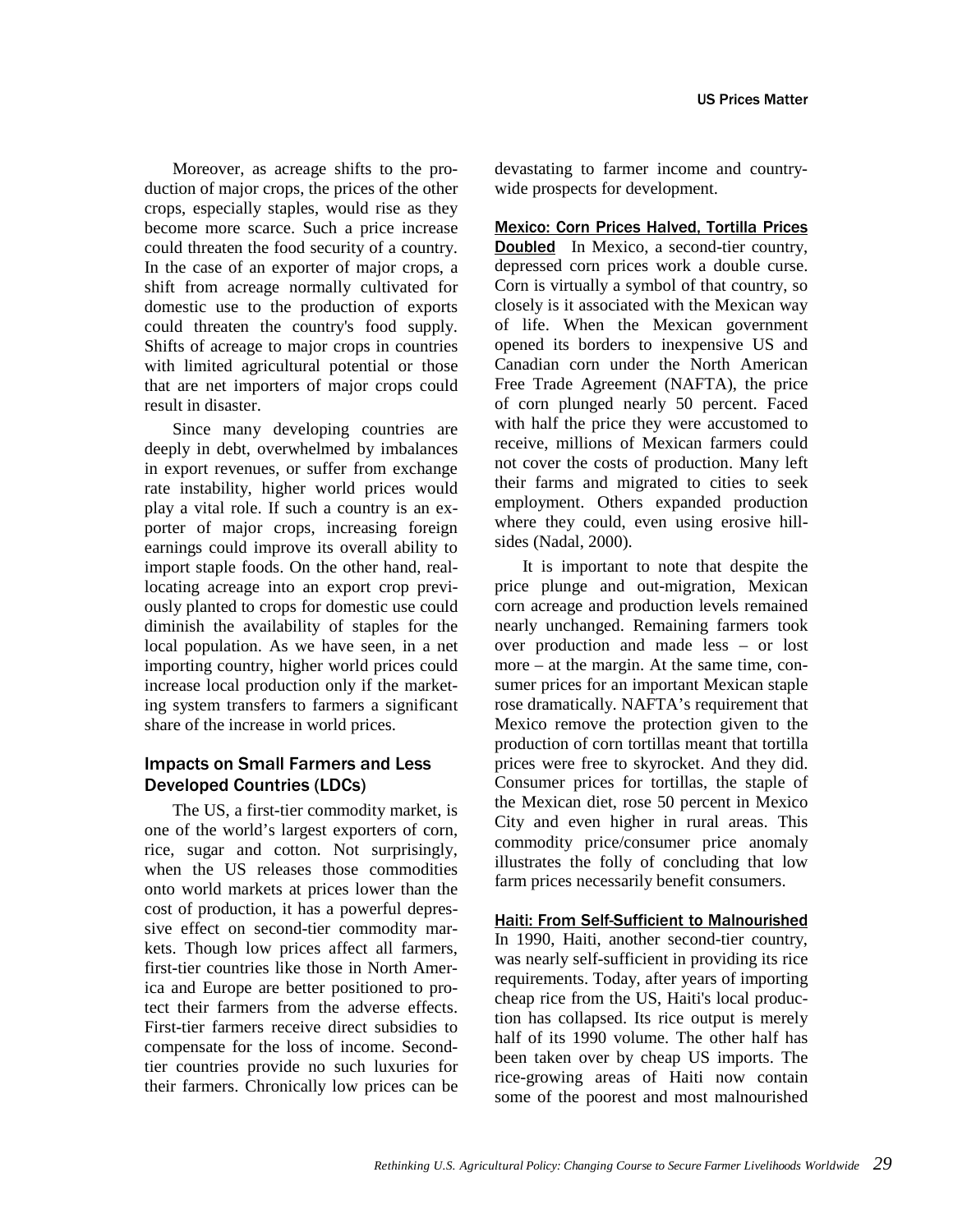populations on the island. A once proud, nearly self-sufficient rice producer is now dependent on food imports. Sadly, Haiti's economy cannot cover the cost in the long term, because it will not be able to maintain the required stores of foreign exchange. Beyond that, domestic production of other staple foods is also losing the battle against competition from cheap foreign imports. As one Haitian farmer said of her situation: "While rice is so cheap, we can never find a way out of our poverty. These imports make our lives impossible. I can no longer afford fertilizers, so I am producing less. My farm no longer grows enough even to feed this family. There is not enough money for health care and education (Oxfam International, 2002)."

Africa and SE Asia in Downward Spiral Similar stories can be repeated in countries throughout the world. In 2001, the US sold its surplus wheat at 44 percent below the cost of production, corn at 33 percent below, rice at 22 percent below, and cotton at a whopping 57 percent below (Ritchie et al., 2003). This hit the countries in west and central Africa like a hurricane, virtually all of which are Least Developed Countries (LDCs). How can these countries possibly compete against a price 57 percent below production costs?

West and central Africa harvest nearly five percent of the world's cotton. Production in 2001/2002 was particularly good and would have been profitable if the international price had exceeded just 50 cents a pound (World Bank, 2002). Instead, because US cotton depressed world prices, these countries suffered a loss of some US\$ 200 million. Should present US policies remain, these countries have no hope of reversing the downward spiral they face in the cotton sector. In Ghana, where local production costs for poultry run US\$ 1.29 a kilo, imported poultry is flooding the market at US\$ 0.65- 1.00 a kilo. Then there is Vietnam. Its sugar industry, which offers a local price of US\$ 278 a ton, must engage in the impossible task of competing with a world price of US\$ 210- 218 a ton.

As suggested earlier, when farmers need to make money, they tend to do what they are good at: plant crops they can sell. As small farmers increasingly focus on crops sold for cash, the amount of locally produced subsistence crops declines, making basic food more expensive and less secure. Poorer countries are then forced to import food they are otherwise well equipped to produce themselves. Indonesia is another example of this tragic twist. Until 1984, it was self-sufficient in rice production but is now one of the biggest importers of rice. This cycle of poverty will probably never turn around without a change of policy by America and the other first-tier countries.

Everywhere, overproduction and low prices predispose first-tier countries to dump their excess, forcing formerly productive second-tier small farmers into poverty. The effects are pernicious where the developing country's economy is already frail and the farmers are operating with limited resources.

### US Prices Do Matter

These analyses and other studies clearly allow the conclusion that the US is a world price leader. US prices directly impact those of other countries across a wide spectrum of country-specific export/import situations. Thus there is no reason to doubt that domestic farm policies affecting prices move prices globally as well. While price is not the only thing that matters, it must be seriously dealt with where a change in American agricultural policy could make a vast difference in reducing poverty and increasing incomes worldwide.

The radical shift in US policy in the 1996 Farm Bill has contributed to worldwide poverty and food insecurity. To prevent dumping and raise farmer incomes, the problem of low prices in the US must be solved. Because the US price matters, it is crucial that policy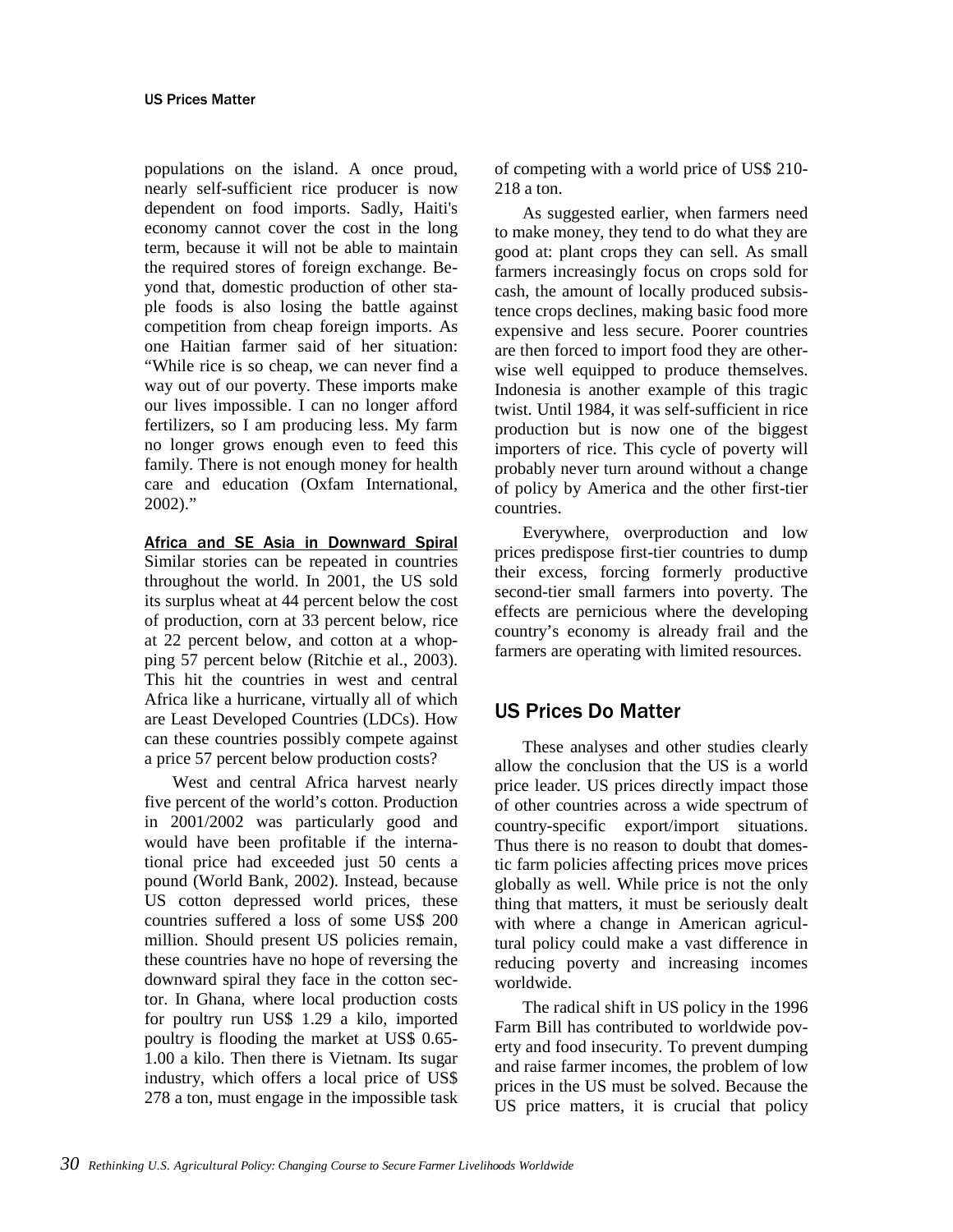makers appreciate the depressing effects our policies have reaped.

It is not difficult to see that higher farm income and production that trails a rise in world prices would improve the livelihood of agricultural producers. If these conditions continued, they could introduce economywide improvements and higher incomes for the overall population. The higher income might more than make up for the likely increase in food prices.

Developing countries are normally unable to establish safety nets for displaced farmers or assist the urban poor in managing increases in food costs. A developing country, therefore, should manage the opportunities afforded by a rise in world prices. Its local marketing system should be designed to transfer price changes equitably among producers and consumers. Pursuing trade and agricultural policy changes without addressing adjustment costs, inefficiencies or unfair concentration of benefits could turn an economic opportunity into a severe setback.

In summary, higher world prices could increase the revenues of local farmers in developing countries. Whether or not the farmers benefit, though, is strongly influenced by the ability of the internal marketing system to transfer the gains to producers.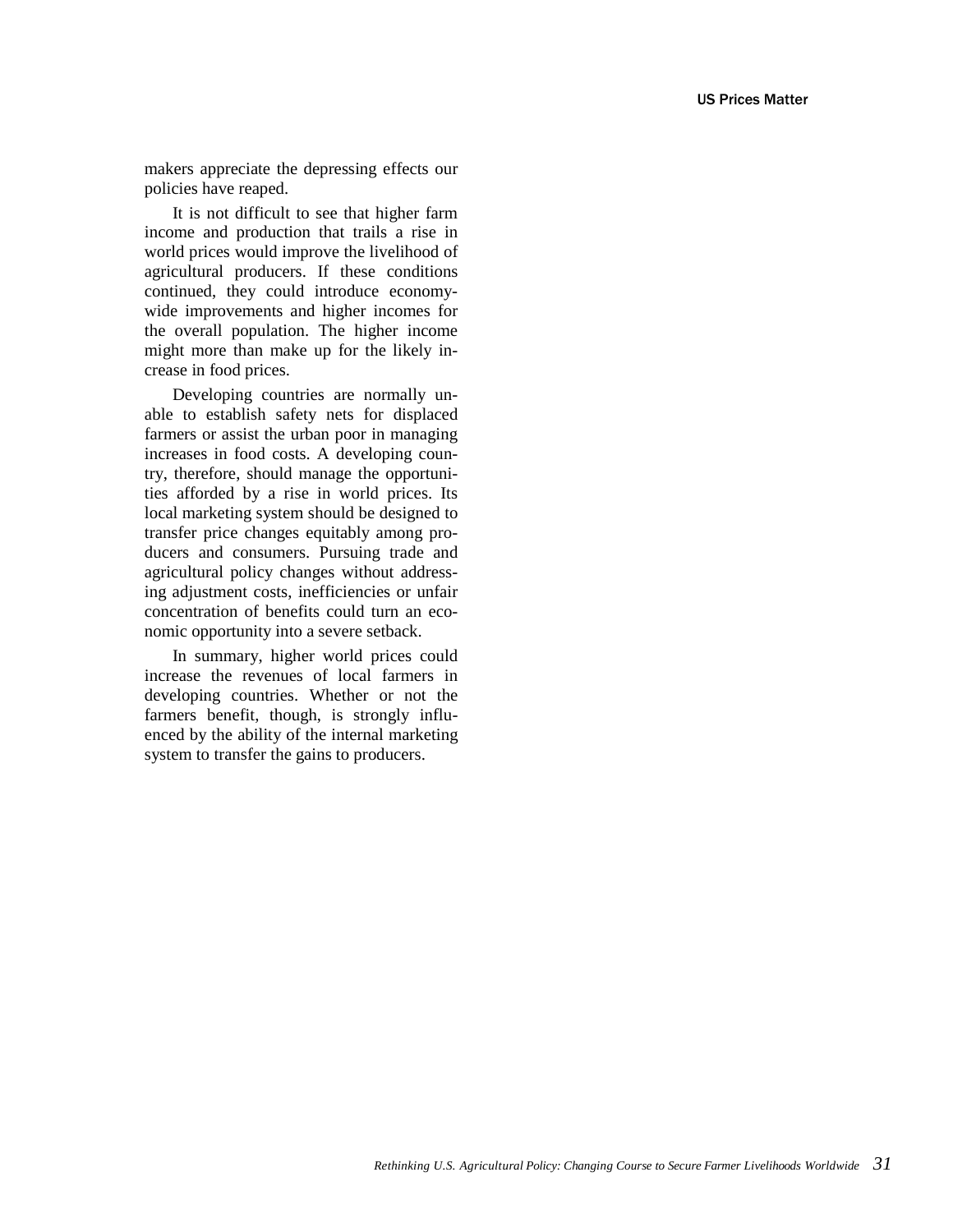

## THE 2002 FARM BILL

**The 2002 Farm Bill contains the policies governing American agriculture today. Scheduled to remain largely unchanged through 2007, the Bill continues and expands the** policies governing American agriculture today. Scheduled to remain largely unchanged through programs introduced in the 1996 Farm Bill. The deliberate design is to allow prices to fall as low as market and weather conditions will permit. Three safety net mechanisms appear in the form of income support programs: (1) continuation of the direct payment pro- $\gamma^{18}$  (2) a new counter-cyclical payment program; $^{19}$  and (3) continuation of the marketing loan program, which authorizes payment of loan deficiency payments and marketing loan gains. $^{20}$ 

### More of the Same

Like its 1996 sister Bill, the 2002 Farm Bill leaves no policy mechanisms in place to control production. Acreage set-asides are

absent, although the long-term removal of environmentally sensitive lands through the Conservation Reserve Program is extended and expanded. Nor are there safeguards to prevent crop prices from falling even below their current levels, i.e., no price supports via non-recourse loans. On the flip side, there are no policy mechanisms in place to prevent crop prices from skyrocketing should a catastrophic event cause a severe shortage of stockpiles.

The 2002 Farm Bill authorizes a new Conservation Security Program, which makes direct payments to farmers for conservation practices on working farmland. Funding authorization for existing conservation programs is increased. $^{21}$  Emphasis is shifted away from retiring environmentally sensitive lands in favor of improving environmental performance on lands in cultivation. In addition to commodity policies continued from the 1996 Farm Bill, the 2002 Farm Bill in-

<sup>&</sup>lt;sup>18</sup> Under the 1996 Farm Bill, producers of major commodities were eligible for fixed, declining payments for program crops. Producers received payments based on historical production (program base acreage). Payments were made regardless of the level of production, even if no crop was produced. These direct payments were often referred to as "transition payments," AMTA payments and Production Flexibility Contract payments. Under the 2002 Farm Bill, these payments are fixed and decoupled and are referred to as "Direct Payments."

<sup>&</sup>lt;sup>19</sup> The counter-cyclical payments authorized in the 2002 Farm Bill are essentially a vehicle for "automatically" distributing the emergency/disaster/ad hoc payments that were made since 1998. Producers do not have to produce the commodity to be eligible for counter-cyclical payments; thus, they are partially decoupled. They are also partially coupled, since they are triggered when market prices fall below established, fixed target prices. The payment rate for counter-cyclical payments depends on the effective price for the commodity. The effective price is the direct payment rate plus the higher of the market price or national loan rate. Countercyclical payments are made on 85 percent of historical or updated base acreage for the crop using historical or updated program yields. Thus, as market prices decline, counter-cyclical payments increase.

<sup>&</sup>lt;sup>20</sup> The marketing loan program allows farmers or processors to pledge a portion or all of the commodity as collateral and obtain a loan from the Commodity Credit Corporation (CCC), agreeing to repay the loan plus interest within a specified period. When market prices are below the loan rate, farmers are allowed to repay the loan at a lower loan repayment rate (based on local or world market prices). When a farmer repays the loan at a lower loan repayment rate, the difference between the loan rate and the loan repayment rate is the *marketing loan gain* and represents the farmer's program benefit. Alternatively, producers may choose to receive marketing loan benefits through direct *loan deficiency payments (LDP)* when market prices are lower than the loan rate. The LDP rate is the difference between the loan rate and the loan repayment rate. This option allows producers to receive the benefits of the marketing loan program without having to actually take out and repay commodity loans.

 $21$  While the legislation authorizes new and expanded conservation program funding, program implementation and budgetary allocations are separate matters. At this time, Congress has not yet fully funded the Conservation Security Program and implementation has been slower than anticipated.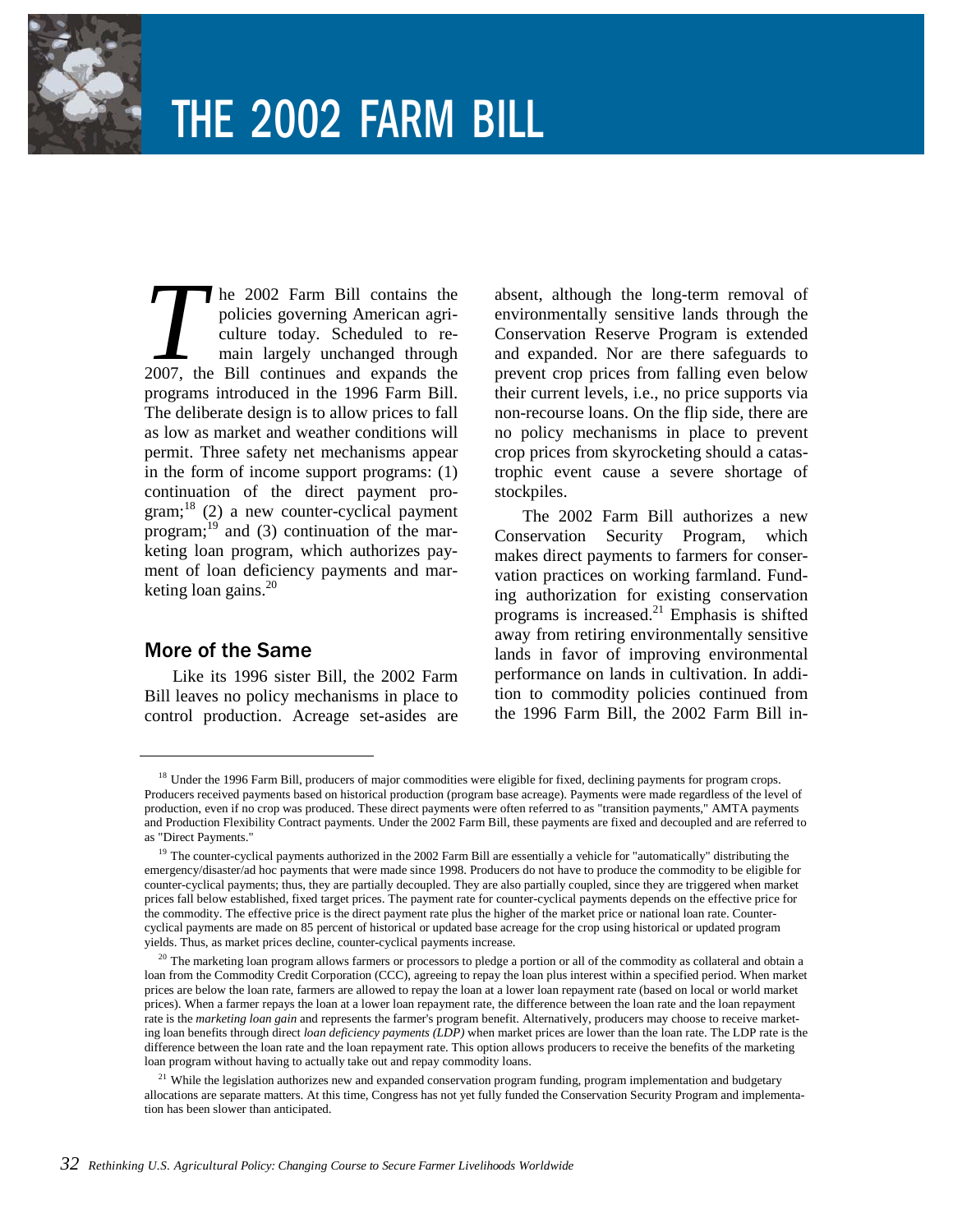cludes export credit guarantee programs, expanded food assistance and export promotion programs, and land conservation and environmental improvement incentives, among other diverse measures.

Absent any major unanticipated supply or demand shifts, like widespread drought, the 2002 Farm Bill essentially guarantees the continuation of low agricultural prices. Compensation will continue for American farmers for unsustainable prices and inadequate income through large direct government payments. The impact of low prices on agricultural markets or incomes in other countries is simply not a consideration in current US policy.

### Implications for Farmers

Assuming that the policies mandated by the 2002 Farm Bill remain in place, how will US agriculture fare over the next decade? Based on the 2003 US Baseline for the agricultural sector provided by the Food and Agricultural Policy Research Institute (FAPRI), a simulation was estimated using the POLYSYS model (additional information about the POLYSYS model is available in Appendix C). This simulation projects the performance of the US agricultural sector under the continuation of the status quo in US farm policy.

Annual projections for US acreage planted to the eight major crops, prices for five major crops, net farm income, and government subsidy payments are presented in  $Box 4$ .

Under a continuation of the status quo, acreage planted to the eight major crops is projected to remain nearly constant, varying by only a half million acres (much less than one percent) from 2003 to 2011. The share of total acreage planted to each of the major crops is also projected to remain nearly constant. Soybeans show the largest acreage gain over the nine years, increasing about five percent.

Prices of corn, wheat, and soybeans are flat over the projection period. Cotton and rice prices increase about 25 percent between 2003 and 2011—driven by FAPRI-embedded assumptions of a higher volume of exports in the case of cotton, and growth in domestic consumption in the case of rice.

Continuation of 2002 Farm Bill policies results in relatively constant net farm income, ranging between \$46 billion and \$52 billion. Increasing net farm income in the early simulation years is primarily due to rising prices and large government payments. Leveling prices and government payments coupled with rising production costs contribute to lower net farm income in later simulation years, averaging around \$46 billion to \$47 billion between 2007 and 2011.

 Since prices do not change dramatically throughout the period, government payments continue to be a significant component of net farm income. Through 2006, government payments are expected to average above \$20 billion per year. As slight gains in prices occur in later years, total government payments level off around \$18.5 billion annually. Annual direct (decoupled) payments remain level around \$5 billion throughout the period. Loan deficiency payments (LDPs) decline from over \$7 billion annually to under \$5 billion as prices rise slightly and counter-cyclical payments also decline from about \$5 billion to under \$4 billion.

The FAPRI projections are not surprising. Absent any major unanticipated supply or demand shifts, aggregate crop acreage will remain nearly unchanged through 2011, although the crop mix adjusts at the margin. Crop prices remain generally flat and low, except for increases in cotton and rice prices. Therefore, a continuing burden on scarce budget dollars to compensate US farmers for low prices is assured, yet government subsidies will do little to relieve the economic stress in the US agricultural sector and in rural areas in general.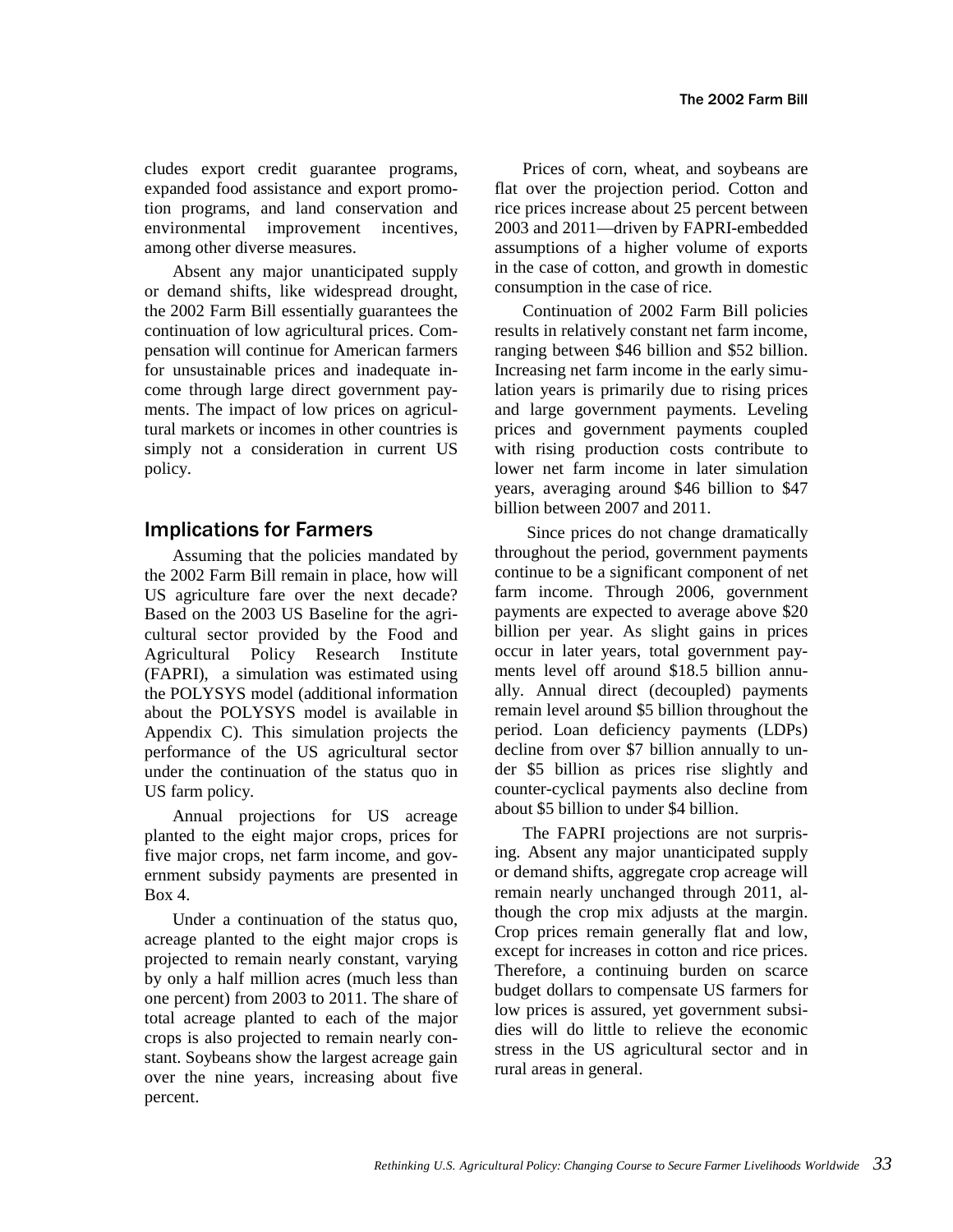### Box 4 — Continuation of the Status Quo

The following figures show 10-year projections for major agricultural sector variables assuming that the policies in the 2002 Farm Bill remain in place. Planted acreage is projected to remain nearly constant, declining one half million acres or two-tenths of a percent over the next decade. Prices of feed grains and soybeans are projected to remain relatively flat while cotton and rice prices are projected to increase substantially. Realized net farm income is at \$46.5 billion in 2003 and rises to \$52 billion in 2005 before declining and leveling off between \$46 billion and \$47 billion through 2011. Government commodity program payments are expected to remain around \$21 billion per year for the next few years before peaking at \$22.7 billion in 2005 then declining to around \$18.5 billion per year through 2011. Simulations are based on the *2002 FAPRI Baseline Projections for the Agriculture Sector*.





Soybeans Corn Wheat Cotton Rice Sorghum, Barley & Oats

Projected Net Farm Income Under Current Farm Policy, 2003-2011



Projected Prices of Five Major Crops Under Current Farm Policy, 2003-2011





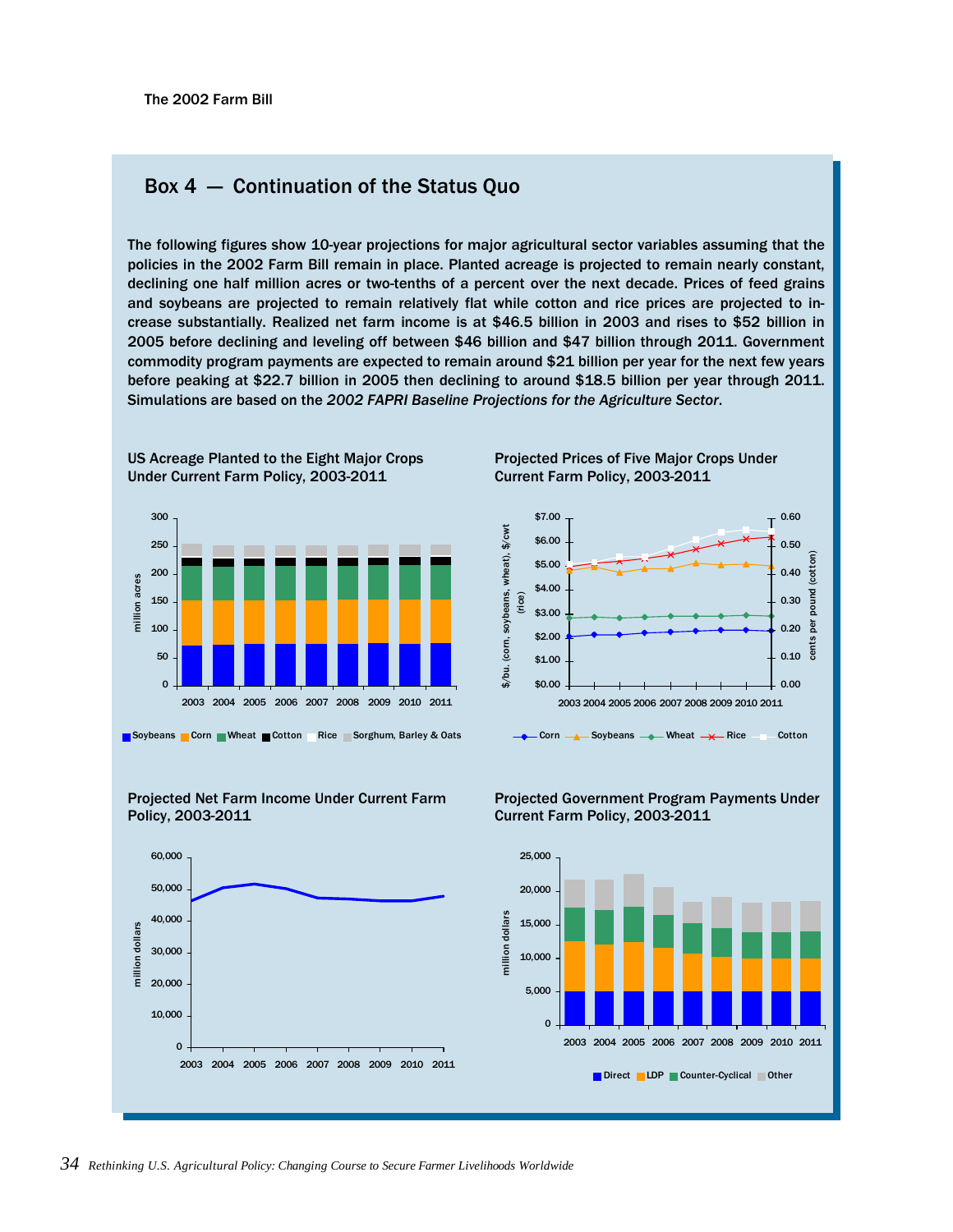In summary, the 2002 Farm Bill will not cause a departure from the low commodity prices that have persisted since the mid-1990s. It continues the approach of making up losses in net farm income in the US with government subsidies. Its provisions offer little by way of improving the economic welfare of farmers in developing countries, whose production is either threatened by low-priced imports, or whose revenues are curtailed by the woefully inadequate prices for their exports. Market prices will languish below the cost of production, and American commodities will be dumped on world markets, further weakening the position of poor farmers around the globe.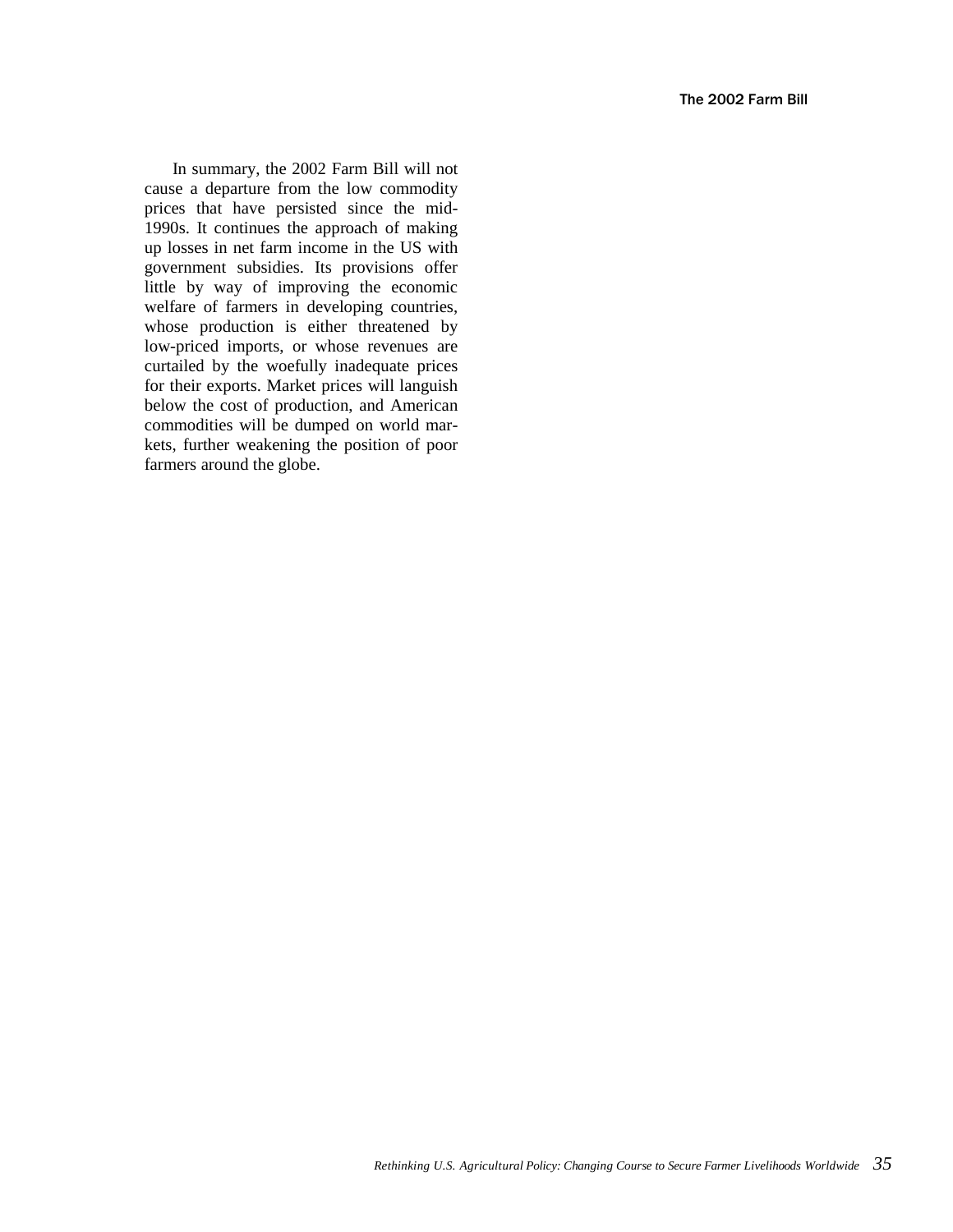

### CONFLICTING VIEWS: HOW TO FIX BROKEN POLICY

**N**early everyone with a stake in agriculture agrees that persistent, low prices negatively affect American farm income and disproportionately affect income in some of the agriculture agrees that persistent, low prices negatively affect American farm income and dispoorest regions of the world. But differing perspectives abound as to what causes the low prices and high subsidies and what could or should be done to restore prosperity to the farming sector in the US and elsewhere.

Brief summaries of the prevailing views of the agricultural crisis are included in Appendix C. Based on principles found in most every introductory economics textbook, these views focus on specific aspects of agricultural markets, or they make implicit (or explicit) assumptions about market responses that lead to explanations of the current low commodity price situation. And they propose ultimately unconvincing solutions to the palpable problems plaguing world agriculture.

### The Free-Market Solution

The most commonly held view among commentators is that high subsidies paid to farmers in developed countries are responsible for overproduction and low prices. As evidence, they point out that subsidies rose sharply at precisely the time prices plummeted. Hence subsidies cause low prices. Subsidies are believed by many economists to be "trade distorting" and an absolute negative. While subsidies are not necessarily prohibited by current trade liberalization frameworks such as the WTO, they are generally limited and, at best, frowned upon. It is argued that subsidies are proof that government intervention in the agricultural "free market" creates economic inefficiencies.

Proponents of this view hold that if agricultural markets are allowed to work freely, the agricultural sector will prosper. So that farmers, agribusinesses and consumers can make efficient decisions, it is necessary to eliminate any government actions that may interfere with market signals. The expectation is that all market forces—supply, demand, price, and structure—will respond to free market signals and adjust in a timely and efficient manner.

### The Farmer-Oriented Solution

This view asserts that prices fell because the US eliminated policy mechanisms to manage productive capacity, and it recognizes the unique characteristics and nature of agricultural markets. Its advocates, noting that food production is central to human life, argue that governmental and business investments will increase agriculture's ability to produce more, better and safer food. They also recognize that neither agricultural supply nor demand, especially in the aggregate, is very responsive to changes in price. The expectation is that the agricultural sector will not respond to free market signals and adjust in a timely and efficient manner absent government intervention. This perspective comes down in favor of the need for government policy to manage productive capacity.

These two rival positions imply quite different policy prescriptions. The conventional, free-market view calls for eliminating market-distorting subsidies and government imposed protective measures. The farmeroriented approach requires country-specific government policies that can manage effectively and timely—the use of productive capacity.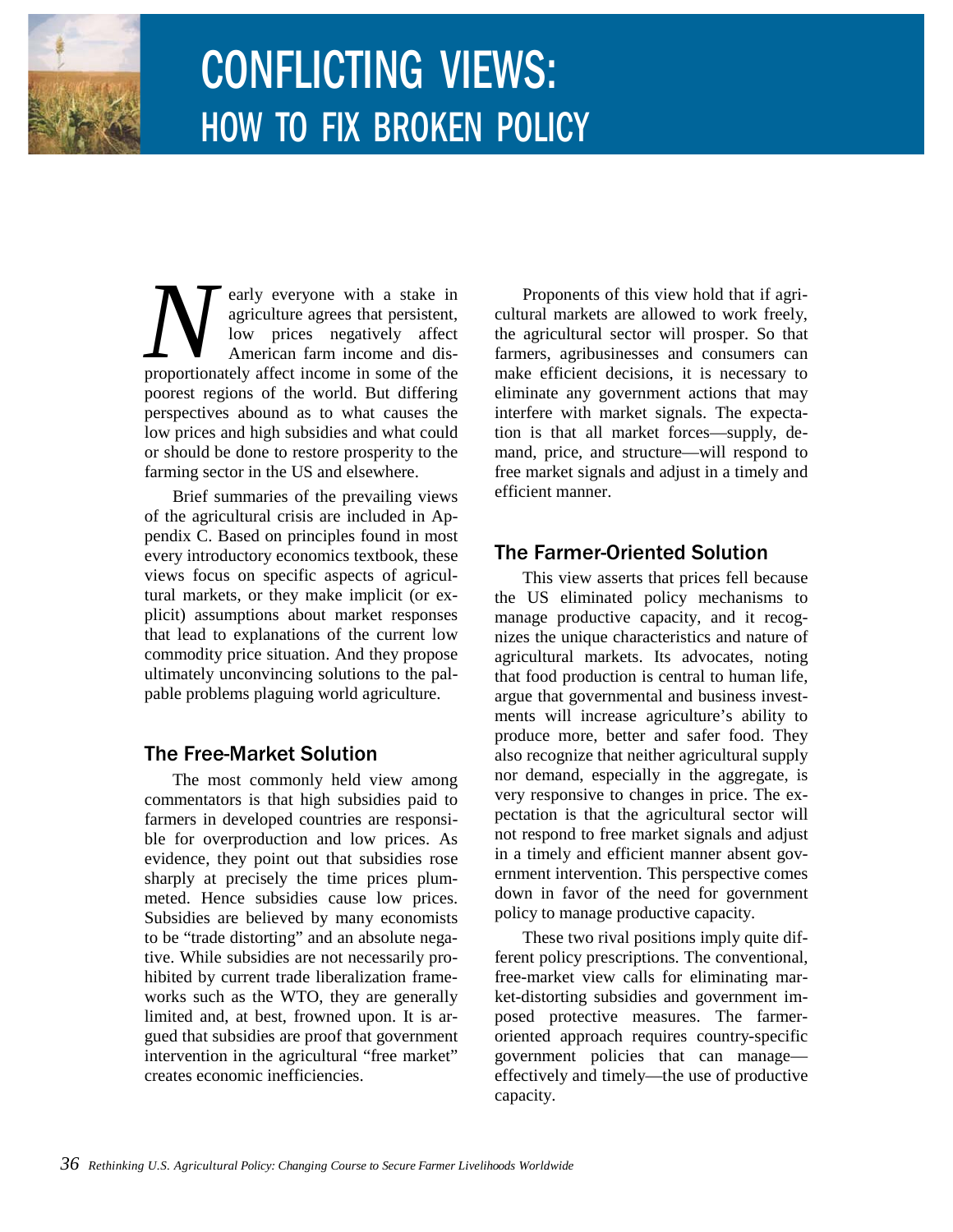

### WHAT IF WE GET RID OF SUBSIDIES?

We spin the evidence points to low prices as the cause of high subsidies in the US, many experts around the world see just the opposite: that US subsidies are a prices as the cause of high subsidies in the US, many experts around the world see major cause of low world prices. *If this is true, then eliminating subsidies should cause an appreciable increase in prices.* Those who seek to strengthen the "invisible hand" of unshackled market forces call for the immediate demise of all direct government payments, insisting that a non-subsidized American agricultural sector would work its way to a new equilibrium. They predict that US production would decline drastically, causing US prices and, consequently, world prices, to rise. This position is the one taken by the World Trade Organization (WTO). Their goal: to liberalize trade in agriculture and remove market-distorting subsidies. Given the strength of the trade liberalization movement, this approach is receiving considerable attention around the globe and has a number of supporters.

### Worldwide Price Impacts

The International Food Policy Research Institute (IFPRI) recently conducted a study examining the effects of various trade liberalization scenarios on world commodity prices (IFPRI, 2003). Using the IMPACT agricultural sector model, IFPRI looked at the country-level and regional effects of trade policy scenarios on 16 commodities. One scenario required developed countries to remove protectionist measures and tradedistorting subsidies, or "price wedge" subsidies (producer and consumer subsidy equivalent price differences between domestic and international prices) by 2006 while developing countries maintain their existing policies. In removing all protectionist measures of every kind, this study sets an even stricter standard than simply eliminating US subsidy programs. The effects on world and regional prices are shown in table 2. *The bottom line: the much predicted price increases failed to appear appreciably or quickly.* 

World corn prices experienced the largest gain among the cereals. Note that after 20 years, the extent of the price increase is less than 3 percent. The US experiences a price drop of 9.5 percent by 2020, while corn prices in identified developing countries increase between 2.4 and 2.6 percent. These mere traces of price movement after 20 years would be of little help in improving incomes of farmers in developing countries.

Other commodities are affected even less. Rice prices rose only 1.6 percent by 2020. The price of rice in the US declined 4.2 percent over the period while it increased between 1.1 and 1.6 percent in developing countries. The impact on wheat and other coarse grains is smaller still: a world price increase of 0.8 percent for wheat and 1.1 percent for other coarse grains by 2020.

The picture for meat and dairy commodities is entirely different. Baseline policies cause larger trade distortions for meat and milk compared to cereal. Thus, it is no surprise that starting from a high level of trade distortion, the complete removal of all protective policies results in significant price impacts. World dairy prices experienced the largest change, increasing 19.2 percent by 2020. World prices of beef, sheep and goats increased 5.2 percent by 2020. World poultry prices increased 3.8 percent and pork only 0.4 percent by 2020.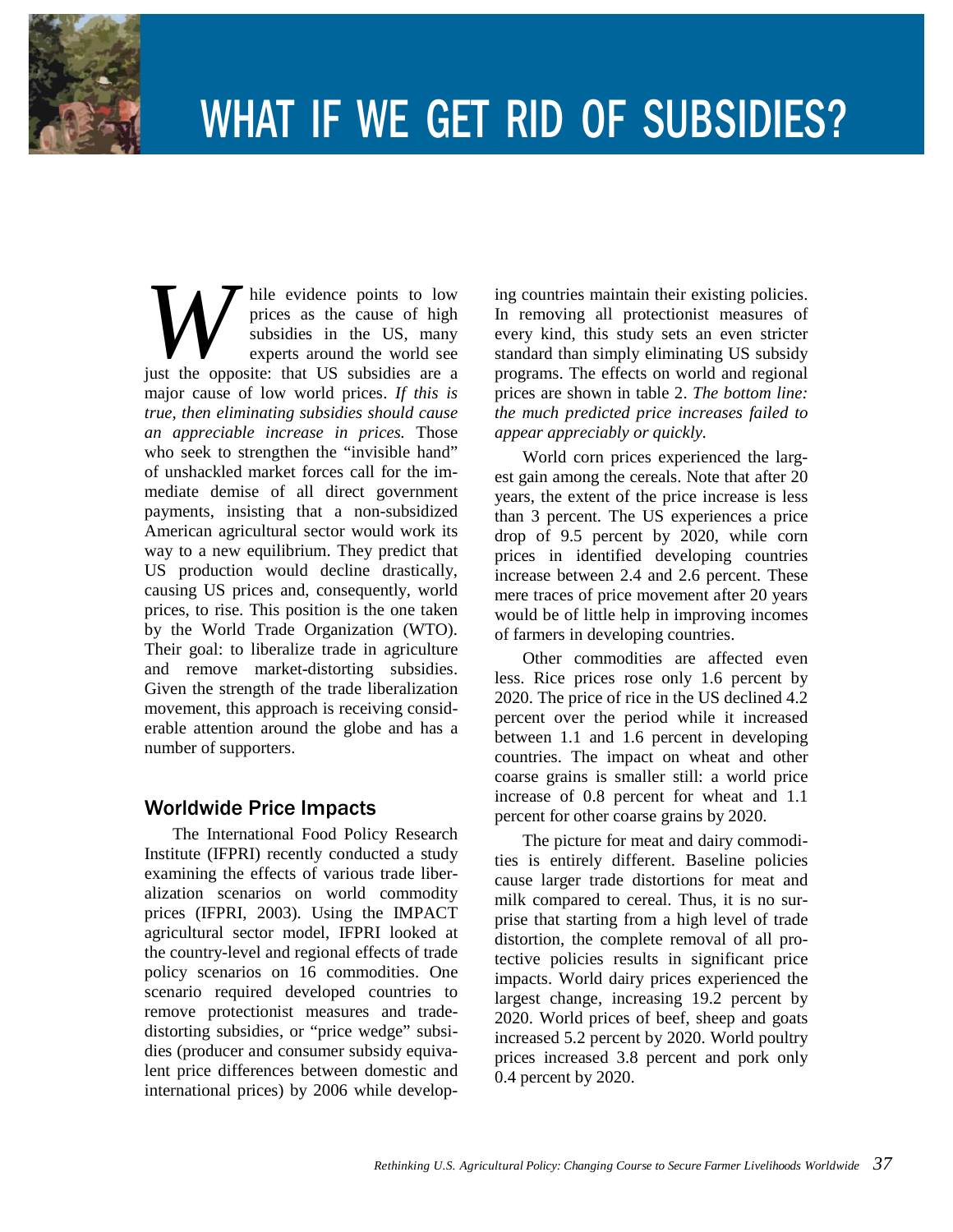### Table 2

Effects of Developed Country Trade Liberalization on World Prices and Regional Producer Prices, 2020 (*Source: IFPRI, 2003*)

|                                 | Baseline, 1997   |                            |                 | <b>Developed Country Subsidy Elimination, 2020</b> |                 |
|---------------------------------|------------------|----------------------------|-----------------|----------------------------------------------------|-----------------|
|                                 | World / Producer |                            | % Change from   |                                                    | % Change from   |
|                                 | Price $(1)$      | World Price <sup>(1)</sup> | <b>Baseline</b> | Producer Price <sup>(1)</sup>                      | <b>Baseline</b> |
| <b>Beef</b>                     | 1,748            | 1,839                      | 5.2%            |                                                    |                 |
| <b>Pork</b>                     | 2,245            | 2,254                      | 0.4%            |                                                    |                 |
| <b>Poultry</b>                  | 716              | 743                        | 3.8%            |                                                    |                 |
| <b>Sheep &amp; Goats</b>        | 2,841            | 2,989                      | 5.2%            |                                                    |                 |
| <b>MIIK</b>                     | 292              | 348                        | 19.2%           |                                                    |                 |
| Wheat                           | 123              | 124                        | 0.8%            |                                                    |                 |
| <b>Other Coarse Grains</b>      | 89               | 90                         | 1.1%            |                                                    |                 |
| <b>Rice</b>                     | 252              | 256                        | 1.6%            |                                                    |                 |
| <b>USA</b>                      | 214              |                            |                 | 205                                                | $-4.2%$         |
| <b>Mexico</b>                   | 196              |                            |                 | 199                                                | 1.5%            |
| <b>Other Latin America</b>      | 196              |                            |                 | 199                                                | 1.5%            |
| Central & W. Sub-Saharan Africa | 178              |                            |                 | 180                                                | 1.1%            |
| Southern Sub-Saharan Africa     | 141              |                            |                 | 143                                                | 1.4%            |
| Indonesia                       | 192              |                            |                 | 195                                                | 1.6%            |
| <b>Thailand</b>                 | 194              |                            |                 | 197                                                | 1.5%            |
| <b>Philippines</b>              | 224              |                            |                 | 227                                                | 1.3%            |
| Vietnam                         | 220              |                            |                 | 223                                                | 1.4%            |
| Corn                            | 104              | 107                        | 2.9%            |                                                    |                 |
| <b>USA</b>                      | 95               |                            |                 | 86                                                 | $-9.5%$         |
| <b>Mexico</b>                   | 80               |                            |                 | 82                                                 | 2.5%            |
| <b>Other Latin America</b>      | 77               |                            |                 | 79                                                 | 2.6%            |
| <b>CW Africa</b>                | 40               |                            |                 | 41                                                 | 2.5%            |
| Southern Africa                 | 42               |                            |                 | 43                                                 | 2.4%            |
| Indonesia                       | 76               |                            |                 | 78                                                 | 2.6%            |
| <b>Thailand</b>                 | 80               |                            |                 | 82                                                 | 2.5%            |
| <b>Philippines</b>              | 117              |                            |                 | 120                                                | 2.6%            |
| Vietnam                         | 80               |                            |                 | 82                                                 | 2.5%            |

*(1) Prices are in US\$ per metric ton.*

### US Price Impacts

Simulations were conducted using another model, POLYSYS (see appendix C), assuming the removal of US marketing loan payments (loan deficiency payments and marketing loan gains), counter-cyclical program payments, and direct payments by 2003. Other government payments, including environmental and conservation programs and subsidies on commodities not included in this study (e.g., dairy, sugar, wool and mohair, honey, minor oilseeds), remain and are paid at the levels set by the 2002 Farm Bill.

While it is not realistic that all government commodity program payments would be eliminated in one year, this simulation demonstrates that the removal of government supports will result in an unambiguous and dramatic reduction in net farm income. The modest changes in price cannot make up for the lack of government payments: farmer income would drop 25 to 30 percent under this scenario.

In the US, the most dramatic result of eliminating government payments—between \$13 and \$18 billion per year—is a loss of \$11 to \$15 billion in net farm income, fully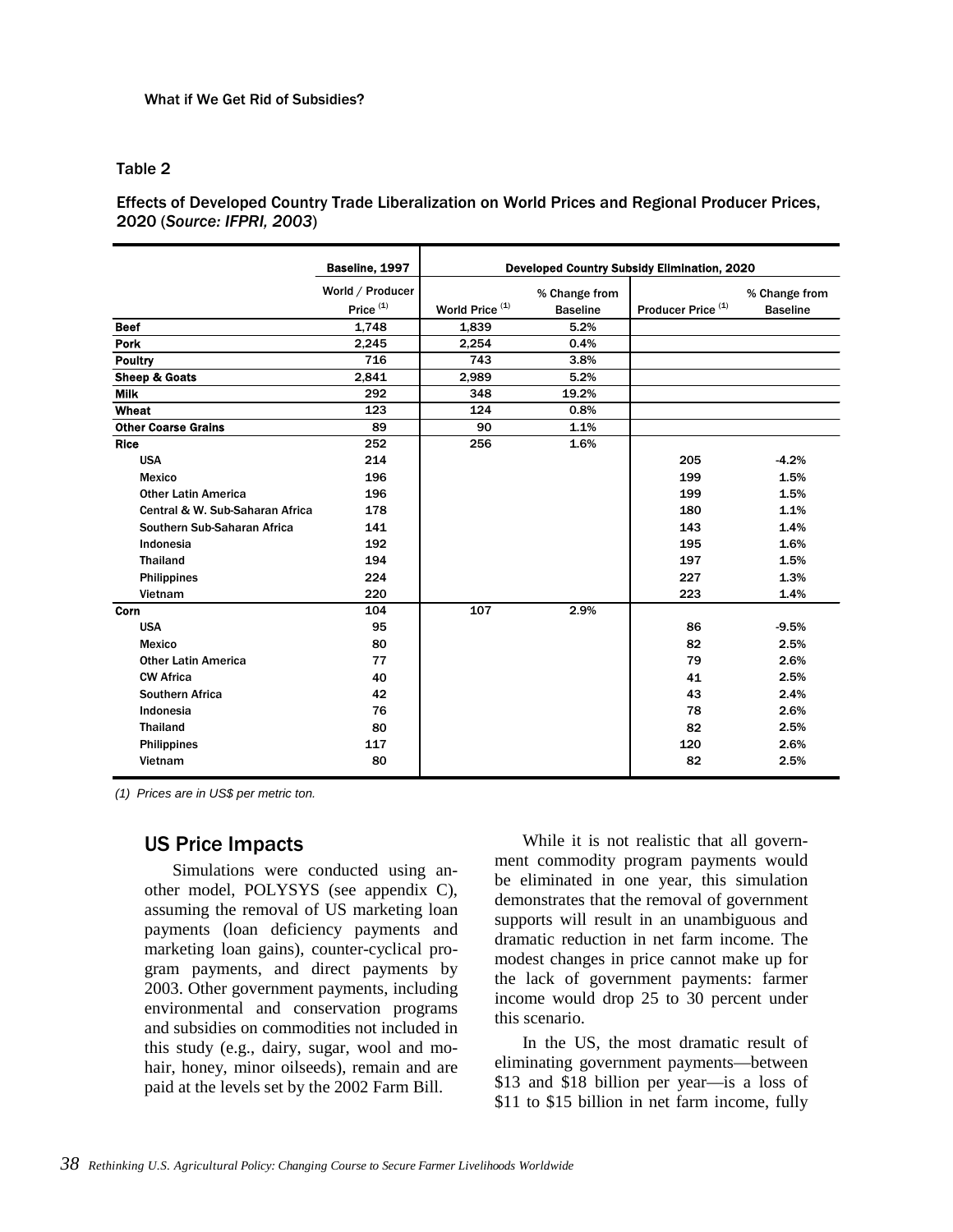### Table 3

POLYSYS Simulation Results Under the Subsidy Elimination Scenario and Percentage Changes from the Baseline Scenario for Planted Acreage, Price, Net Farm Income, and Government Payments, 2003-2011

|                                  | 2003    | 2004    | 2005    | 2006    | 2007    | 2008    | 2009    | 2010    | 2011    |
|----------------------------------|---------|---------|---------|---------|---------|---------|---------|---------|---------|
| <b>Planted Acreage (mil. ac)</b> |         |         |         |         |         |         |         |         |         |
| Corn                             | 81.2    | 79.2    | 78.7    | 78.2    | 78.4    | 79.5    | 78.8    | 79.9    | 78.8    |
| % change from baseline           | 1%      | 0%      | 0%      | 0%      | 1%      | 1%      | 1%      | 0%      | 0%      |
| Wheat                            | 63.5    | 61.2    | 61.2    | 61.2    | 61.5    | 61.1    | 60.8    | 61.2    | 61.4    |
| % change from baseline           | 1%      | 0%      | 0%      | 0%      | 0%      | 0%      | 0%      | 0%      | 0%      |
| Soybeans                         | 72.7    | 74.1    | 74.9    | 75.4    | 75.9    | 75.1    | 76.6    | 75.6    | 77.4    |
| % change from baseline           | 0%      | 0%      | 1%      | 0%      | 0%      | 0%      | 0%      | 0%      | 0%      |
| Cotton                           | 13.0    | 13.8    | 13.8    | 13.8    | 13.4    | 13.6    | 13.7    | 13.7    | 13.6    |
| % change from baseline           | $-12%$  | -7%     | $-7%$   | -7%     | $-7%$   | -6%     | $-5%$   | -5%     | -6%     |
| Rice                             | 2.8     | 2.9     | 3.1     | 3.1     | 3.0     | 3.0     | 3.0     | 3.0     | 3.0     |
| % change from baseline           | $-14%$  | $-9%$   | $-5%$   | $-7%$   | -7%     | -6%     | -6%     | -5%     | $-5%$   |
| <b>Season Average Price</b>      |         |         |         |         |         |         |         |         |         |
| Corn $(\frac{5}{bu})$            | \$2.03  | \$2.12  | \$2.09  | \$2.19  | \$2.21  | \$2.24  | \$2.28  | \$2.25  | \$2.23  |
| % change from baseline           | $-2%$   | $-2%$   | $-1%$   | $-2%$   | $-2%$   | $-2%$   | $-3%$   | $-3%$   | $-3%$   |
| Wheat $(\frac{4}{5})$ bu)        | \$2.80  | \$2.85  | \$2.80  | \$2.87  | \$2.89  | \$2.89  | \$2.94  | \$2.97  | \$2.94  |
| % change from baseline           | $-2%$   | $-1%$   | $-1%$   | 0%      | $-1%$   | $-1%$   | 0%      | 0%      | 0%      |
| Soybeans $(\frac{5}{bu})$        | \$4.80  | \$4.96  | \$4.71  | \$4.88  | \$4.89  | \$5.14  | \$5.07  | \$5.15  | \$5.04  |
| % change from baseline           | 0%      | 0%      | 0%      | $-1%$   | 0%      | 0%      | 0%      | 1%      | 1%      |
| Cotton $(\frac{4}{16})$          | \$0.492 | \$0.498 | \$0.518 | \$0.511 | \$0.547 | \$0.576 | \$0.593 | \$0.600 | \$0.604 |
| % change from baseline           | 12%     | 12%     | 12%     | 10%     | 11%     | 10%     | 8%      | 7%      | 9%      |
| $Rice$ (\$/ $cwt$ )              | \$5.80  | \$6.12  | \$5.81  | \$5.90  | \$6.20  | \$6.41  | \$6.68  | \$6.74  | \$6.82  |
| % change from baseline           | 17%     | 19%     | 11%     | 11%     | 13%     | 12%     | 12%     | 10%     | 9%      |
| Net Farm Income (mil. \$)        | 33.590  | 35.483  | 36,794  | 35,843  | 35,026  | 34.118  | 34.313  | 34.664  | 36.060  |
| % change from baseline           | $-28%$  | $-30%$  | $-29%$  | $-29%$  | $-26%$  | $-27%$  | $-26%$  | $-25%$  | $-25%$  |
| Gov. Payments (mil. \$)          | 8,344   | 4,191   | 4,615   | 3,733   | 3,908   | 3,916   | 3,974   | 4.112   | 4,238   |
| % change from baseline           | $-61%$  | $-81%$  | $-80%$  | $-82%$  | $-79%$  | $-80%$  | $-79%$  | $-78%$  | $-77%$  |

25 to 30 percent. Since only minor changes in price occur under this scenario, it is evident that most of the income loss results from the elimination of direct government payments. In summary, discontinuing government payments influences two groups of crops differently, but results in an unambiguous and dramatic reduction in net farm income. Acreage for rice and cotton declines. Consequently, their market prices rise. Corn, wheat, and soybeans experience some increase in plantings, and their prices decline, although slightly.

This result is not particularly surprising, given the nature of agricultural supply and demand. As we have seen, the total supply, or acreage, of major commodities taken together is not very responsive to changes in price, and the aggregate of the demands on major commodities, domestic and exported, does not increase significantly when prices are low.

Long run adjustments are likely to occur. If prices continue at very low levels without subsidies or other relief for farmers, production would eventually decline. Land prices would drop sharply. Capital resources would move out of agriculture and into other industries. Aggregate acreage would contract.

Disagreement arises as to how soon the acreage reduction would take place and how extensive it would be. Some argue that the shock of sudden and substantial declining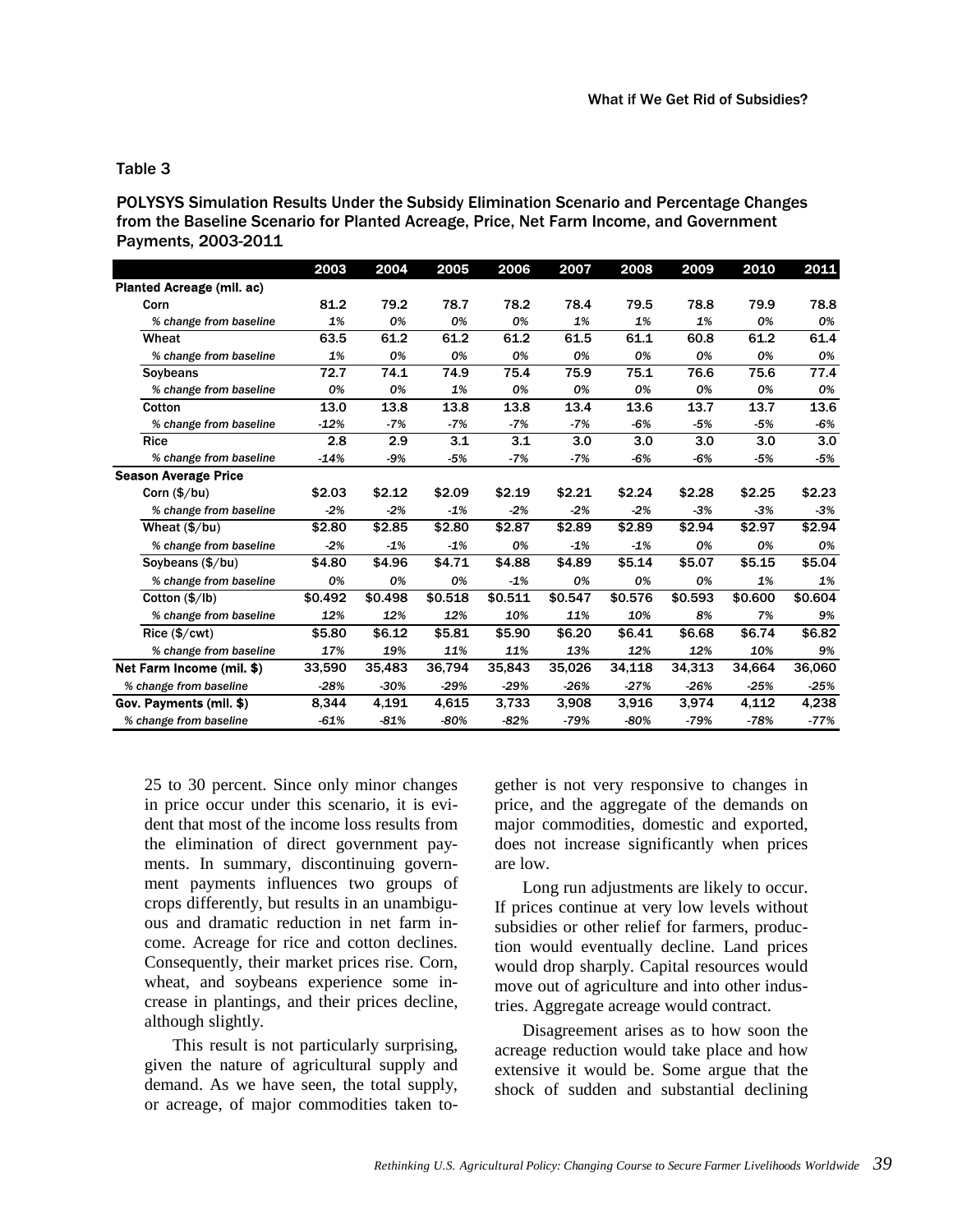revenues would force large quantities of land out of production quickly. Severe adjustments would occur in rural communities, including wide-spread bank failures. But if farmers remain true to past behavior, they or their replacements would try to find ways to cover the variable costs of producing on most of the land currently under cultivation. After a number of years and several waves of land price reductions, more significant quantities of land would come out of production, especially in areas of lowest yield. But this marginal cropland would likely be abandoned after the analysis period considered in this simulation.

As to loss of acreage, remember that large agribusiness interests in the US have an incentive to maintain productive capacity. It is entirely possible that production would be maintained through farmer contract arrangements with large agribusiness enterprises, similar to those currently pervasive in the US poultry industry.

### Supporting Evidence from Other **Countries**

Over the last few decades, several countries have moved toward policies of reducing government involvement in agricultural markets. Canada, Mexico and Australia have established track records of fewer government controls and freer markets.

Changes in commodity production in these countries are the result of a complex array of factors. However, evidence clearly indicates that removal of and reductions in subsidies have not led to significant drops in production. In fact, production increased in several cases. These observations support the IMPACT and POLYSYS models' results that eliminating subsidies will not significantly or quickly reduce production or increase prices.

### The Canadian Experience

Huge increases in Canadian agricultural subsidies through the 1980s contributed to less than a three-percent rise in the number of acres cultivated. Then, fiscal deficits in the 1990s forced a 35 percent cutback in Canada's support programs over a three-year period. The most notable was the erasing of all subsidies for grain transportation in 1995. This and other significant reductions in government support levels between 1996 and 2001 resulted in less than a one-percent decline in farmland use.

The Canadian experience drives home yet again that cropland will remain in production, despite major subsidy cuts. But the mix of crops farmed did change significantly in direct response to government policy changes. Three crop groups historically account for just over half of Canada's total farmland: (1) wheat, (2) selected grains (oats, barley, and corn), and (3) selected oilseeds (principally canola but also including flaxseed, soybeans, sunflower, and mustard seed).

Figure 12 shows the Canadian acreage planted to each of these three crop groups since 1981. Between 1991 and 2001, acreage of Canada's leading crop, wheat, declined 23 percent. The elimination of subsidies for grain transportation in 1995 was a major contributor to this significant shift. Over the same period, oilseed production increased 143 percent. While the crop mix changed as relative prices and program payments changed, aggregate land in production changed little.

### The Australian Experience

The Australian experience again demonstrates the tendency of farmers to continue to produce as much as they can, even when faced with declining government subsidies. Since 1991, despite continuing low world prices, planted areas of wheat, coarse grains, and oilseeds have increased more than 56 percent in Australia, as shown in Figure 13.

The Australian experience illustrates an interesting relationship between the crop and livestock components of Australia's agricul-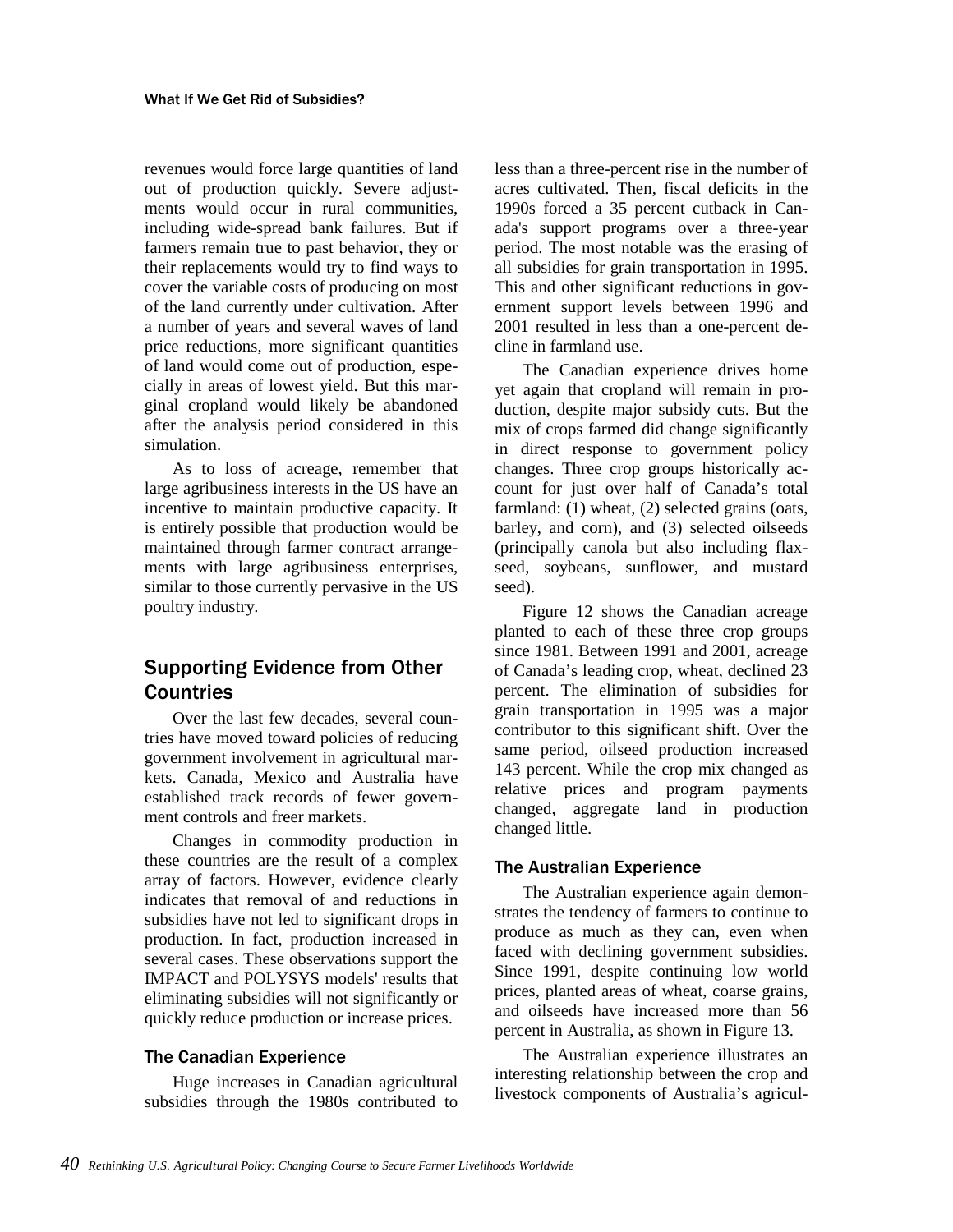### Figure 12



### Canadian Farmland Planted to Major Crop Groups, 1981-2001

Between 1991 and 2001, Canadian wheat acreage declined 23 percent. Much of the lost wheat acreage was converted to oilseed production. Total oilseed acreage increased 143 percent between 1981 and 2001, now accounting for 8.5 percent of total Canadian farmland. Oilseed gains were primarily in canola and soybeans.

*Source: Agriculture Canada*

### Figure 13

#### Total Planted Area by Crop Group, Australia, 1981-2002



Total planted area in Australia has more than doubled since the 1960s, increasing nearly 50 percent since the early 1990s. The increase since 1991 has been driven by the reduction in wool subsidies and declining sheep numbers. Sheep farmers have converted pastures to crop production.

Coarse grains includes barley, oats, sorghum, maize, and triticale.

Oilseeds includes canola, cottonseed, linola, linseed, peanuts, safflower, soybeans, and sunflower.

*Source: Australian Commodity Statistics 2001, Australian Bureau of Ag and Resource Economics*

tural sector. Australia is the world's leading supplier of wool with sheep production representing a large share of agricultural receipts. The Australian government's support for wool production collapsed in 1991, contributing to a 31 percent decline in sheep inventories since 1991. Faced with declining government supports for wool, sheep farmers converted significant pasture acreage to crop production. This experience provides further evidence for the observation that farmers will

remain in agriculture and continue to produce as much as they can—even in the face of declining prices and declining subsidies—as long as they can.

### The Mexican Experience

Mexico's four major crops—corn, dry beans, grain sorghum, and wheat—account for about 80 percent of the total harvested area, with green coffee and sugarcane comprising an additional nine percent. Total har-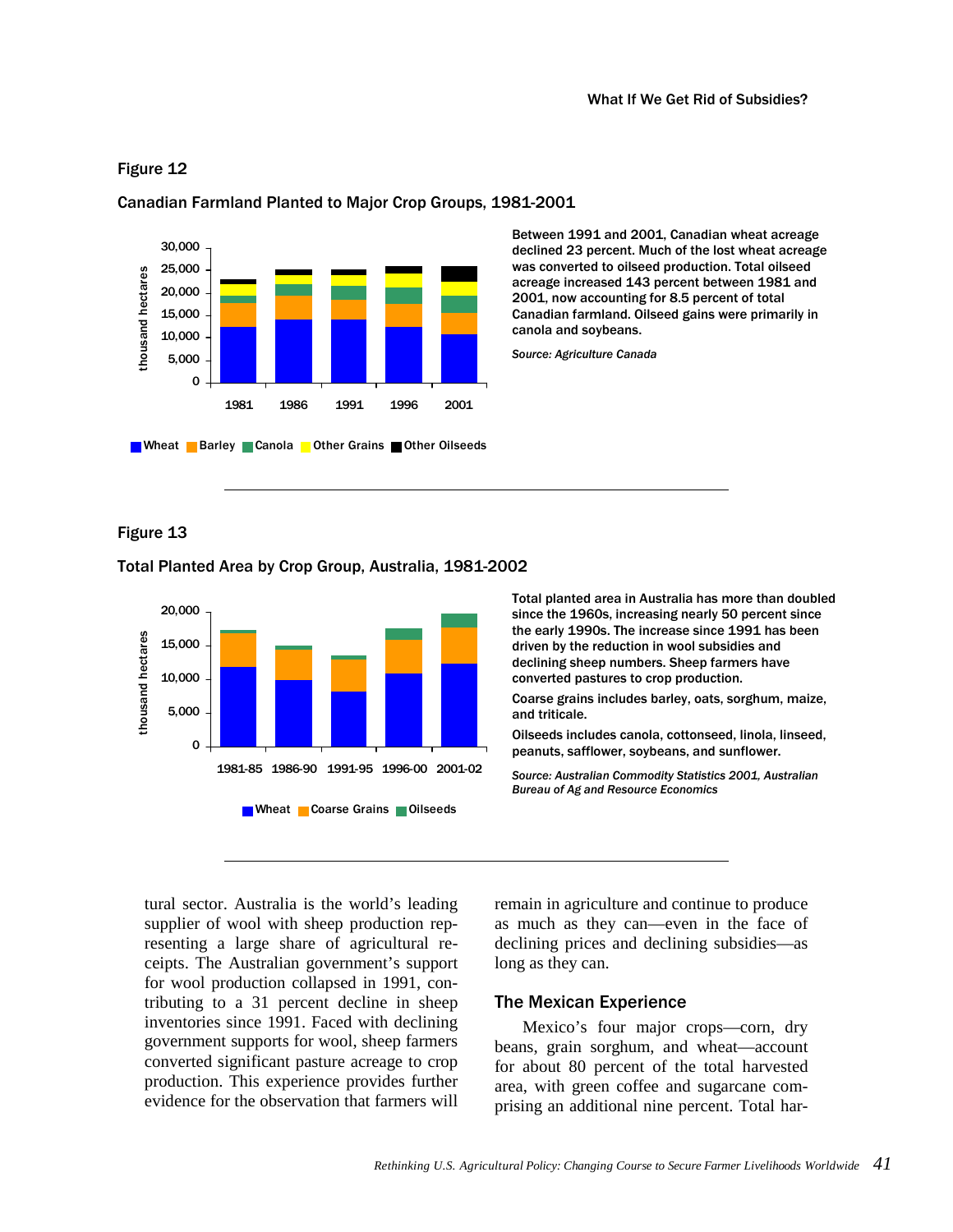### Figure 14



#### Mexico's Total Harvested Land by Crop, 1981-2001

Mexico's four major crops—corn, dry beans, grain sorghum, and wheat—account for about 80 percent o the total harvested area, with green coffee and sugarcane comprising an additional nine percent.

In the early 1990s, Mexico virtually eliminated price supports for major crops in transition to a more liberalized agricultural economy.

NAFTA was implemented in 1994, allowing importation of US corn.

*Source: SIACON; FAO*

vested area and the share of the six major crops is shown in Figure 14.

Mexico's harvested acreage data reveal an upward trend since the 1980s. Notably, corn acreage has increased nearly 18 percent since 1986. This increase in acreage has occurred over a period of significant reductions in Mexican government supports for the agricultural sector and also a period of significant increases in foreign competition inside Mexico.

Beginning in the early 1990s, Mexico eliminated supports for some commodities, reducing the number of commodities eligible for price supports from twelve to three. Remaining price supports were converted from per-unit to per-acre to conform to trade liberalization pressures.

Additional and more significant program support reductions followed in the mid-1990s. Implementation of a new government program in 1994, PROCAMPO, moved supports in the direction of direct, decoupled income transfers. More importantly, implementation of the North American Free Trade Agreement (NAFTA) in 1994 called for phasing out import quotas for US commodities. The stated objective of NAFTA was to allow the Mexican agricultural sector to

profit from liberalized trade. The observed result has been increased domestic production of basic crops, including corn, despite unprecedented access to cheaper foreign imports of major commodities. Confronted with sharply lower prices, declining government support, and new trade liberalization measures, acreage and production of traditional crops in Mexico has continued to increase.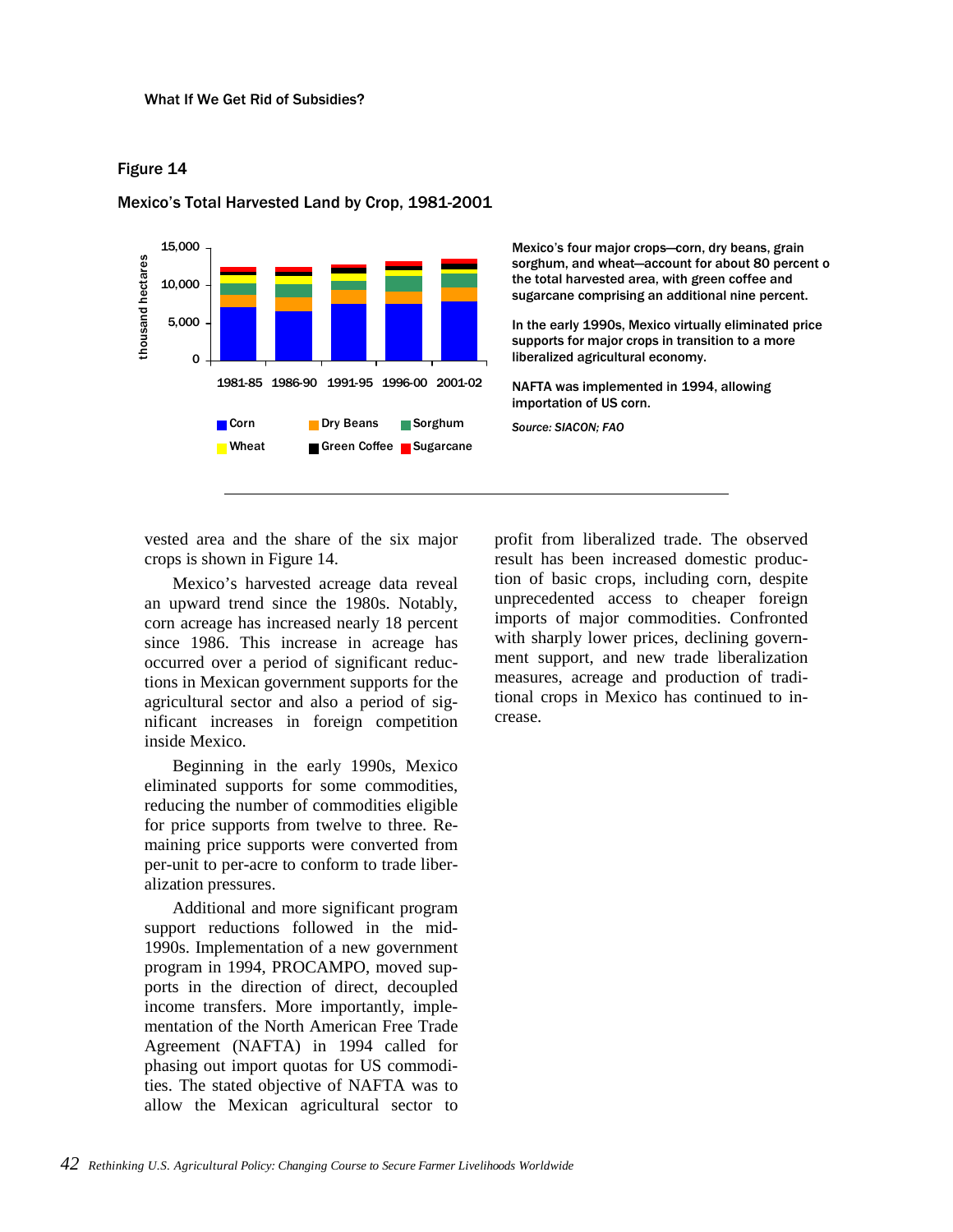

### A FARMER-ORIENTED POLICY BLUEPRINT

Although touted widely as "the" solution to the current agricultural crisis, eliminating subsidies in the US or even in all developed countries will not result in timely price increases of a magtion to the current agricultural crisis, eliminating subsidies in the US or even in all developed countries will nitude that could help the world's large population of small farmers. Subsidy elimination would cause a shift in the mix of crops produced and, therefore, some relative changes in prices, meaning that some farmers and countries will be helped and others harmed. But the overall impacts are negligible. Getting rid of subsidies will certainly not result in the levels of agricultural prosperity claimed by its advocates.

Well, if phasing out subsidies will not solve the problem, what will raise prices and improve the lives of farmers? One compelling option is to explore the use of priceenhancing and stabilizing mechanisms from the rich history of American agricultural policy in addressing today's failures. The changes of the late  $20<sup>th</sup>$  century were driven by the belief that the upswing in exports resulting from lower prices would usher in a booming agriculture sector. The lower prices have, indeed, occurred, but a boom is nowhere to be seen.

One saving course of action is to redirect the goal away from low market prices and high subsidies and toward managing productive capacity. Managing the excess is an explicit recognition that the farming community is not capable of a timely response to changes in supply and demand. Carefully crafted and implemented policies can provide a reasonable and sustainable level of farm prices and income, a higher level of stability, increased dependence on market revenues and less reliance on government payments. An appropriate cluster of policies could improve the position of American farmers and provide relief to farmers around the world.

### A Policy Blueprint

The idea is to increase market prices to a reasonable and sustainable band and then manage the excess. Several combinations of policy tools show promise as paths to achieving this objective. This study identifies and analyzes one such combination. It includes: (1) acreage diversion through short-term acreage set-asides and longer-term acreage reserves; (2) a farmer-owned food security reserve; and (3) price supports through government commodity purchases.

No single policy instrument is powerful enough to address the complicated issues presented by the current crisis. The policy blueprint illustrated here consists of several instruments working together. This blueprint is not meant to exclude other policy mechanisms that may be able to achieve the goals of higher and stable prices. Rather, it serves as a starting point for evaluating the potential for alternative policy directions to bring about positive changes.

### Diversion of Acreage

The diverted-acreage component includes a short-term annual set-aside program and a long-term land retirement program. Acreage retirement would reduce excess production and improve environmental performance. Farmers would be encouraged to retire environmentally sensitive cropland for ten or more years and institute conservation or restoration practices on the retired land. This policy is currently in operation as the Conservation Reserve Program (CRP).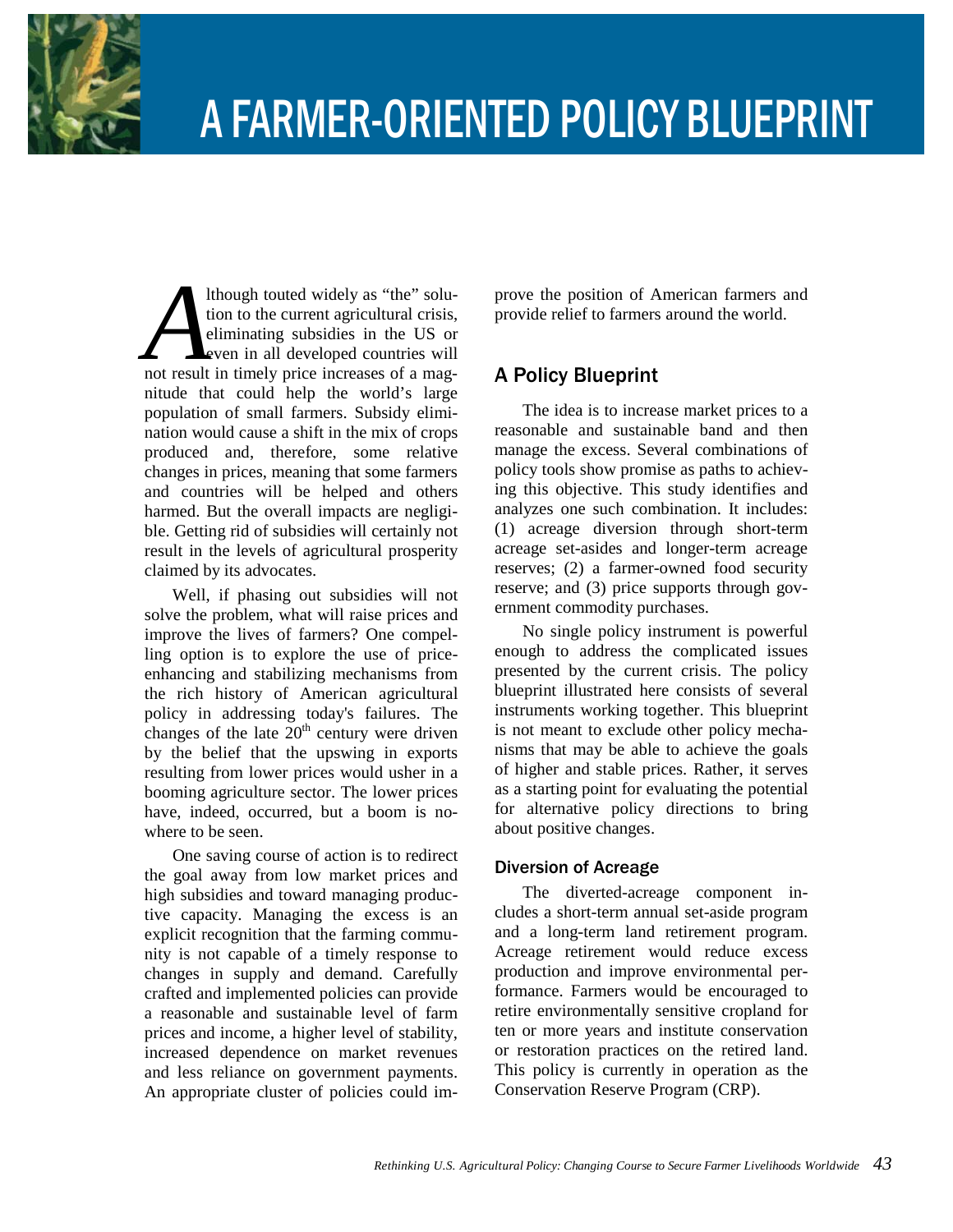Short-term set-asides would avoid the occurrence of very low prices by inducing farmers to idle a portion of their working cropland. As the average market price falls below a threshold, a set-aside rate is triggered. The set-aside rate is the portion of a producer's cropland that must be idled for that crop year. Participation of farmers in the set-aside program would be a prerequisite to their receipt of farm program benefits. It is expected farmers would idle some of their less productive cropland, thereby reducing the effectiveness of the set-aside program.

### Food Stock Management

The second element of the blueprint is a food stock or inventory management reserve program. Stock reserves would reduce the frequency and size of price spikes for the major commodities. Historically, large price spikes pull idle or new cropland into production. As seen earlier, newly introduced acreage will tend to remain in production even as prices fall.

When prices are below the defined threshold level, producers would enroll a share of their production in an on-farm storage program. The farmer holds the commodity on reserve, isolating it from the market, in exchange for a storage payment from the government. The farmer maintains full ownership. When the price increases beyond a threshold price—called the "release price" producers are given strong incentives to sell reserves until the price drops. Handled in this manner, the reserve becomes a genuine price support mechanism, effective according to its size. Because the size of most reserves would be limited, the reserve operates as a temporary weapon against depressed prices. The expected short duration of specific reserves works to limit the government's storage payments.

### Price Supports

The third element—a price support mechanism—would trigger government purchases of commodities from the market when the price falls below the threshold. The price support comes into play only when set-asides "miss" a low price event. Since the purchased stocks would be owned by the government, they would be the first to return to the market when the price increases beyond the release price. The purchased stocks provide an added margin against price spikes.

While a non-recourse loan is technically operational in the current farm policy legislation, it does not function as a price floor because of the availability of the loan deficiency payment (LDP) and marketing loan gain (MLG) options. By eliminating the LDP and MLG options, this policy blueprint restores the function of the non-recourse loan rate as a price floor.

### Previous Experience

These are not new policy tools. Each has played a role in US farm policy history, and none has an unspotted record. However, assessment and perception of their past performance has had more to do with implementation than anything else. The contention is that the illustrative combination of the above three instruments would provide a workable set of controls leading to higher prices and higher market returns for producers.

### Results of Implementing the **Blueprint**

A simulation of the blueprint of policy instruments—acreage set-asides, stock/ inventory management and price supports was conducted using the POLYSYS model. The purpose was to estimate performance over the period from 2003 to 2011. Details of the assumptions incorporated in the illustrative simulation model are provided in Box 5. Obviously, the particular size, rates, prices and triggers associated with this approach (i. e., the selected assumptions according to Box 5) will directly affect the outcome. Thus, the results serve as a starting point for discus-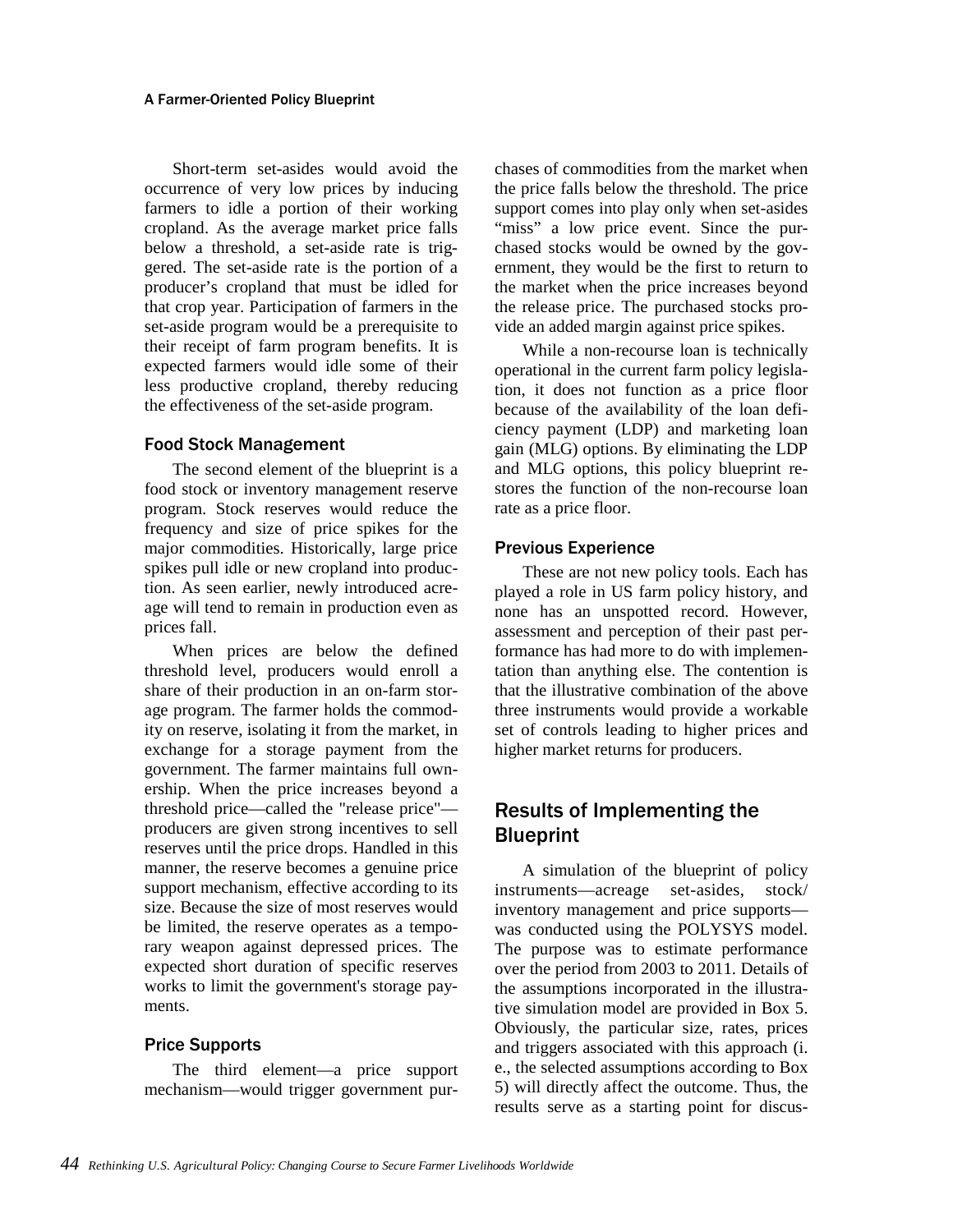### Box 5 — Details of the Policy Blueprint Simulated

### Elimination of Government Payments

- No counter-cyclical payments (CCP)
- No direct payments (DP)

• No loan deficiency payments (LDP) or marketing loan gains (MLG)

### Stock Management

- Storage payments: \$0.30/bushel for corn, wheat, soybeans; \$0.30/hundred-weight for • rice
- Maximum stock size:
	- Corn: 3,000 million bushels; approximately 30% of total use
	- Wheat: 700 million bushels; approximately 30% of total use
	- Soybeans: 700 million bushels; approximately 25% of total use
	- Rice: 40 million hundred-weight; approximately 20% of total use
- On-farm storage
- Entry level price/loan rate:
	- Corn: \$2.44/bushel
	- Wheat: \$3.44/bushel
	- Soybeans: \$5.50/bushel
	- Rice: \$7.15/hundred-weight
- Release price:
	- Corn: \$3.90/bushel
	- Wheat: \$4.80/bushel
	- Soybeans: \$8.00/bushel
	- Rice: \$10.40/hundred-weight

### Set-Aside / Short-Term Land Retirement Program

- Cropland set-aside, *not crop-specific* setaside
- Set-aside trigger: for every crop with a previous year price below the established price threshold, a 5% set-aside is triggered. The set-aside is additive across crops. A setaside is triggered by rice for not meeting the established threshold only if it is the only crop not meeting the threshold price.
- Hence, the maximum set-aside rate is 15%
	- Corn: \$2.90/bushel
	- Wheat: \$4.10/bushel
	- Soybeans: \$6.60/bushel
	- Rice: \$8.50/hundred-weight
	- The corresponding slippage rates are:
	- 5% set-aside: 0.67
	- 10% set-aside: 0.585
	- 15% set-aside: 0.50

### Price Support Mechanism

- A price support program, through government commodity purchases, is implemented only after the maximum level of the stock reserve has been achieved
- Prices are supported at the entry price for the stock reserve program, which is in fact a price floor:
	- Corn: \$2.44/bushel
	- Wheat: \$3.44/bushel
	- Soybeans: \$5.50/bushel
	- Rice: \$7.15/hundred-weight
- Government stocks are released before the reserve stocks are released and at price levels similar to those for exiting reserve stocks:
	- Corn: \$3.90/bushel
	- Wheat: \$4.80/bushel
	- Soybeans: \$8.00/bushel
	- Rice: \$10.40/hundred-weight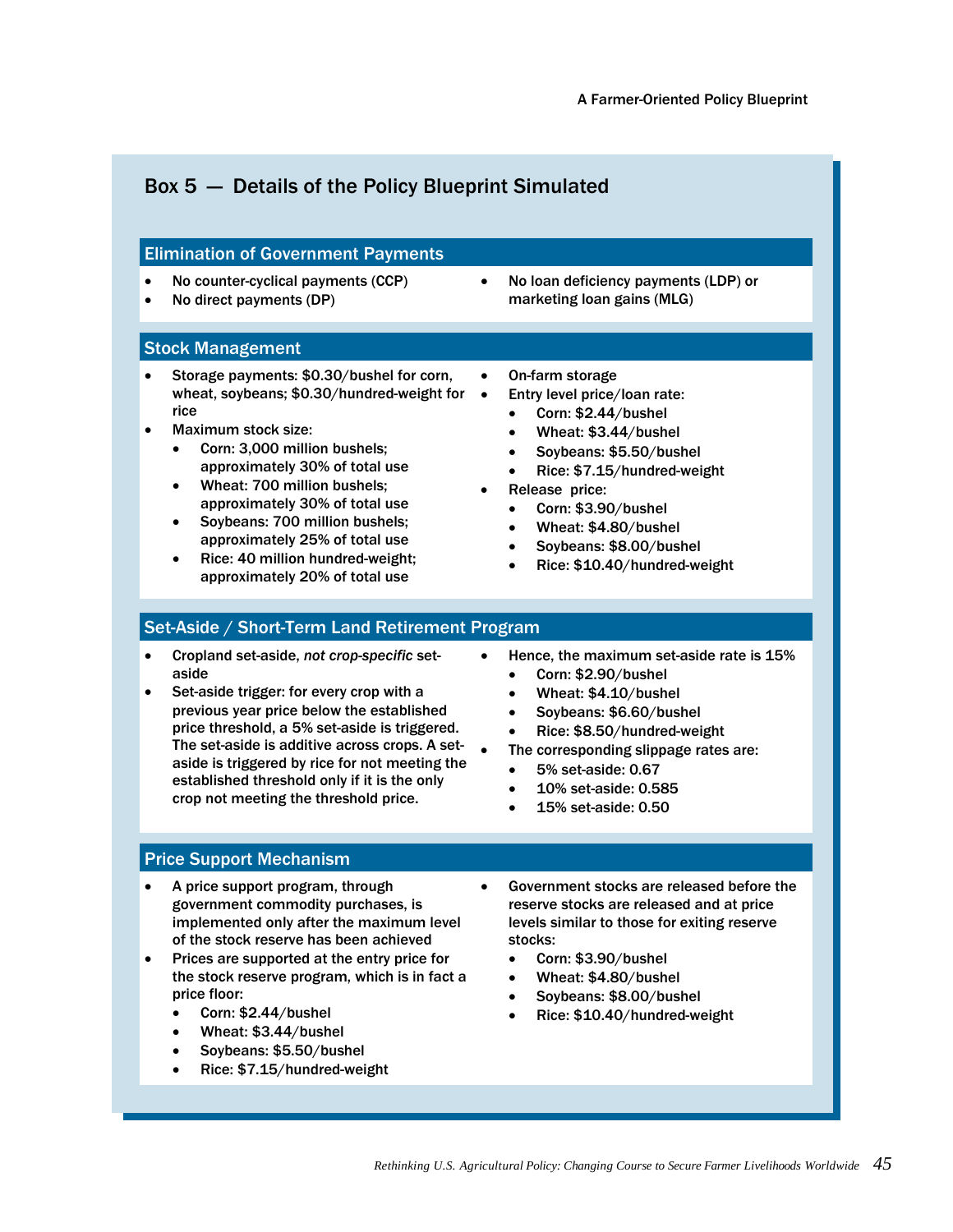### A Farmer-Oriented Policy Blueprint

### Table 4

POLYSYS Simulation Results Under the Farmer-Oriented Policy Blueprint and Percentage Changes from the Baseline Scenario for Planted Acreage, Price, Net Farm Income, and Government Payments, 2003-2011

|                                  | 2003    | 2004    | 2005    | 2006    | 2007    | 2008    | 2009    | 2010    | 2011    |
|----------------------------------|---------|---------|---------|---------|---------|---------|---------|---------|---------|
| <b>Planted Acreage (mil. ac)</b> |         |         |         |         |         |         |         |         |         |
| Corn                             | 76.2    | 76.3    | 77.6    | 77.2    | 78.3    | 79.2    | 80.2    | 81.1    | 82.0    |
| % change from baseline           | $-5%$   | $-4%$   | $-1%$   | $-1%$   | 0%      | 0%      | 2%      | 2%      | 5%      |
| Wheat                            | 59.5    | 61.2    | 61.9    | 62.0    | 62.6    | 62.6    | 63.1    | 63.3    | 60.8    |
| % change from baseline           | $-5%$   | 0%      | 1%      | 1%      | 2%      | 2%      | 3%      | 4%      | $-1%$   |
| Soybeans                         | 69.0    | 69.9    | 70.6    | 70.9    | 71.4    | 71.3    | 71.7    | 71.8    | 72.7    |
| % change from baseline           | $-5%$   | $-5%$   | $-5%$   | $-6%$   | $-6%$   | $-5%$   | $-6%$   | $-5%$   | $-6%$   |
| Cotton                           | 12.6    | 12.9    | 13.1    | 13.0    | 12.7    | 12.9    | 13.0    | 13.2    | 13.1    |
| % change from baseline           | $-14%$  | $-13%$  | $-12%$  | $-12%$  | $-12%$  | $-11%$  | $-10%$  | $-9%$   | $-9%$   |
| Rice                             | 2.9     | 3.0     | 3.1     | 3.1     | 3.1     | 3.0     | 3.0     | 3.0     | 3.0     |
| % change from baseline           | $-9%$   | $-8%$   | -5%     | -4%     | $-4%$   | $-6%$   | -6%     | -6%     | $-6%$   |
| <b>Season Average Price</b>      |         |         |         |         |         |         |         |         |         |
| Corn $(\frac{5}{bu})$            | \$2.59  | \$3.03  | \$2.94  | \$3.07  | \$3.03  | \$3.04  | \$3.07  | \$3.12  | \$3.13  |
| % change from baseline           | 25%     | 40%     | 39%     | 38%     | 35%     | 32%     | 31%     | 34%     | 37%     |
| Wheat $(\frac{4}{5})$ bu)        | \$3.63  | \$3.72  | \$3.70  | \$3.72  | \$3.70  | \$3.71  | \$3.73  | \$3.72  | \$3.93  |
| % change from baseline           | 28%     | 29%     | 31%     | 29%     | 27%     | 28%     | 28%     | 25%     | 34%     |
| Soybeans $(\frac{5}{bu})$        | \$5.71  | \$6.14  | \$5.99  | \$6.19  | \$6.14  | \$6.31  | \$6.36  | \$6.41  | \$6.23  |
| % change from baseline           | 18%     | 23%     | 27%     | 26%     | 25%     | 23%     | 26%     | 25%     | 24%     |
| Cotton $(\frac{5}{lb})$          | \$0.508 | \$0.542 | \$0.561 | \$0.550 | \$0.591 | \$0.616 | \$0.640 | \$0.640 | \$0.644 |
| % change from baseline           | 16%     | 22%     | 21%     | 19%     | 20%     | 17%     | 17%     | 14%     | 16%     |
| $Rice$ (\$/ $cwt$ )              | \$7.18  | \$7.20  | \$7.21  | \$7.22  | \$7.26  | \$7.33  | \$7.57  | \$7.60  | \$7.72  |
| % change from baseline           | 45%     | 41%     | 38%     | 35%     | 32%     | 28%     | 27%     | 24%     | 24%     |
| Net Farm Income (mil. \$)        | 38,958  | 46,114  | 49,867  | 49,643  | 48,656  | 47,421  | 47,439  | 48,327  | 50,365  |
| % change from baseline           | $-16%$  | $-9%$   | $-4%$   | $-1%$   | 3%      | 1%      | 2%      | 4%      | 5%      |
| Gov. Payments (mil. \$)          | 13.936  | 6.300   | 7.801   | 6.351   | 6.811   | 6.874   | 7.410   | 7.418   | 7,932   |
| % change from baseline           | $-35%$  | $-71%$  | $-66%$  | $-70%$  | $-64%$  | $-64%$  | $-61%$  | $-58%$  | $-57%$  |

sion. Table 4 presents the simulation results for crop acreage, prices, net farm income and government payments.

Total cropland planted to the eight major crops declines by six percent in the first year. The total planted acreage drops by an average of 14 million acres at the beginning of the period, and is 4.5 million acres lower than the baseline by 2011. The initial dramatic drop can be explained by the relatively large initial acreage set-aside established to raise prices. When prices increase, the acreage set-aside is reduced, as discussed above. The aggregate acreage set-aside ranges from 19 to 35 million acres over the period. $^{22}$ 

As expected, the largest relative acreage losses came from cotton and rice. Initially, cotton acreage was reduced by 2.1 million acres, or 14 percent. Thereafter, acreage slowly increased to a level nine percent below the baseline by 2010. Rice acreage initially declined by nine percent, settling in at six percent below the baseline by 2008. Corn and wheat acreage initially declined because of the large beginning set-asides, yet this acreage returned to levels above the baseline as relative prices caused some cotton and rice acreage to shift to corn and wheat.

The three-tiered combination of policy mechanisms—the set-asides, stock reserves

 $22$  The lack of a one-to-one correspondence between active cropland reductions and acreage set-asides is attributable to slippage and the setting aside of lands that would periodically remain idle anyway.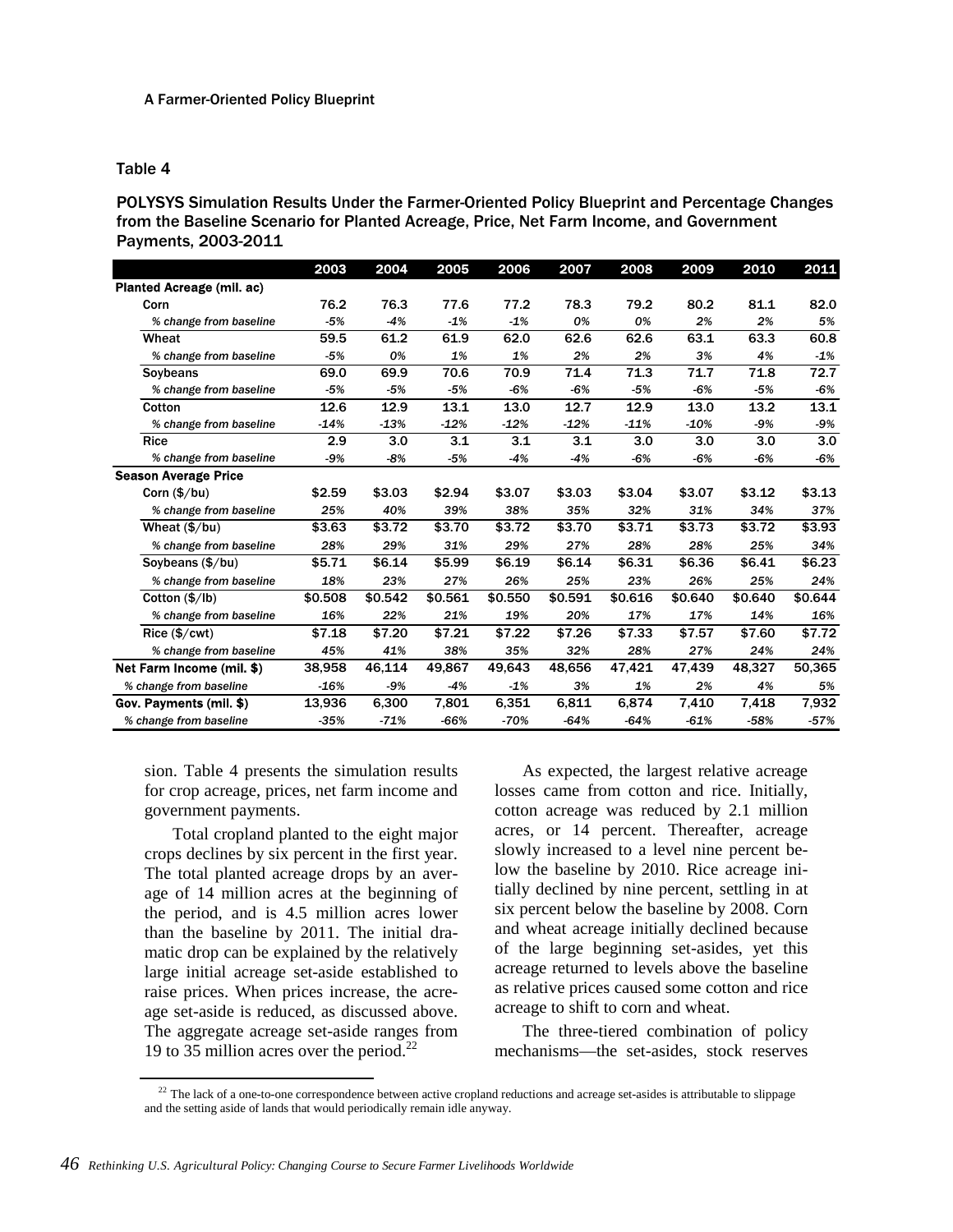

### Figure 15

By design, the farmer-owned stock reserve fills first. By the third year, the government stock purchase (CCC purchases from the market) program begins to accumulate stocks.

The farmer-owned stock reserve averages below the three billion bushel maximum. In actual implementation, measures (such as stock adjustments or caps) would be put in place to prevent excessive stock accumulations.

and price supports—resulted in average prices well above the low baseline levels. The price of corn increased on average by \$0.70 to \$0.80 per bushel, a 30 percent increase. The price of rice increased from 24 to 45 percent. Initial rice prices were about 45 percent higher than baseline levels and only about 24 percent higher than baseline prices by the end of the simulation period. Wheat prices were 25 to 31 percent higher; soybean, about 23 percent higher.

The general increase in prices leads to net farm income close to and above the baseline. After 2006, net farm income exceeds the baseline. The gap during the first years is largely the result of adjustments in the livestock sector to higher feed costs. In fact, the gap in the returns to crops is only \$1.7 billion lower in 2003, and future estimates are consistently above the baseline level.

As expected, government payments were significantly below the baseline situation. The figure in table 4 shows the total cost of direct payments to farmers and the expenses associated with the reserve and price support programs. Total government outlays start just under \$14 billion in 2003, when most of the reserves need to be filled, and then fluctuate between \$6.3 and \$7.9 billion, consistently lower than the estimated subsidies and other expenses under the 2002 Farm Bill. On average, the blueprint simulated results in huge government savings: \$10 to \$12 billion per year.

The results for corn stock reserves and government stock programs are shown in Figure 15. Notice that the average reserve level is less than the maximum three billion bushels. This is a strong indicator that the reserve keeps the price of corn from soaring to levels beyond the release price. In actual implementation, measures would be put in place to prevent excessive stock accumulations. Such measures could include adjustments in set-aside rates or caps on stock levels.

Figures 16 and 17 illustrate the impact of the blueprint on price and income variability. Under the baseline policies of the 2002 Farm Bill, the shaded area in Figure 16 outlines the points at which the price of corn will fall with 90 percent probability. The white line indicates the average price for the baseline scenario. The area between the black lines indicates, with the same 90 percent probability, the price of corn under the blueprint. The black broken line within the black price band represents the average annual price. It is clear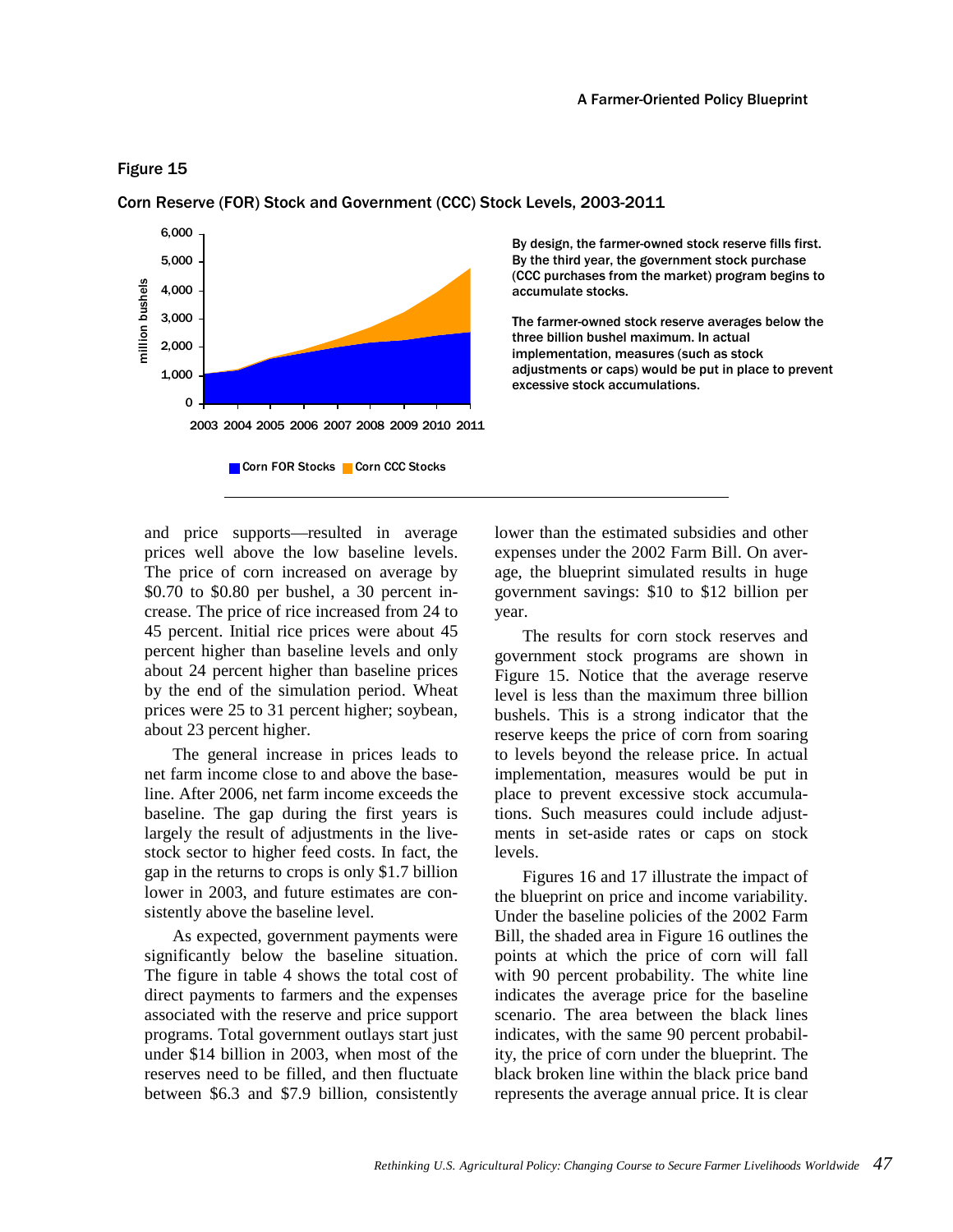#### A Farmer-Oriented Policy Blueprint

### Figure 16



Corn Season Average Price Probabilities, Baseline Scenario Versus the Farmer-Oriented Policy Blueprint Scenario, 2003-2011

> The shaded area indicates the baseline area in which the price of corn will fall with a 90 percent probability, and the baseline average corn price is the white line. The solid black bands indicate the policy blueprint scenario area in which the price of corn will fall with a 90 percent probability, and the policy blueprint scenario average corn price is the dotted black line with squares.

From this graph, it is evident that the policy blueprint scenario truncates both the upper and lower tails of the price distribution compared to the baseline.

### Figure 17





Again, the shaded area indicates the baseline area in which net farm income will fall with a 90 percent probability, and the baseline average is the white line.

The solid black bands indicate the policy blueprint scenario area in which net farm income will fall with a 90 percent probability, and the average under the policy blueprint scenario is the dotted black line with squares.

It is evident that the policy blueprint scenario requires farmers to give up the possibility of achieving very high income levels in exchange for eliminating the possibility of very low income levels.

that the blueprint works effectively at both ends: the upper and lower tails of the price distribution are flattened. The upper tail is truncated by the stock reserve programs; the lower tail, by the set-aside and price support programs.

Figure 17 applies the same type of analysis to net farm income. This blueprint demonstrates that the upper and lower tails of the distribution of net farm income have been truncated. Farmers will give up the possibility of achieving very high income levels in exchange for eliminating the possibility of very low income levels.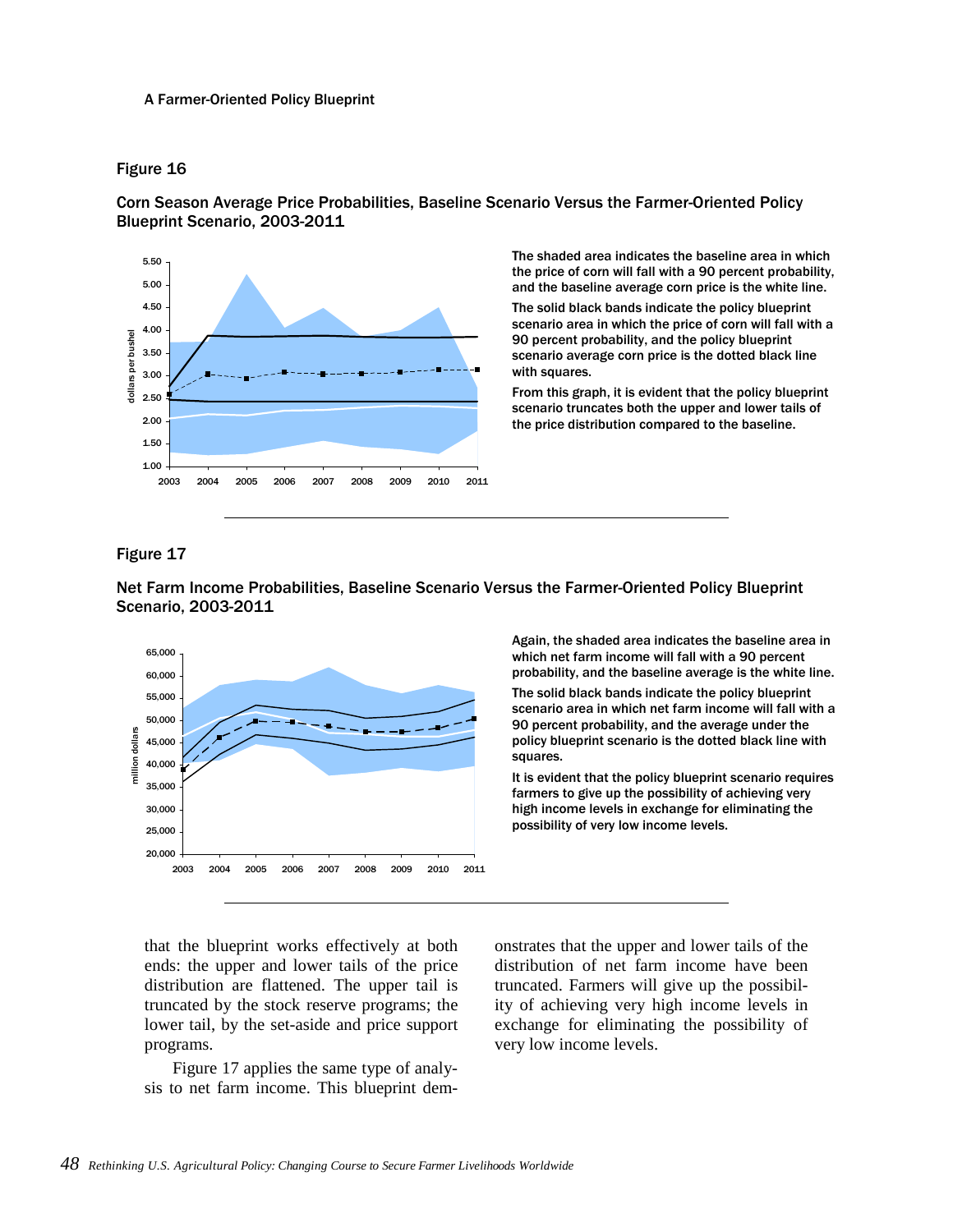### Table 5

POLYSYS Simulation Results Under the Farmer-Oriented Policy Blueprint Replacing Annual Acreage Set-Asides with Intermediate-Term Bioenergy-Dedicated Crops and Percentage Changes from the Baseline Scenario for Planted Acreage, Price, Net Farm Income, and Government Payments, 2003-2011

|                                  | 2003    | 2004    | 2005    | 2006    | 2007    | 2008    | 2009    | 2010    | 2011    |
|----------------------------------|---------|---------|---------|---------|---------|---------|---------|---------|---------|
| <b>Planted Acreage (mil. ac)</b> |         |         |         |         |         |         |         |         |         |
| Corn                             | 79.6    | 80.2    | 78.5    | 78.6    | 78.9    | 79.4    | 79.6    | 79.5    | 78.6    |
| % change from baseline           | $-1%$   | 1%      | 0%      | 1%      | 1%      | 0%      | 2%      | 0%      | 0%      |
| Wheat                            | 59.0    | 58.9    | 58.9    | 58.8    | 59.2    | 58.8    | 58.6    | 58.6    | 58.3    |
| % change from baseline           | $-6%$   | $-4%$   | $-4%$   | $-4%$   | $-3%$   | $-4%$   | $-4%$   | $-4%$   | $-5%$   |
| Soybeans                         | 70.1    | 68.9    | 71.0    | 70.9    | 71.1    | 70.6    | 71.0    | 70.8    | 72.6    |
| % change from baseline           | $-3%$   | $-7%$   | $-5%$   | $-6%$   | $-6%$   | $-6%$   | $-7%$   | $-7%$   | $-6%$   |
| Cotton                           | 13.0    | 13.1    | 12.8    | 12.7    | 12.2    | 12.4    | 12.4    | 12.6    | 12.2    |
| % change from baseline           | $-12%$  | $-12%$  | $-14%$  | $-14%$  | $-16%$  | $-14%$  | $-14%$  | $-13%$  | $-15%$  |
| Rice                             | 3.0     | 3.0     | 3.0     | 2.9     | 2.9     | 2.8     | 2.8     | 2.8     | 2.9     |
| % change from baseline           | $-7%$   | $-8%$   | $-8%$   | $-11%$  | $-11%$  | $-13%$  | $-12%$  | $-12%$  | $-8%$   |
| <b>Switchgrass</b>               | 6.0     | 6.7     | 7.3     | 8.0     | 8.5     | 9.2     | 9.7     | 10.1    | 10.6    |
| <b>Season Average Price</b>      |         |         |         |         |         |         |         |         |         |
| Corn $(\frac{5}{bu})$            | \$2.52  | \$2.83  | \$2.85  | \$2.96  | \$3.00  | \$3.02  | \$3.08  | \$3.15  | \$3.14  |
| % change from baseline           | 22%     | 31%     | 34%     | 32%     | 33%     | 32%     | 31%     | 36%     | 37%     |
| Wheat $(\frac{4}{5})$ bu)        | \$3.63  | \$3.84  | \$3.86  | \$3.88  | \$3.88  | \$3.96  | \$4.05  | \$4.05  | \$4.17  |
| % change from baseline           | 28%     | 33%     | 36%     | 35%     | 33%     | 36%     | 38%     | 36%     | 42%     |
| Soybeans (\$/bu)                 | \$5.69  | \$6.15  | \$5.93  | \$6.13  | \$6.16  | \$6.43  | \$6.48  | \$6.54  | \$6.36  |
| % change from baseline           | 18%     | 24%     | 25%     | 25%     | 26%     | 25%     | 28%     | 28%     | 27%     |
| Cotton (\$/lb)                   | \$0.500 | \$0.530 | \$0.570 | \$0.580 | \$0.630 | \$0.650 | \$0.700 | \$0.700 | \$0.730 |
| % change from baseline           | 14%     | 19%     | 23%     | 25%     | 28%     | 24%     | 28%     | 25%     | 32%     |
| $Rice$ (\$/ $cwt$ )              | \$7.18  | \$7.19  | \$7.29  | \$7.39  | \$7.51  | \$7.84  | \$8.04  | \$8.30  | \$8.37  |
| % change from baseline           | 45%     | 40%     | 40%     | 39%     | 37%     | 37%     | 35%     | 35%     | 34%     |
| Net Farm Income (mil. \$)        | 37.079  | 45,691  | 50,714  | 50,189  | 49,031  | 48.879  | 49,108  | 50.559  | 52,650  |
| % change from baseline           | $-20%$  | $-10%$  | $-2%$   | 0%      | 4%      | 4%      | 6%      | 9%      | 10%     |
| Gov. Payments (mil. \$)          | 14,238  | 7,172   | 8,153   | 6,566   | 6,670   | 6.464   | 6,214   | 6,107   | 5,750   |
| % change from baseline           | $-34%$  | $-67%$  | $-64%$  | $-69%$  | -65%    | $-67%$  | $-67%$  | $-67%$  | $-69%$  |

### Bioenergy Crops to Manage Production

As previously mentioned, other policy devices might serve as substitutes for any one of the three instruments in the blueprint. For example, an intermediate-term program to divert acreage away from traditional tradable crops toward a non-food, non-tradable crop might serve to replace the set-aside device. Switchgrass immediately comes to mind. This is a perennial grass with high cellulose content, native to the United States. Relatively clean burning, it can be co-fired with coal to reduce the level of pollutants released into the atmosphere or it can be processed into ethanol for the production of fuels with consequent environmental benefits.

Practices associated with the production of switchgrass are no different from those used to produce alfalfa hay. In contrast to a land retirement program the cultivation of switchgrass is a farming activity.

Switchgrass is enjoying a great deal of attention these days. The US Department of Energy is currently conducting numerous pilot projects testing the application of switchgrass to a variety of uses. Studies by the US Departments of Agriculture and En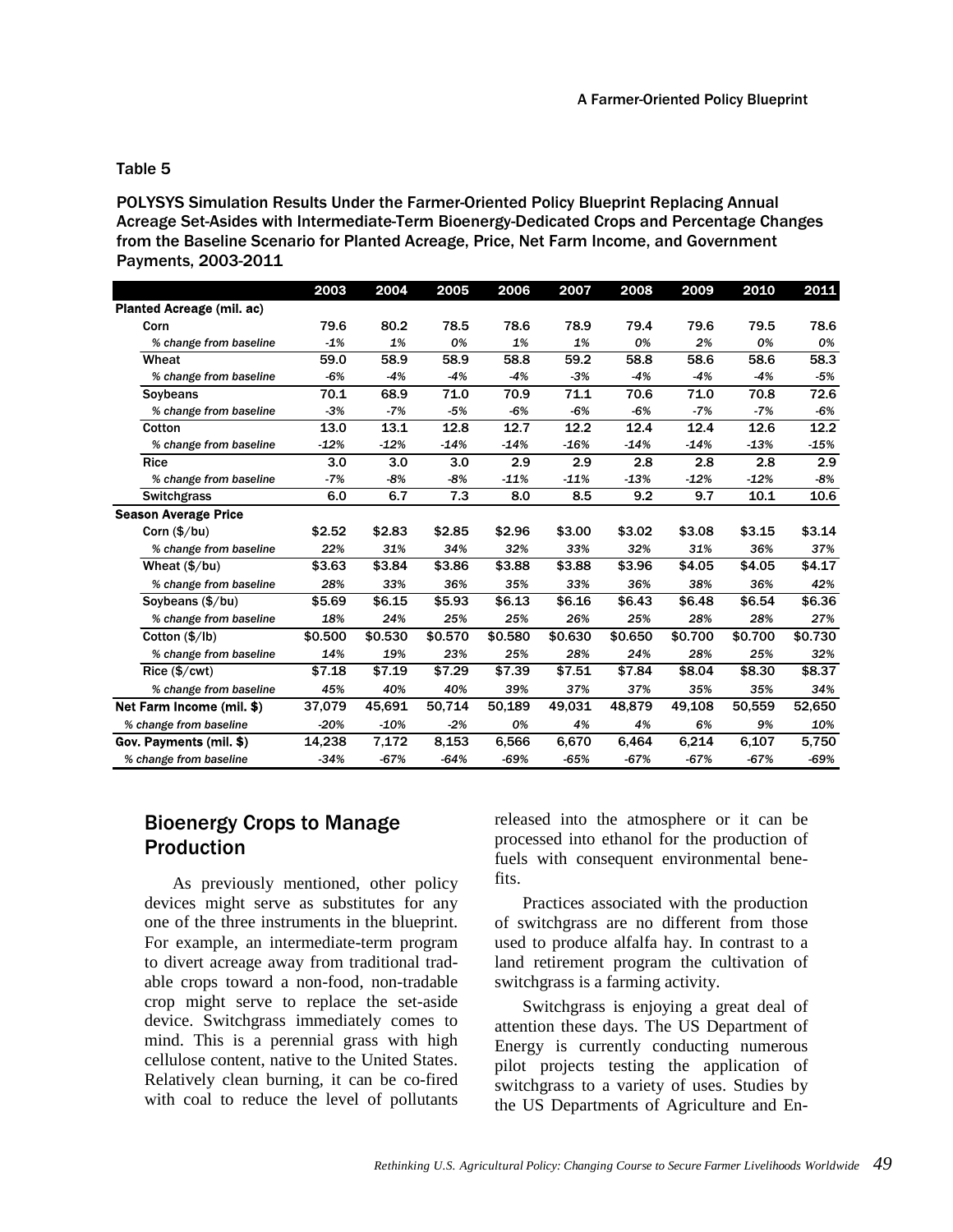ergy, the University of Tennessee, and the Oak Ridge National Laboratory conclude that a framework could be developed to encourage the conversion of acreage to the production of switchgrass for use by utilities and fuel manufacturers (De La Torre Ugarte and Walsh, 2003). This would give an obvious boost to farm income and would reduce reliance on subsidies. Incentives would be needed to encourage utilities to incorporate switchgrass into their energy generation, but the use of switchgrass would work to reduce reliance on undesirable fossil fuels.

According to the simulation, the annual set-aside component of the blueprint can be replaced realistically with a bioenergy production program using switchgrass for energy. An incentive would provide up to \$25 per dry ton to be shared by pre-arrangement among agricultural producers, utilities, and ethanol producers. According to De La Torre Ugarte and Walsh, this monetary incentive would be sufficient for both producers and end users to develop a long-term sustainable bioenergy industry (De La Torre Ugarte and Walsh, 2002).

Table 5 shows that the overall levels of price increase from a switchgrass application are comparable to those generated by the setaside program. To compensate for the loss of income in the first few years, some of the significant savings generated under the blueprint could be used. By the end of the period of analysis, the effect promises to be stunning: net farm income could experience growth of ten percent above the baseline situation, and government payments, including the \$25 incentive, could be reduced by a remarkable 69 percent.

Thus the illustrative blueprint is not rigid in the assumption that annual set-asides are a necessary component. Similar levels of price and acreage impacts can be achieved with land retirement, and even better results with the cultivation of acreage in a way that does not pressure traditional crop acreage and prices. This approach is even more appealing

when the alternative land use is in a nonfood, non-traditional category. Diverted land can be brought back to major crops if unexpected weather jeopardizes the supply of food or if other conditions warrant. One other possibility is the dedication of traditional crops exclusively to energy production.

### CRP Expansion Could Achieve Similar Impacts

The acreage planted to switchgrass in Table 5 is an approximation of the lower limit for an expansion of CRP acreage that could achieve similar price and income results. This is because acreage enrolled in the CRP is more likely to be environmentally sensitive than the switchgrass acreage, thus average productivity of CRP acreage would likely be lower. Further expansion of CRP acreage may provide additional environmental benefits.

### Summary

In summary, the preliminary estimation of impacts associated with the blueprint suggests that this approach has potential for sizable benefits to producers. It would increase US prices substantially—by about one third, on average—without significantly reducing farm income, and at less than half the cost of current failing policies. From a purely humanitarian and societal view, its impact on US market prices would go a long way in sustaining the livelihoods of small, poor farmers worldwide.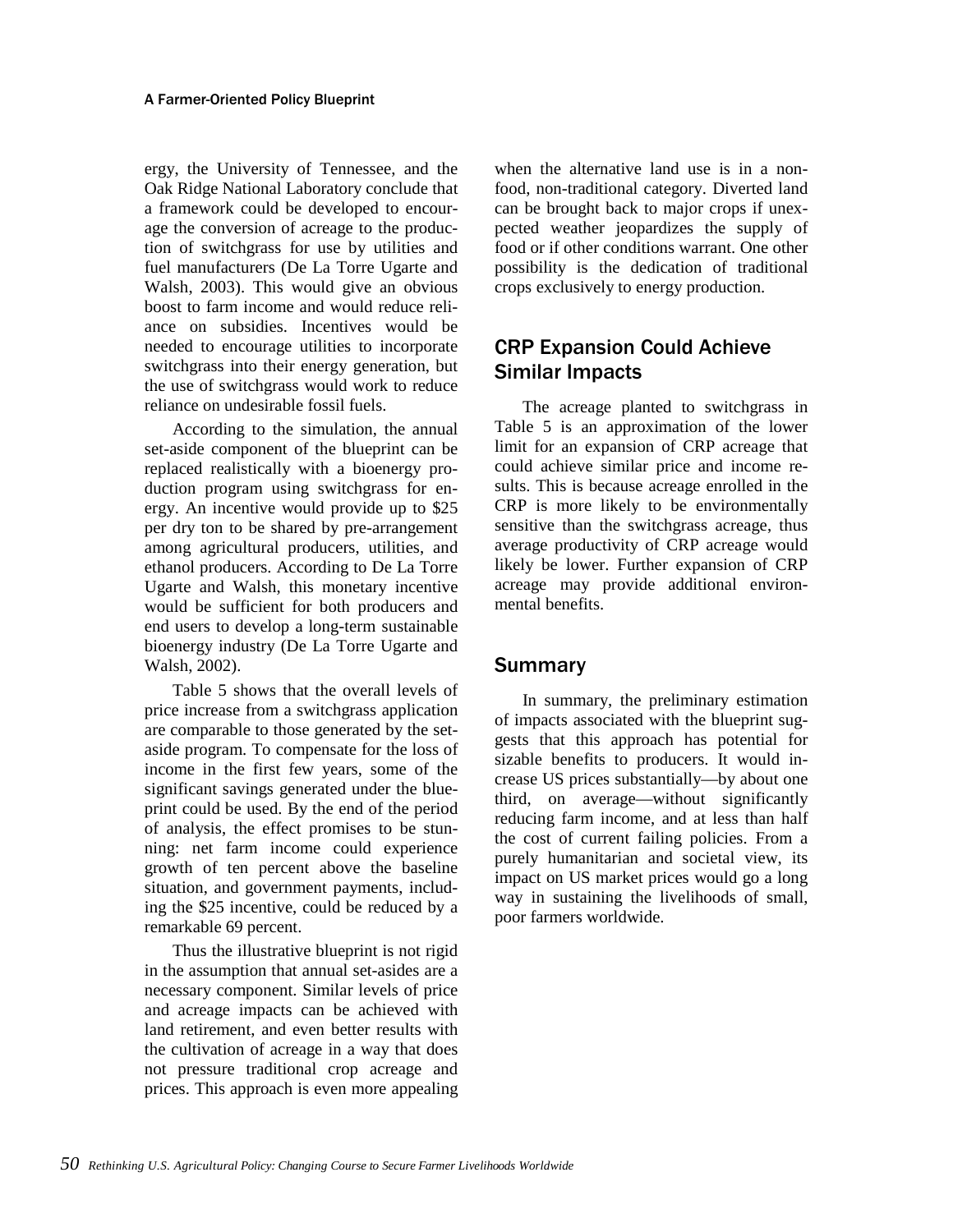### **CONCLUSIONS**

It is time to recognize that low-price<br>
farm policies benefit agribusinesses,<br>
integrated livestock producers, and<br>
import customers but are disastrous<br>
for market incomes of crop farmers in the US t is time to recognize that low-price farm policies benefit agribusinesses, integrated livestock producers, and import customers but are disastrous and around the world.

Higher prices alone will not guarantee sustainable livelihoods for the world's poorest farmers. A range of national and international policies affecting credit, land ownership, technology, transportation, tariff protection and access to markets is essential if agricultural production is to deliver a better future for farmers. However, as this study has shown, the US is exporting poverty with its products by its continuous pursuit of measures that depress prices throughout the world. At the same time, it is jeopardizing its own diversified family-farm base.

Policies that assure rock-bottom world prices for staple foods are guarantors of continued economic distress affecting billions of people. Since our policies determine the fate of farmers well beyond our borders, the welfare and future of those farmers must be part of America's goal in crafting new approaches.

Changing US policy alone cannot solve the global crisis in agriculture. Most, if not all, major exporting countries will have to recognize that they, too, bear a heavy responsibility to cooperate with the US in a concerted effort to improve farmer livelihoods. If other nations do not recognize this responsibility, it is doubtful that the necessary changes will ever be enacted.

The emphasis on WTO-style trade liberalization has discouraged the use of some of the policy mechanisms described in this study. That doors have been shut, however, is not a reason to continue moving blindly in

the wrong direction. Those who write the rules governing domestic and international agriculture and trade policy must be put on notice that an end to today's agricultural world crisis is their most urgent mandate. The way out lies in a careful and balanced application of policy measures discarded in our headlong rush to an imagined "free market" in agriculture.

A future that brings prosperity to farmers in the US and in the developing world is not only possible, it is achievable. It can be ours at less cost and within a shorter time span than the hoped-for benefits of liberalized agricultural trade promised by the wealthy nations of the world to their developing country counterparts. The choice is ours to make: whose future will be protected, and what kind of global food system will be the outcome of US agricultural policy?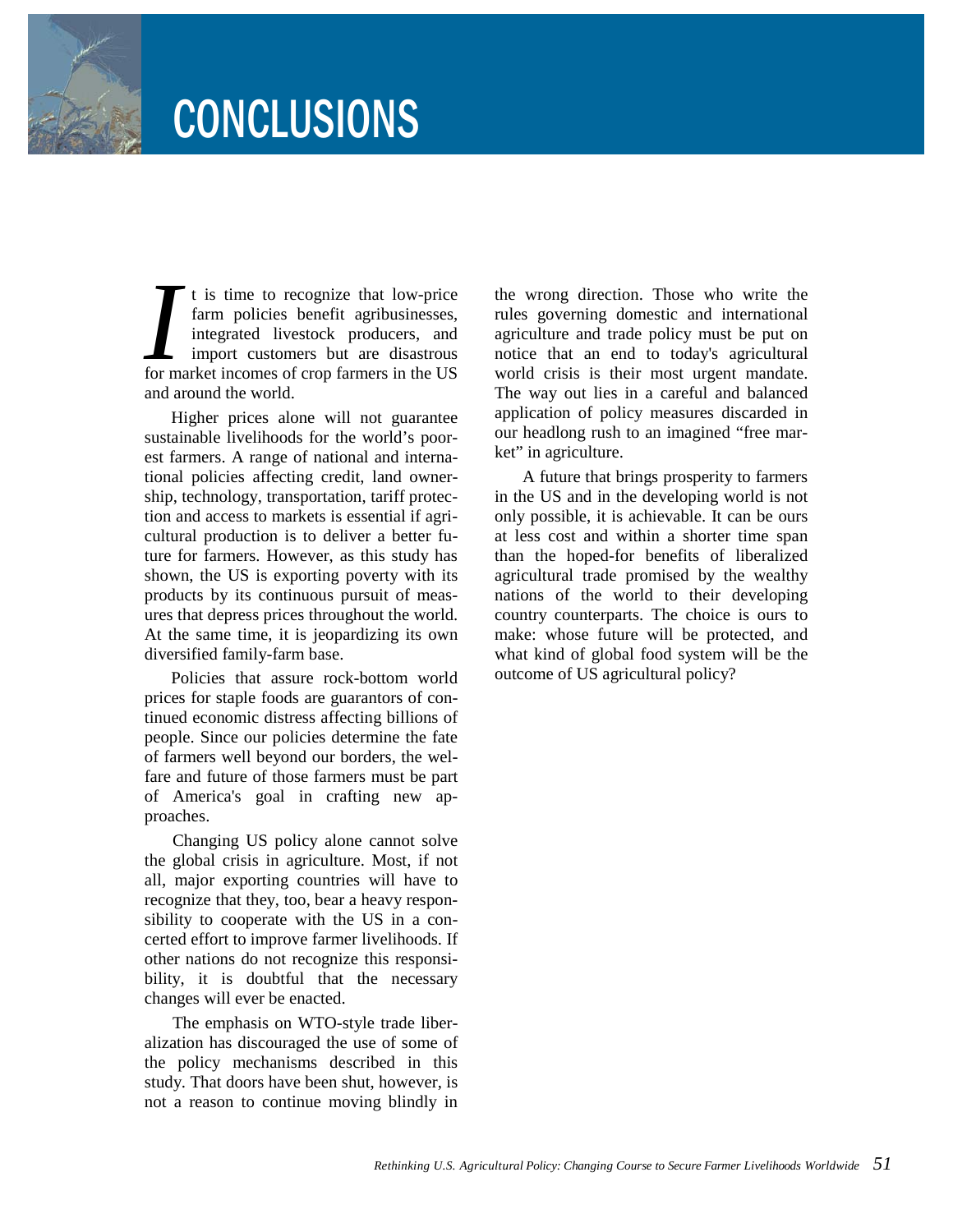

### REFERENCES

- Alaouze, C.M., A.S. Watson and N.H. Sturgess. "Oligopoly Pricing in the World Wheat Market." *American Journal of Agricultural Economics*. 60:2(1987):173-185.
- Baffes, John and Mohamed I. Ajwad. "Detecting Price Links in the World Cotton Market." Policy Research Working Paper No. WPS-1944, World Bank Group. July 1998.
- Baker, Allen, Edward Allen and William Chambers. "Feed Outlook." Electronic Outlook Report No. FDS-0303 (www.ers.usda.gov), Economic Research Service, US Department of Agriculture. March 2003.
- Bredahl, M.E. and L. Green. "Residual Supplies Model of Coarse Grain Trade." *American Journal of Agricultural Economics*. 65:4 (1983):785-790.
- Childs, Nathan. "Rice Outlook." Electronic Outlook Report No. RCS-0303 (www.ers.usda. gov), Economic Research Service, US Department of Agriculture. March 2003.
- De La Torre Ugarte, Daniel G. and Marie E. Walsh. "Synergism Between Agricultural and Energy Policy: The Case of Dedicated Bioenergy Crops." Selected paper, published abstract, *Journal of Agricultural and Applied Economics*. 34:2(2002):379.
- De La Torre Ugarte, Daniel G., Marie E. Walsh, Hosein Shapouri and Stephen P. Slinsky. "The Economic Impacts of Bioenergy Crop Production on US Agriculture." US Department of Agriculture, Office of the Chief Economist, Office of Energy Policy and New Uses, Agricultural Economic Report No. 816. February 2003.
- "Economic Report of the President." US Government Printing Office. February 2003.
- Economic Research Service. "The 2002 Farm Bill: Provisions and Economic Implications." Electronic website: http://www.ers.usda/gov/ Features/FarmBill/. 2002.
- Food and Agricultural Policy Research Institute (FAPRI). "FAPRI 2003 US Baseline Briefing Book." FAPRI-UMC Technical Data Report No. 04-03, Food and Agricultural Policy Research Institute, University of Missouri at Columbia. March 2003.
- Hellwinckel, Chad M. and Daniel G. De La Torre Ugarte. "Testing US Price Leadership in Major Crop Markets." APAC Staff Paper No. 03-02, Agricultural Policy Analysis Center, Department of Agricultural Economics, the University of Tennessee. February 2003.
- International Food Policy Research Institute (IFPRI). "Impact of Alternative Agricultural Trade Policies on Developing Countries." International Food Policy Research Institute, Washington D.C. April 2003.
- Hull, Dave, Jim Langley and Greg Hitz. "March 2003 CBO Baseline for CCC, Crop Insurance, and Conservation Programs." Unpublished spreadsheet, US Congressional Budget Office. March 2003.
- Interagency Agricultural Projections Committee. "USDA Agricultural Baseline Projections to 2012." Staff Report No. WAOB-2003-1, Office of the Chief Economist, US Department of Agriculture. February 2003.
- Meyer, Leslie, Stephen MacDonald and Robert Skinner. "Cotton and Wool Outlook." Electronic Outlook Report No. CWS-0203 (www. ers.usda.gov), Economic Research Service, US Department of Agriculture, Economic Research Service. March 2003.
- McBride, William D. and Nigel Key. "Economic and Structural Relationships in US Hog Production." Agricultural Economic Report No. 818, Economic Research Service, Resource Economics Division, US Department of Agriculture. February 2003.
- McCalla, A.F. "A Duopoly Model of World Wheat Pricing." *Journal of Farm Economics*. 48:3(1966):711-727.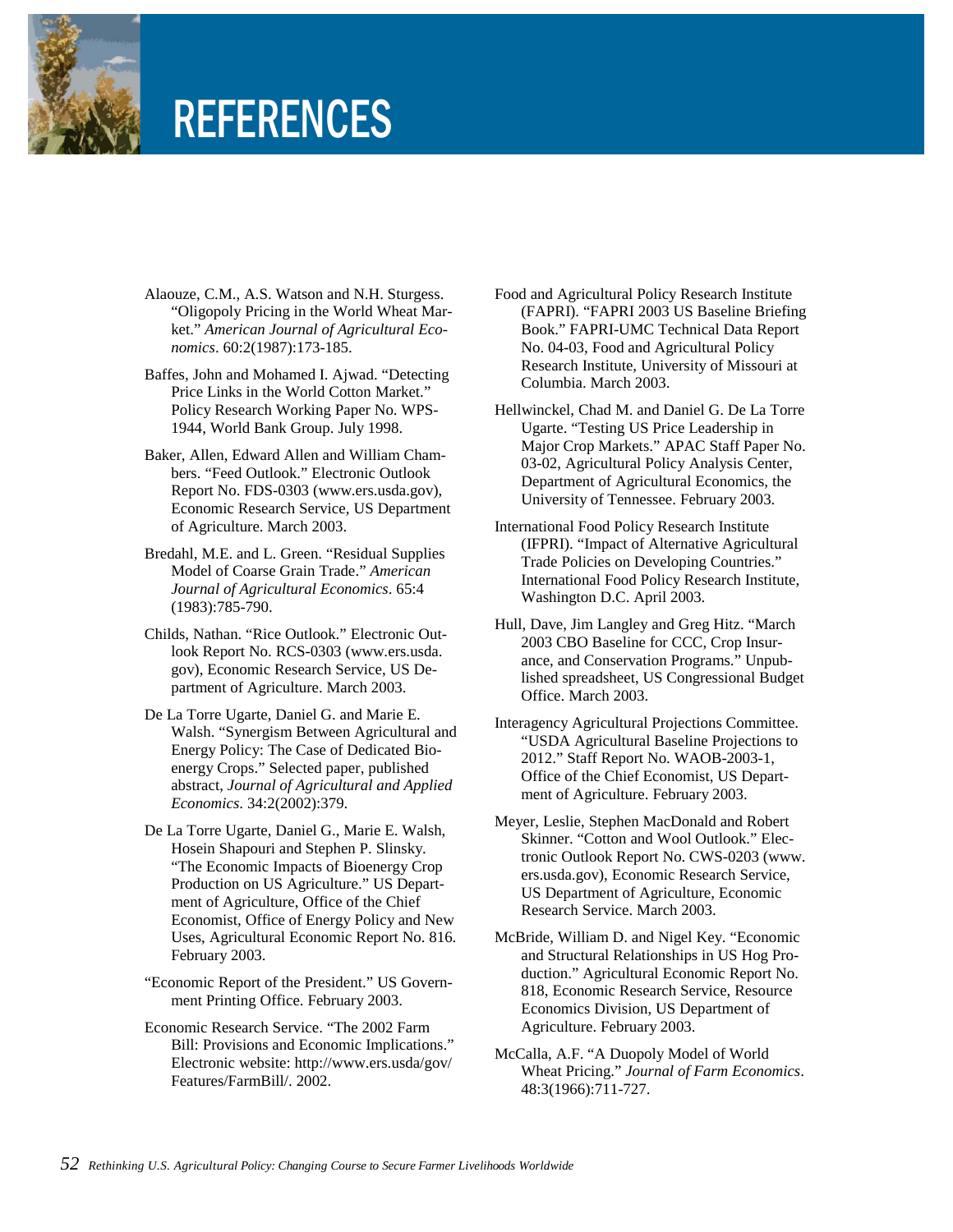- Mitchell, D.O. and R.C. Duncan. "Market Behavior of Grains Exporters." The World Bank Research Observer. Vol. 2, no. 1, January 1987.
- Mundlak, Yair and Donald F. Larson. "On the Transmission of World Agricultural Prices." *World Bank Economic Review*. 6(1992):399- 422.
- Nadal, Alejandro. "The Environmental and Social Impacts of Economic Liberalization on Corn Production in Mexico." Science and Technology Program, El Colegio de Mexico, Report prepared for World Wildlife Fund (WWF) International and Oxfam Great Britain. September 2000.
- National Agricultural Statistics Service. "Farms and Land in Farms: Final Estimates 1988- 1992." Statistical Bulletin No. 895, National Agricultural Statistics Service, US Department of Agriculture. July 1995.
- National Agricultural Statistics Service. "Farms and Land in Farms: Final Estimates 1993- 97." Statistical Bulletin No. 955, National Agricultural Statistics Service, US Department of Agriculture. January 1999.
- National Agricultural Statistics Service. "Farms and Land in Farms." Annual electronic statistical release (www.usda.gov/nass/), National Agricultural Statistics Service, US Department of Agriculture, February. (accessed March 2003).
- Office of Budget and Policy Analysis. "USDA FY 2004 Budget Summary." US Department of Agriculture (http://www.usda.gov/agency/ obpa/Budget-Summary/2004/master2004. pdf). March 2003.
- Oxfam International. "Rigged Rules and Double Standards: Trade, Globalisation, and the Fight Against Poverty." Oxfam International. 2002.
- Ritchie, Mark, Sophia Murphy and Mary Beth Lake. "US Dumping on World Agricultural Markets: Can Trade Rules Help Farmers?" Institute for Agricultural and Trade Policy. February 2003.
- Thompson, S.R., D. Sul and M.T. Bohl. "Spatial Market Efficiency and Policy Regime Change: Seemingly Unrelated Error Correction Model Estimation." *American Journal of Agricultural Economics*, 84:4(2002):1042- 1053.
- Tomich, Thomas P., Peter Kilby and Bruce F. Johnson. *Transforming Agrarian Economies: Opportunities Seized, Opportunities Missed*. Ithaca, NY: Cornell University Press. 1995.
- US Congressional Budget Office (CBO). "H.R. 2646: Farm Security and Rural Investment Act of 2002." Congressional Budget Office Pay-As-You-Go Estimate. May 22, 2002.
- US Department of Agriculture (USDA). "USDA Agricultural Baseline Projections to 2012." Staff Report WAOB-2003-1, Prepared by the Interagency Agricultural Projections Committee, Office of the Chief Economist, US Department of Agriculture. February 2003.
- Westcott, Paul C., C. Edwin Young and J. Michael Price. "The 2002 Farm Act: Provisions and Implications for Commodity Markets." ERS Agriculture Information Bulletin No. AIB778, Economic Research Service, US Department of Agriculture. November 2002.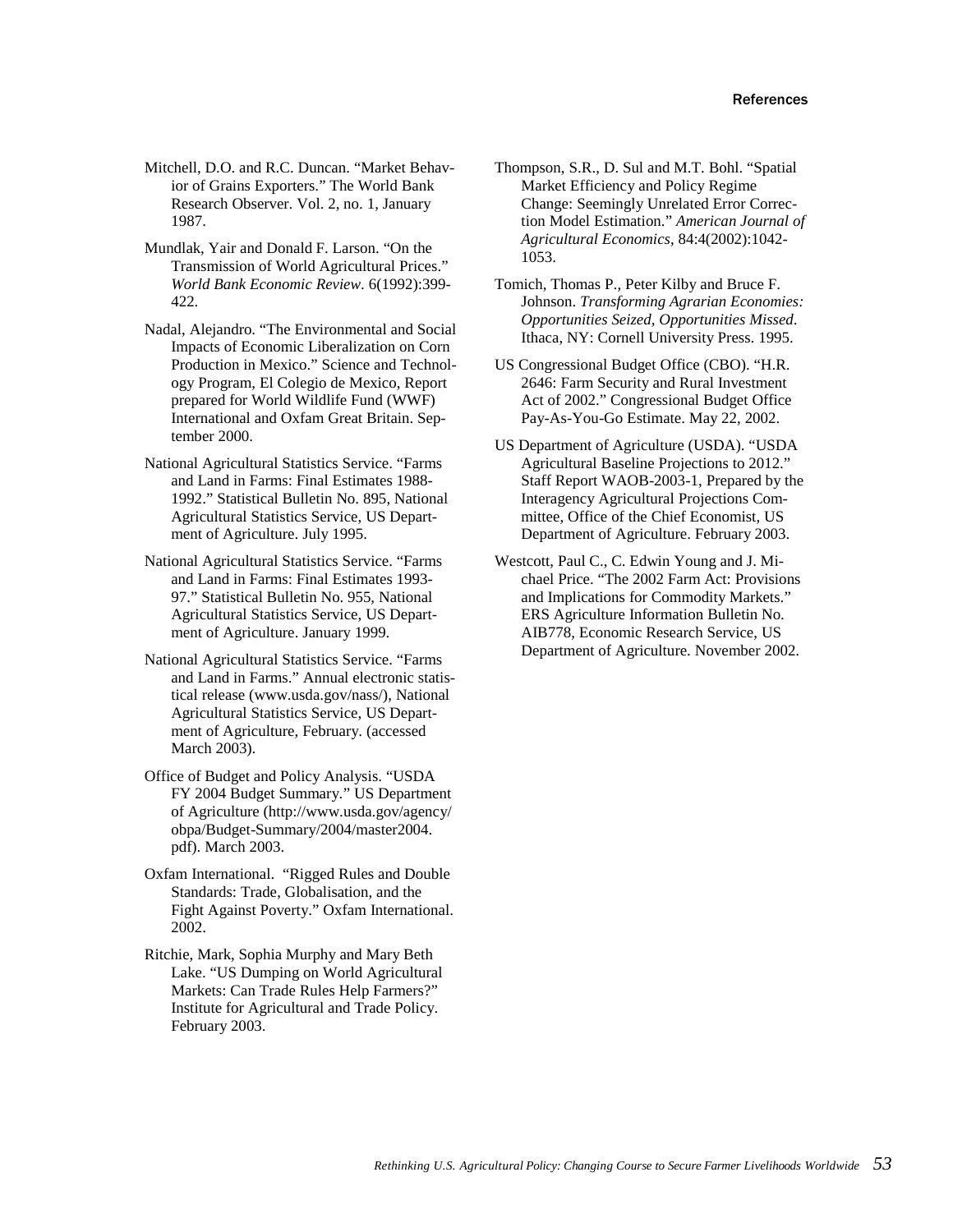### APPENDIX A

| <b>Types of Farm Programs &amp;</b>                                                                            | Objective / Purpose                                                                                                                                                                                                        |                                                                                                                 |                                                                                                                                                                                                                                                                           |
|----------------------------------------------------------------------------------------------------------------|----------------------------------------------------------------------------------------------------------------------------------------------------------------------------------------------------------------------------|-----------------------------------------------------------------------------------------------------------------|---------------------------------------------------------------------------------------------------------------------------------------------------------------------------------------------------------------------------------------------------------------------------|
| <b>Policy Instruments</b>                                                                                      |                                                                                                                                                                                                                            | <b>Program Examples</b>                                                                                         | Description / How it Works                                                                                                                                                                                                                                                |
| <b>Income Support Programs</b>                                                                                 |                                                                                                                                                                                                                            |                                                                                                                 |                                                                                                                                                                                                                                                                           |
|                                                                                                                | Direct Payment Programs Decoupled income support payments.<br>Designed as a "transition" away from<br>commodity payment programs.                                                                                          | <b>Production Flexibility Contract (PFC or</b><br><b>AMTA) Payments; Direct Payments</b>                        | Lump-sum, decoupled payments to participants in<br>previous farm programs; payments calculated on yield<br>history and program-crop acreage.                                                                                                                              |
| Disaster / Emergency /<br><b>Ad Hoc Payment</b><br>Programs                                                    | Unscheduled assistance in response to<br>weather or market or other unanticipated<br>negative conditions.                                                                                                                  | <b>Market Loss Assistance Payments;</b><br>Crop Loss Assistance Payments;<br><b>Livestock Disaster Payments</b> |                                                                                                                                                                                                                                                                           |
| <b>Marketing Assistance</b><br>Loans & LDPs                                                                    | To provide producers with interim financing<br>on their eligible production and prevent<br>government acquisition of stocks.                                                                                               | Loan deficiency payments (LDPs);<br>marketing loan gains                                                        | Producers receive a nonrecourse commodity loan which<br>they may repay at less than principal plus interest when<br>market prices are below the loan rate or they may choose<br>to receive an LDP in lieu of securing a loan.                                             |
| Deficiency / Target Price<br>/ Counter Cyclical<br><b>Payment Programs</b>                                     | Crop-specific or decoupled income support<br>payments paid when crop prices are below a called target price program); counter<br>target price; decline or disappear as market cyclical payment program<br>prices increase. | Deficiency payment program (also                                                                                | Payments made based on the difference between an<br>established target price and the higher of the commodity<br>loan rate or the national average market price.                                                                                                           |
| <b>Price Support &amp; Stabilization Programs</b><br>Nonrecourse Loan<br>Program                               | To provide a price floor at the loan rate,<br>strengthen prices by withdrawal of<br>commodities from the market, and even out<br>marketings throughout the year.                                                           | Nonrecourse loan program                                                                                        | Provides commodity-secured loans to producers for a<br>specified period of time, after which the producer may<br>either repay the loan and accrued interest or transfer<br>ownership of the commodity pledged as collateral to the<br>CCC as full settlement of the loan. |
| <b>Farmer-Owned Reserve</b><br>(FOR) Program                                                                   | To reduce price volatility and assure ample<br>stocks in times of short supply through<br>subsidized long-term storage of grain.                                                                                           | <b>Farmer-Owned Reserve</b>                                                                                     | Producers entered into a 3-year agreement receiving a<br>nonrecourse commodity loan with the possibility of<br>deferred interest and storage cost reimbursement in<br>exchange for some restriction on the timing of grain<br>removal from the reserve.                   |
| <b>Marketing Orders</b>                                                                                        | Specify minimum prices processors must<br>pay for products within a specified area.                                                                                                                                        | Federal milk marketing orders                                                                                   |                                                                                                                                                                                                                                                                           |
| <b>Production Management Programs</b>                                                                          |                                                                                                                                                                                                                            |                                                                                                                 |                                                                                                                                                                                                                                                                           |
| <b>Annual Acreage</b><br><b>Reduction Programs</b>                                                             | Raise crop prices by reducing production<br>through annual land retirement.                                                                                                                                                | Acreage reduction programs (ARPs);<br>set-aside programs; paid land-<br>diversion programs                      | Participating farmers idled a crop-specific, nationally set<br>portion of their crop acreage base to be eligible for CCC<br>loans and deficiency payments.                                                                                                                |
| <b>Multi-Year Acreage</b><br><b>Reduction Programs</b>                                                         | Long-term (10-15 year) retirement of<br>environmentally sensitive cropland.                                                                                                                                                | Conservation Reserve Program (CRP);<br>Wetlands Reserve Program (WRP)                                           | Landowner receives an annual rental payment to convert<br>environmentally sensitive land to approved conserving<br>uses for 10-15 years.                                                                                                                                  |
| <b>Marketing Quota or</b><br><b>Allotment Programs</b>                                                         | Raises crop prices by restricting supply<br>below the market-clearing quantity.                                                                                                                                            | Peanut marketing quota program;<br>federal tobacco marketing quotas;<br>sugar allotment program                 | Provide each processor or producer of a specified<br>commodity a specific annual limit on sales, above which<br>penalties would apply.                                                                                                                                    |
| <b>Demand Enhancement Programs</b>                                                                             |                                                                                                                                                                                                                            |                                                                                                                 |                                                                                                                                                                                                                                                                           |
| <b>Export Programs</b>                                                                                         | Help US exporters meet competitors' prices<br>in subsidized markets.                                                                                                                                                       | <b>Export Credit Guarantee Program;</b><br><b>Export Enhancement Program;</b><br>P.L.480 (food aid)             | Exporters receive subsidies based on the volume of<br>exports to specifically targeted countries.                                                                                                                                                                         |
| <b>Domestic Programs</b>                                                                                       | Subsidize or promote domestic<br>purchase/use of commodities to increase<br>domestic utilization and achieve social<br>objectives.                                                                                         | Food Stamps; commodity distribution<br>programs; commodity promotion<br>programs                                | Distributes surplus government commodity stocks or<br>subsidizes the purchase of qualifying commodities.                                                                                                                                                                  |
| <b>Import Restriction Programs</b>                                                                             |                                                                                                                                                                                                                            |                                                                                                                 |                                                                                                                                                                                                                                                                           |
| <b>Tariff &amp; Quota Programs</b>                                                                             | Raise domestic crop prices by reducing the<br>amount of lower priced imports allowed to<br>enter the domestic market.                                                                                                      | Non-tariff barriers; tariff-rate quotas<br>(TRQ); fixed tariffs; bound tariffs;<br>import quotas                | Tariffs are surcharges applied to import commodities;<br>quotas are import quantity restrictions; TRQs allow a<br>predetermined quantity of imports to enter after payment<br>of a relatively low tariff.                                                                 |
| <b>Conservation Programs</b>                                                                                   |                                                                                                                                                                                                                            |                                                                                                                 |                                                                                                                                                                                                                                                                           |
| <b>Working Lands Programs</b>                                                                                  | Improve the environmental performance of<br>the agricultural sector.                                                                                                                                                       | <b>Environmental Quality Incentives</b><br>Program (EQIP); Conservation Security<br>Program                     | Participating farmers receive cost-share or direct payments to<br>address onsite and offsite problems with soil erosion, animal<br>waste, and water quality.                                                                                                              |
| <b>Non-Working Lands</b><br>Programs                                                                           | Preserve and restore agricultural and<br>environmental resources.                                                                                                                                                          | <b>Farmland Protection Program;</b><br><b>Conservation Reserve Program;</b><br><b>Wetlands Reserve Program</b>  | Participating farmers receive cost-share or direct<br>payments to remove environmentally sensitive lands from<br>production or restore/preserve desirable habitats.                                                                                                       |
| <b>Other Government Programs</b><br><b>Subsidized Federal Crop</b><br>Insurance<br><b>Government Sponsored</b> | Provides farmers with a means to manage<br>the risk of crop losses resulting from natural coverage; multi-peril crop insurance<br>disasters.<br>Increases agricultural productivity through                                | Catastrophic (CAT) insurance<br>(MPCI); revenue insurance<br><b>Agricultural Research Service;</b>              | Federal government subsidizes producer insurance<br>premiums.                                                                                                                                                                                                             |
| Research                                                                                                       | technological developments or reduced<br>costs.                                                                                                                                                                            | <b>Cooperative State Research,</b><br><b>Education, and Extension Service</b><br>(CSREES)                       |                                                                                                                                                                                                                                                                           |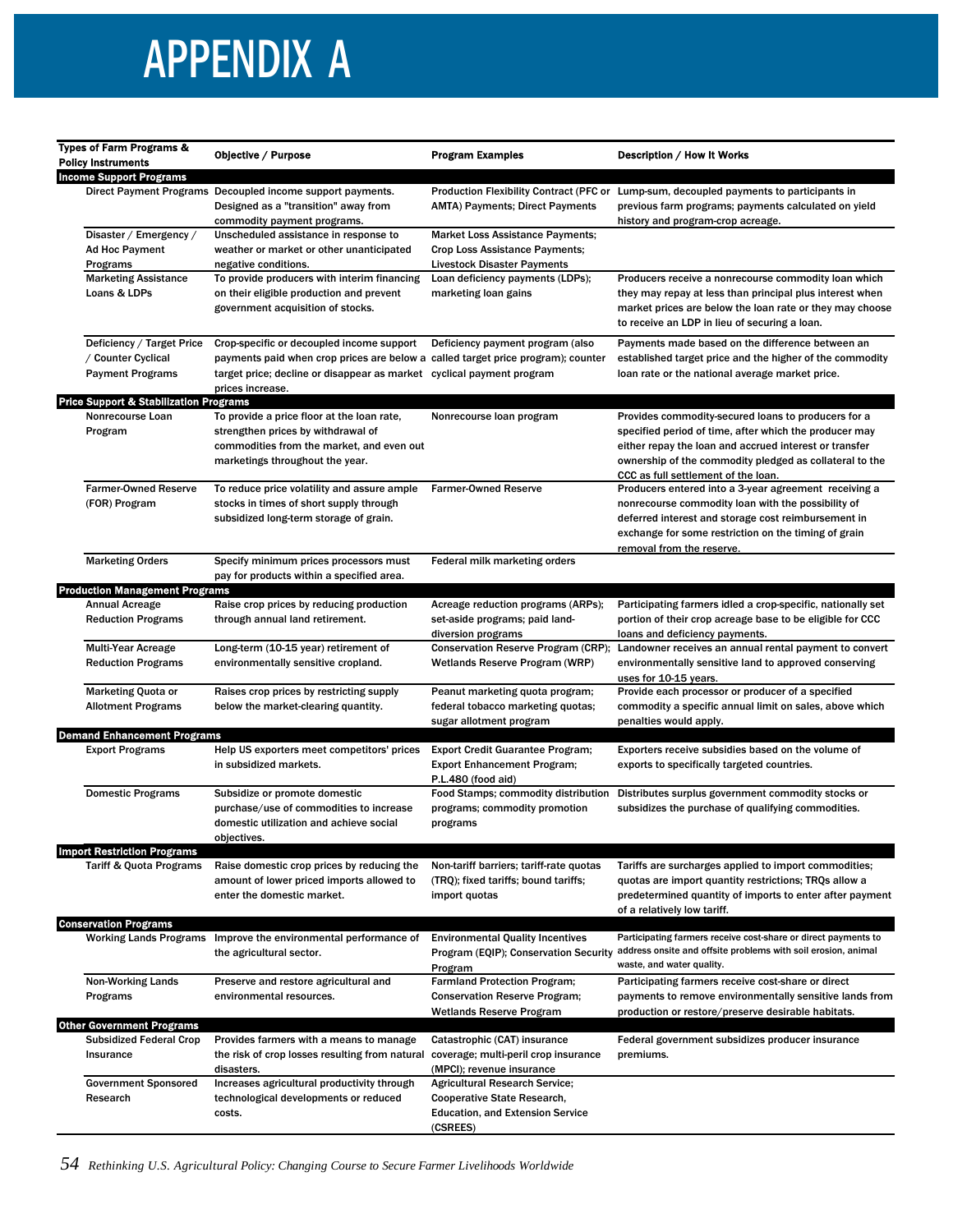### APPENDIX B

### Sources of the Current Agricultural Crisis: Views and Policy **Prescriptions**

### Conventional Academic Economists

This group includes such writers as Bruce Gardner, David Orden, Kym Anderson, Vincent Smith and Joseph Glauber. They currently represent the most prevalent viewpoints in global policymaking arenas. They argue that agricultural support and protection programs are fatally defective. In a world without government policies that interfere with the mechanisms of the marketplace, the free market will attract resources to the most productive activities, and this will deliver net benefits to society. This group believes governments can best support "non-market" objectives through non-distorting methods like the decoupling of payments from the dynamics of the marketplace. They hold that US agricultural policy is moving in the right direction.

### Free Marketers

This is the position taken by conservative "think-tanks" such as the Heritage Foundation and the Cato Institute. The group includes such writers as John Frydenlund, Brian Riedl, and Chris Edwards. John Frydenlund, in the Heritage Plan for Rural Prosperity, argued that competition in the free market would greatly benefit US farmers. "Re-established as a reliable supplier of lowcost products, the US would regain its preeminence in world agricultural exports. Farmers would be freed to do what they do best—out-produce the rest of the world—and this expansion of productive output would mean growth in farm income, even though some prices might fall temporarily" (Frydenlund, 1995). The free marketers believe that the only weaknesses in the marketplace today are caused by policy makers who cave in to special interests during a time of naturally depressed prices. "Farms that cannot adjust should exit the industry" (Edwards, 2001).

### New Economy Theorists

This group observes that "consolidation and supply chains are changing the nature of farming," where "supply chains arise through vertical integration, in which a single company owns each link of the supply chain" (Lamb, 2002). They argue that "keeping inefficient producers afloat leads to excess supplies, low prices, instability and future farm crises" (Lamb, 2002). Additionally, the "New Farm Economy" will supply safer food because "supply chains have greater incentives to enhance food safety" (Lamb, 2002).

The new economy theorists cite two problems that would arise if government subsidies were discontinued: a failure of financial banking throughout rural America, and too much political "rent seeking" power in the hands of farmers. They propose a rolling buyout procedure to cull from the market those farmers who rely too heavily on government assistance. "During periods of low farm income or low farm prices, farmers would have on option to enter a buyout agreement with the government or to remain in agriculture without government subsidies" (Lamb, 2002). The rolling buyout plan, they predict, will usher in vertical integration and consolidation in such magnitude that producers could gain market control, and overproduction would cease to be a problem. Lamb states that "the key to finally ending government interventions is to create a farm system in which the remaining farmers see greater returns from market transactions than from government farm programs" (Lamb, 2002).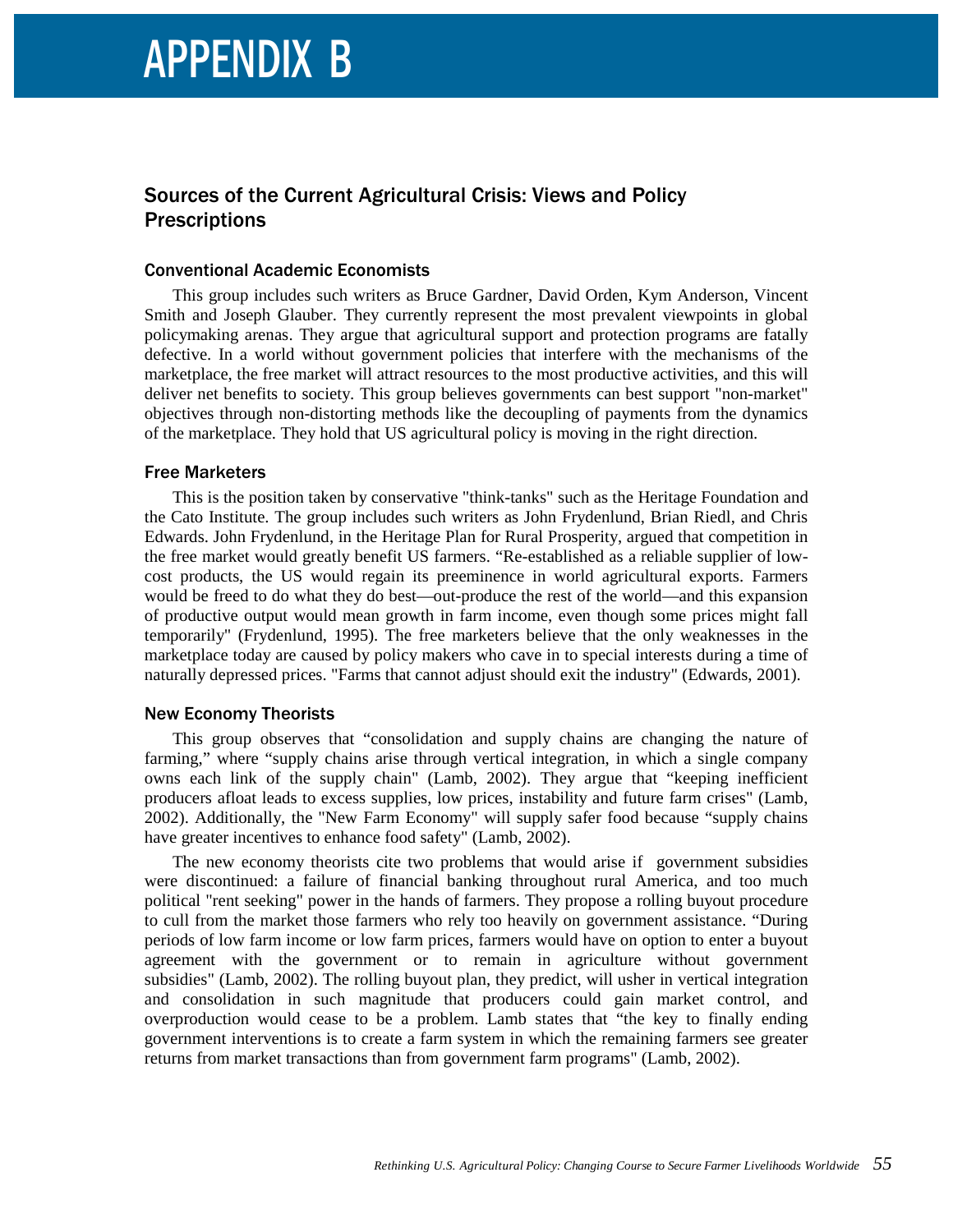#### Appendix B

### Demise Theorists

The most extreme free-market prediction was made by Steven Blank, a University of California agricultural economist. He argues that since US farmers cannot compete in the production of bulk commodities with farmers in other parts of the world, who enjoy significantly lower land and labor costs, America will soon be out of the farming business altogether.

The rationale for this theory is that "advances in production technology created the need for global markets." Because food has an "absolute limit to the volume that can be consumed over time," demand is very inelastic and prices can decline drastically. This combination of expanded supply through technology and limited consumption created the current situation of falling prices and "commodities being produced in greater quantities than the global market can absorb" (Blank, 1998).

### Tariff Abolitionists

This group argues that although price supports and direct subsidies do skew commodity prices downward, tariffs are the real price depressants. The perspective of many domestic crop production organizations is mirrored in the stance of the US House Agriculture Committee: "With foreign tariffs on agricultural goods more than five times higher than US tariffs, US farm policy helps level the playing field" (House Ag. Committee, 2002). The abolitionists view the tariffs of other nations as unfair competition; therefore, the US needs to support its farmers until such tariffs are eliminated. Because high tariffs are more damaging on less-developed nations than other forms of government interference, this group maintains that if you want to address low prices, tariffs should be the first issue to tackle (Tokarick, 2002).

### Agrarians

Ironically, the Agrarians, the least represented group in global trade arenas, represent the viewpoint of the majority of small farmers throughout the world. They reject outright the idea that a global unrestricted marketplace will lead to net gains for the majority of the population. They favor a system of local economic self-determinism, where independent regions would negotiate a level at which they would partake in trade. This group encompasses such 20th century writers as J. Russell Smith, Liberty Hyde Bailey, Albert Howard, Wendell Berry, Wes Jackson, John Todd and Jane Jacobs.

Agrarians view the current low prices as the result of long-term development of technology, economies of scale and, most importantly, the steady eroding of economic boundaries at the local level. Although they may not be against measures on the larger economic scales that would increase the per-unit price of commodities, they believe the long-term solution will entail the emergence of community level self-imposed economic boundaries. Their solution involves a kind of secession: "not a secession of armed violence but a quiet secession by which people find the practical means and the strength of spirit to remove themselves from an economy that is exploiting them and destroying their homeland" (Berry, 2002).

### Rent Seeking Theorists

Many economists have come to see political institutions as markets in themselves. They "recognize the non-separability of political and economic markets" (Rausser, 1982). From this perspective, agricultural policy can be seen as the interplay between demand (special interests groups such as the Farm Bureau, county agricultural agents and the USDA) and supply (elected officials). Elected officials "pursue policies until the marginal expected gain in votes equals the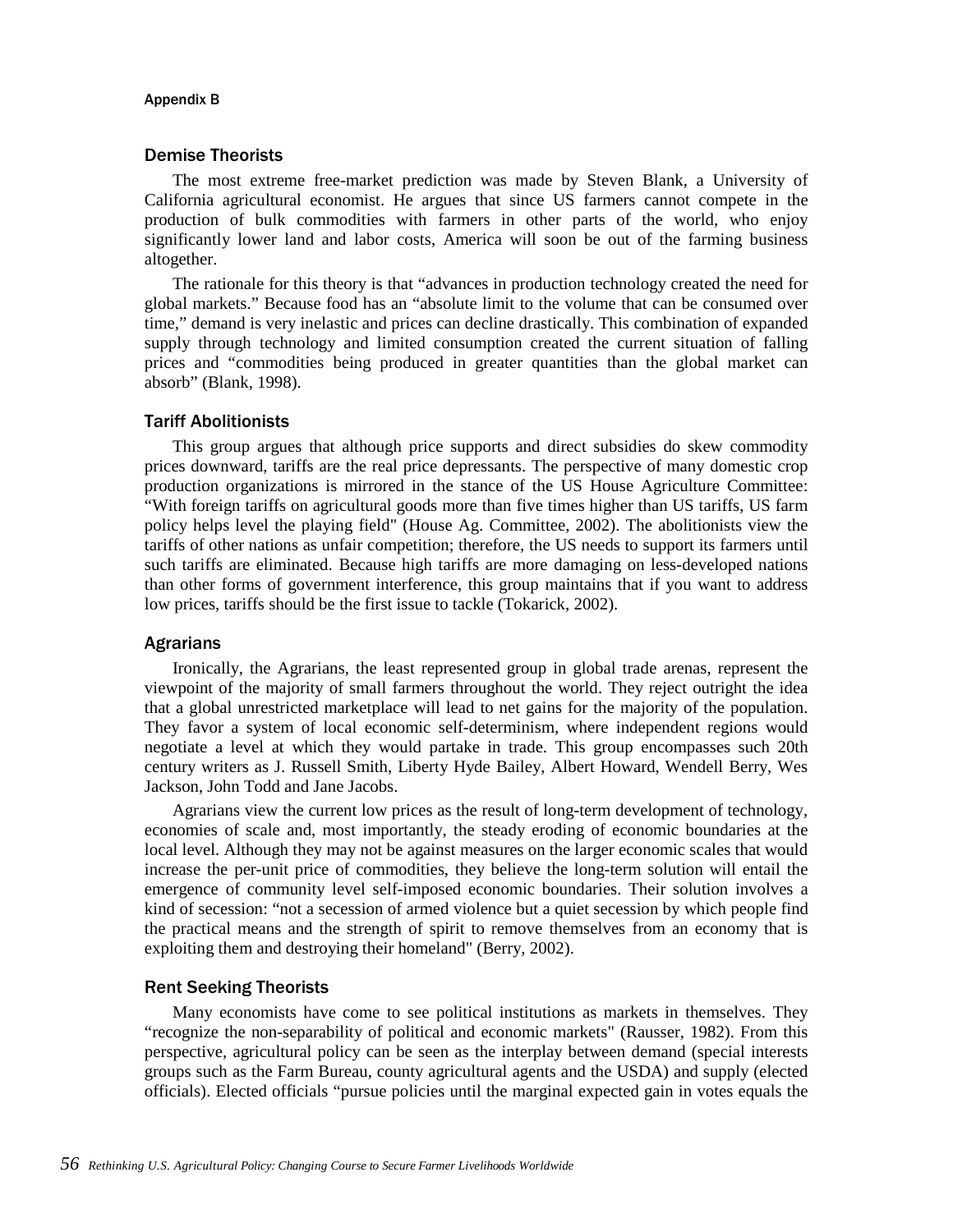marginal expected loss in votes." The result: political economic seeking transfers (PESTS) are created by "powerful interest groups seeking to benefit their own welfare to the detriment of society as a whole" (Rausser, 1982).

Although rent seeking theorists believe there may be market failures in agriculture which need to be addressed by intervention, they see the current situation as a failure of government to adequately correct market failures. Low prices and overproduction are the result of inherent systematic processes by which certain farmers and corporations are receiving unjust income transfers. The solution can be achieved through "institutional innovations in the same fashion that biological and physical scientists produce technological innovations" (Rausser, 1982).

#### References

- Anderson, K. "Agriculture's 'Multifunctionality' and the WTO." *The Australian Journal of Agricultural and Resource Economics*, 44:3 (2000): 475-494.
- Berry, W. *The Art of the Commonplace: The Agrarian Essays of Wendell Berry*. Counterpoint Press: Washington, DC. 2002. pp. 236-248.
- Blank, S.C. "Globalization, Cropping Choices and Profitability" *Agricultural and Applied Economics*. 33:2 (2001):315-326.
- -----. *The End of Agriculture in the American Portfolio*. Greenwood Publishing: Westport, CT. 1998.
- Edwards, C. and T. DeHaven. "Farm Subsidies at Record Levels As Congress Considers New Farm Bill." CATO Institute Briefing Paper No. 70. October 18, 2001.
- Frydenlund, J. Guest on TownHall.com chat website. www.townhall.com/chat/archive/990730frydenlund. html. July 30, 1999.
- -----. "Freeing America's Farmers: The Heritage Plan for Rural Prosperity." Heritage Foundation Publication. Washington D.C. 1995. pp. 49-57.
- Gardner, B.L. *The Governing of Agriculture*. The Regents Press of Kansas: Lawrence, KS. 1981.
- -----. "Causes of US Farm Commodity Programs." *The Journal of Political Economy*. 95:2 (1987):290- 310.
- -----. "Changing Economic Perspectives on the Farm Problem." *Journal of Economic Literature*. 30:1 (1992):62-101.
- -----. "The Federal Government in Farm Commodity Markets: The Recent Reform Efforts in a Long-Term Context." *Agricultural History*. 70:2 (1996):177-195.
- -----. "How US Agriculture Learned to Grow: Causes and Consequences." Paper presented at the Alan Lloyd Address, Adelaide, Canada. January 25, 2001.
- -----. "US/Canadian Agricultural Policies and Effects on Western Hemisphere Markets Since 1995, with a Focus on Grains and Oilseeds." Working Paper No. 02-17, Department of Agricultural and Resource Economics, The University of Maryland, College Park MD. October 2002.
- House Agricultural Committee. "The Facts on US Farm Policy." House Committee on Agriculture, US House of Representatives, www.agriculture.house.gov. Summer 2002.
- Lamb, R.L. "A Market-Forces Policy for the New Farm Economy?" *Review of Agricultural Economics*. 24:1 (2002):15-30.
- Orden, D., R. Paarlberg and T. Roe. *Policy Reform in American Agriculture: Analysis and Prognosis*. University of Chicago Press: Chicago, IL. Chapter 6. 1999.
- Orden, D. and R. Paarlberg. "The New Century of Multi-Agriculturalism." *Review of Agricultural Economics*. 23:2 (2001):289-301.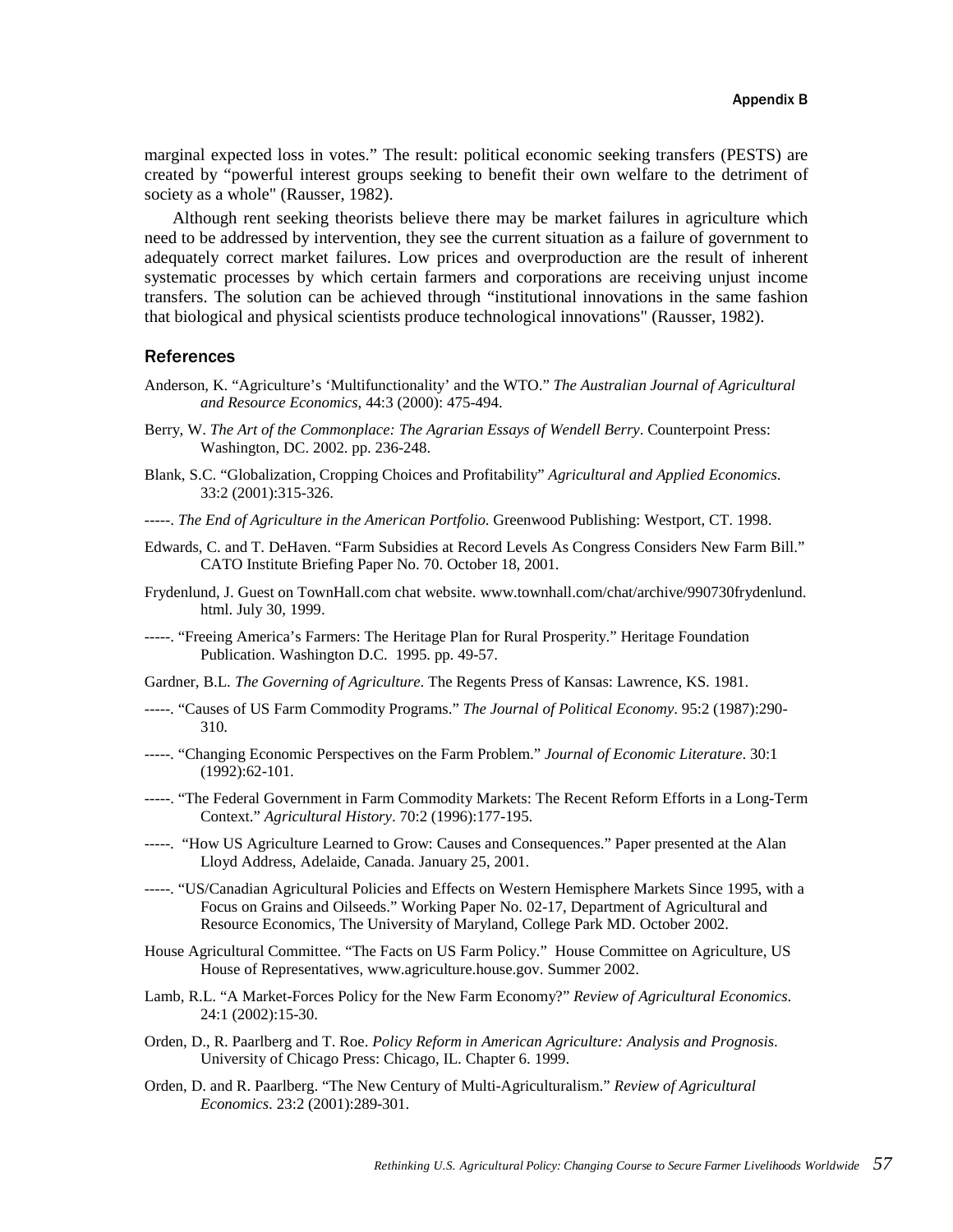#### Appendix B

- Rausser, G.C. "Political Economic Markets: PERTs and PESTs in Food and Agriculture." *American Journal of Agricultural Economics*. 64 (1982):821-833.
- Riedl, B.M. "Still at the Federal Trough: Farm Subsidies for the Rich and Famous Shattered Records in 2001." Backgrounder Paper No. 1542, The Heritage Foundation, Washington DC. April 30, 2002.
- Smith, V.H. and J.W. Glauber. "The Effects of the 1996 Farm Bill on Feed and Food Grains." Policy Issues Paper No. 3, Trade Research Center, Dept. of Agricultural Economics, Montana State University, Bozeman MT. September 1997.
- Tokarick, S., B. Sutton and Y. Yang. "How Do Industrial Country Agricultural Policies Affect Developing Countries?" 2002 IMF Annual Outlook Report, International Monetary Fund, Washington DC. 2002. pp. 81-107.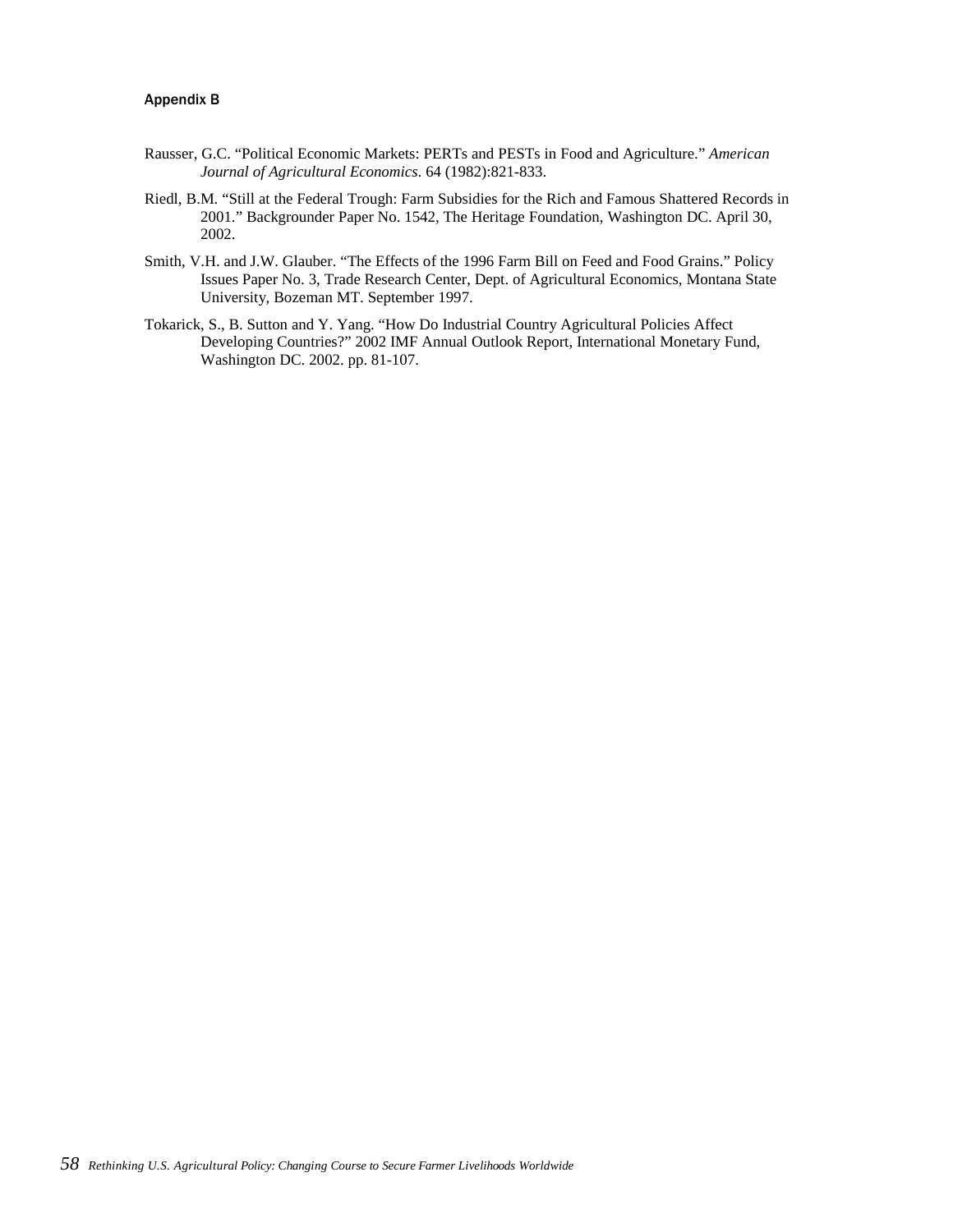### APPENDIX C

### The POLYSYS Modeling Framework

The Policy Analysis System (POLYSYS) is an agricultural sector modeling system designed to simulate the effects of changes in government policies and other exogenous variables. POLYSYS is used to evaluate the impacts of those changes on key variables of the agricultural sector including: supply, domestic demand and exports, stocks, market prices, government expenditures, net farm income, and other performance variables. Each POLYSYS analysis is anchored to a baseline situation, from which changes are introduced and simulated. In this analysis, POLYSYS is anchored to a ten-year baseline of key agriculture sector variables according to the July 2002 FAPRI baseline projections (FAPRI, 2002).

The POLYSYS model includes eight major crops—corn, grain sorghum, oats, barley, wheat, soybeans, cotton, and rice—and six major livestock categories—beef, hogs, sheep, broilers, turkeys, and eggs. POLYSYS models agricultural supply using Agricultural Statistics Districts (ASD), as defined by the National Agricultural Statistics Service, as the basic unit of analysis. There are 305 ASDs in the continental US thus, the crop supply side of the modeling system is the result of aggregating impacts in 305 ASD regions. Crop demand is modeled nationally and includes demands for feed, food and industrial domestic uses, as well as demand for exports. The livestock sector is included mainly to provide feedback for changes occurring in the crop sector, such as feed prices, and to provide impacts on changes in feed demand and farm income.

The planting or production decision is modeled at the ASD level (305 regions in the US) and assumes that producers allocate their acreage to a crop mix that maximizes their expected net returns. The national crop supply, then, is the summation of regional production resulting from the optimal allocation of acreage as described above. The demand for agricultural commodities includes domestic (feed, food, industrial) and export demand. The demand for each crop and use is driven by a set of short and long term price elasticities, and solves simultaneously with the supply module to estimate the equilibrium supply, demand (domestic, export) and prices for all crops. An inventory identity equation ensures that supply and demand are balanced. Finally, changes in crop and livestock markets interact with equations representing income and government program relationships to estimate the changes in farm income and government program variables.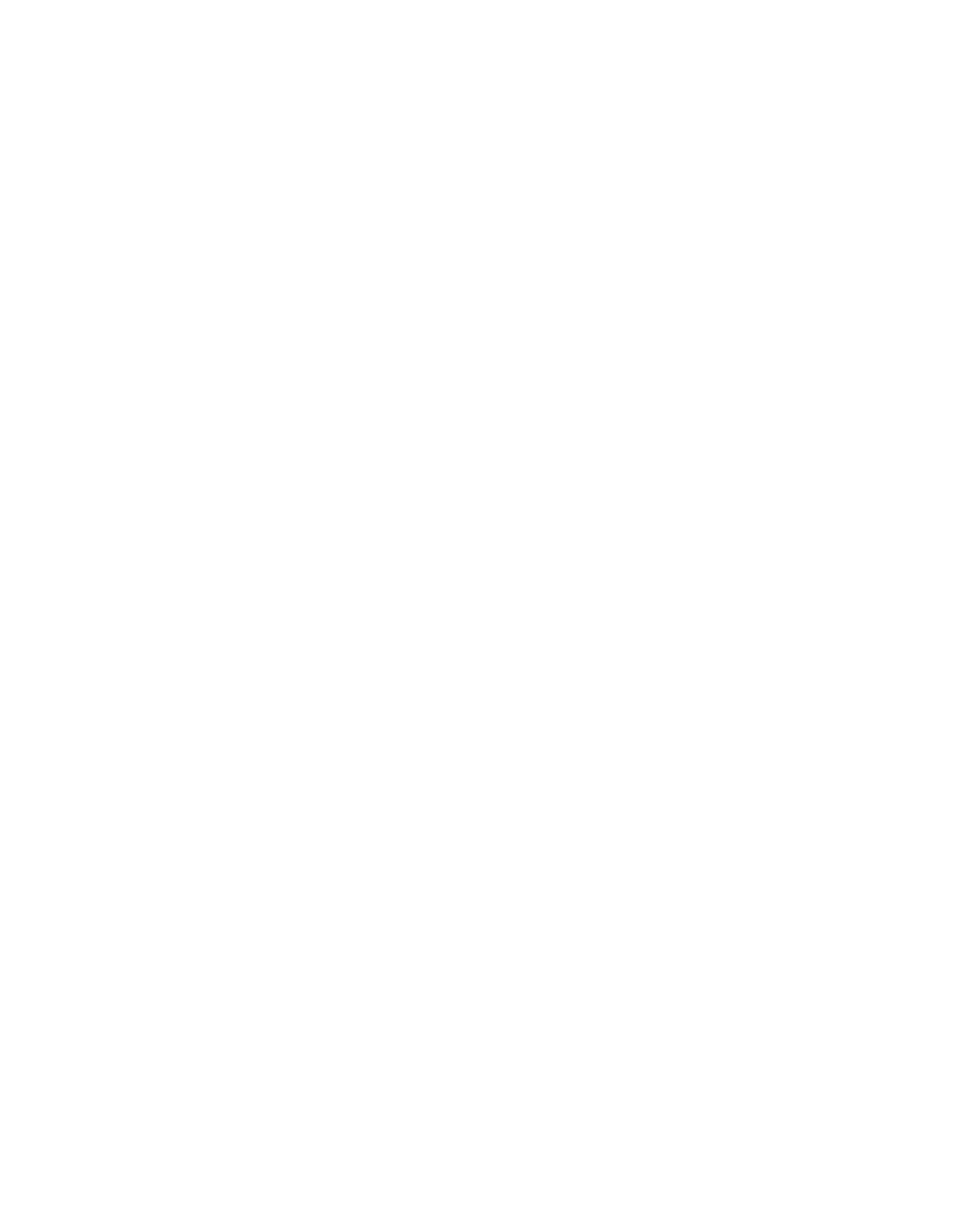E11-1216-00-001-04